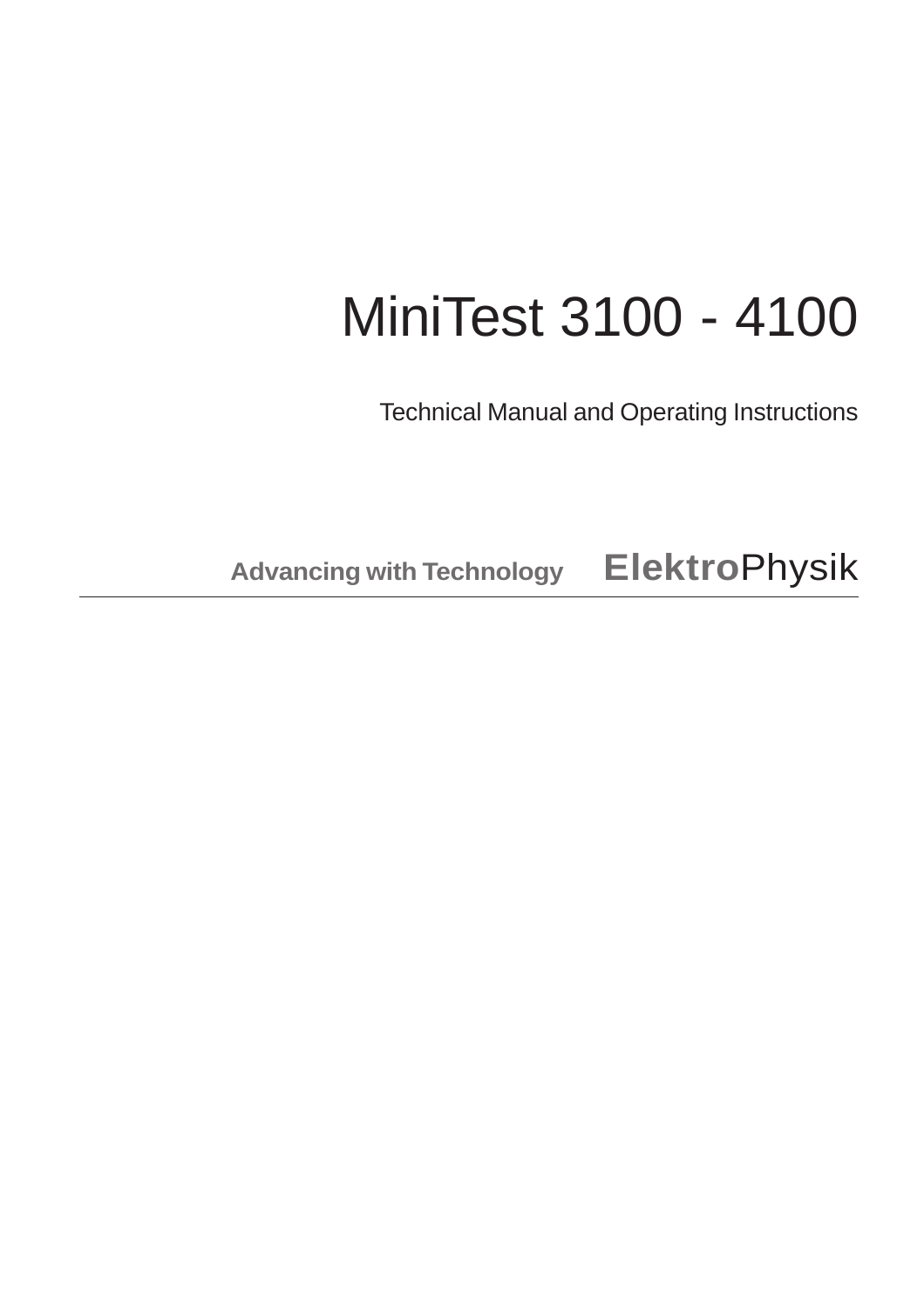© B21-N

Subject to change without notice. ElektroPhysik Dr. Steingroever GmbH & Co. KG Pasteurstr. 15 50735 Köln **Germany** Tel.: +49 221 752040 Fax.: +49 221 7520467 web: www.elektrophysik.com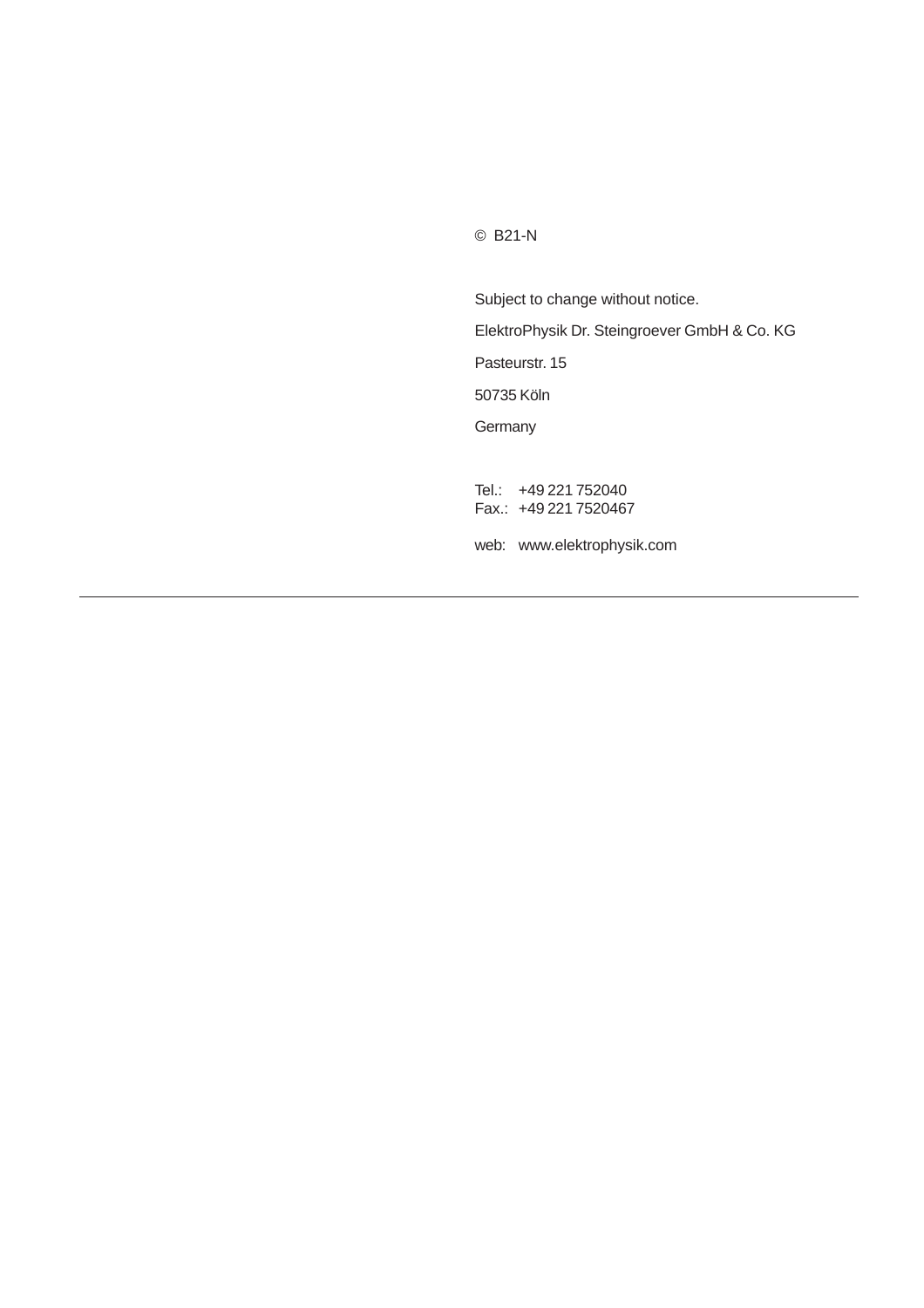

ElektroPhysik E-i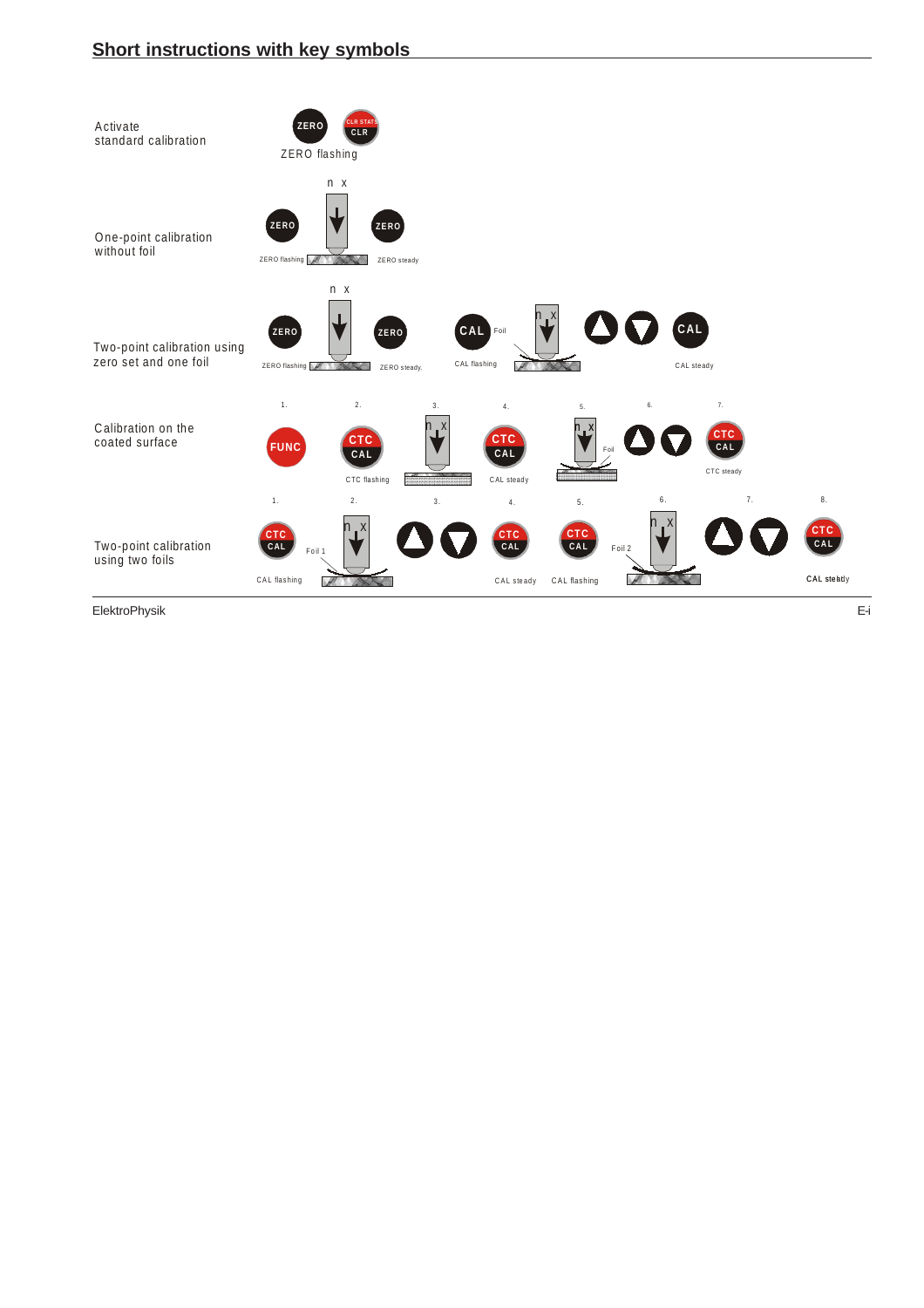

E-ii ElektroPhysik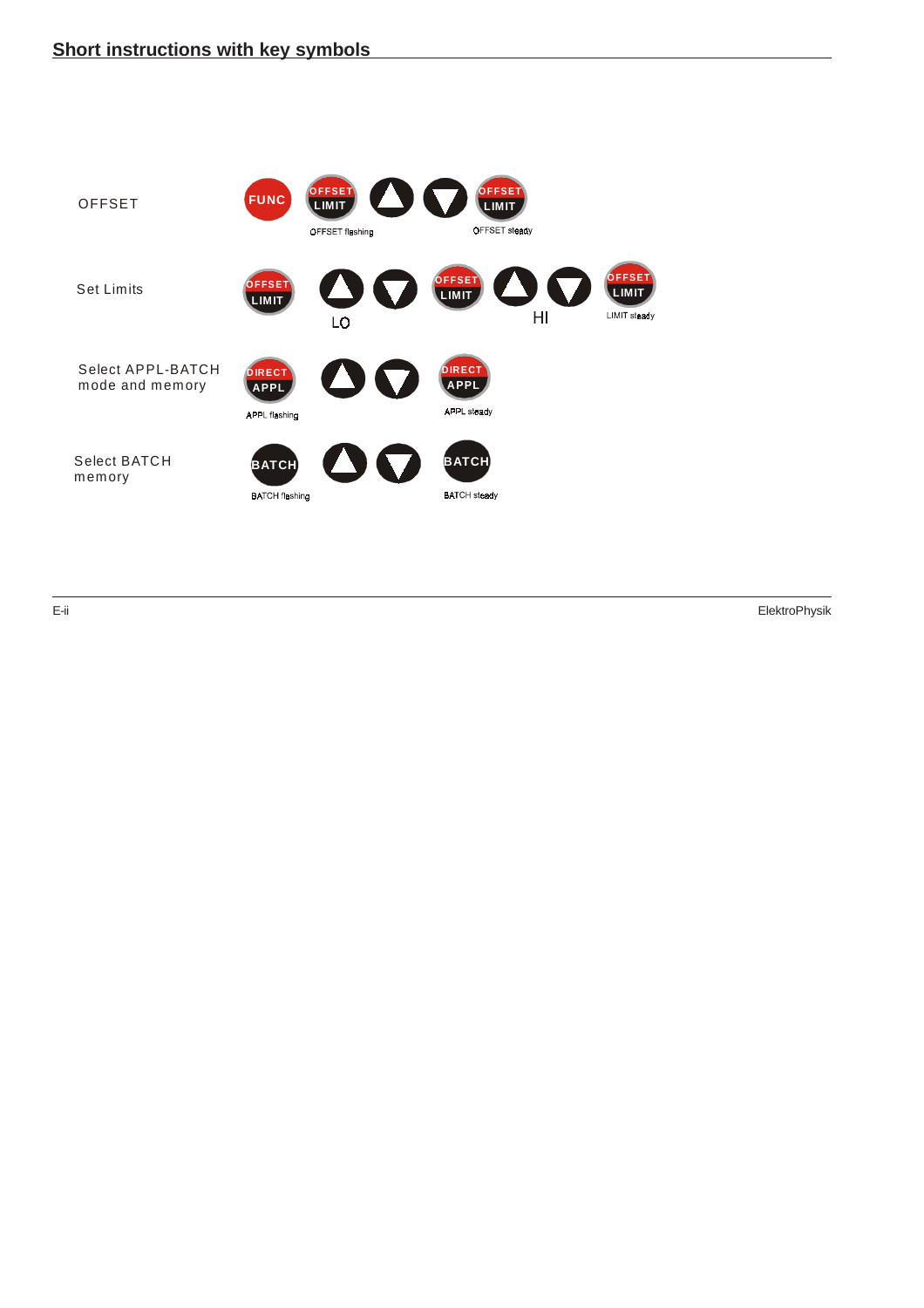# **Delete Functions**



ElektroPhysik E-iii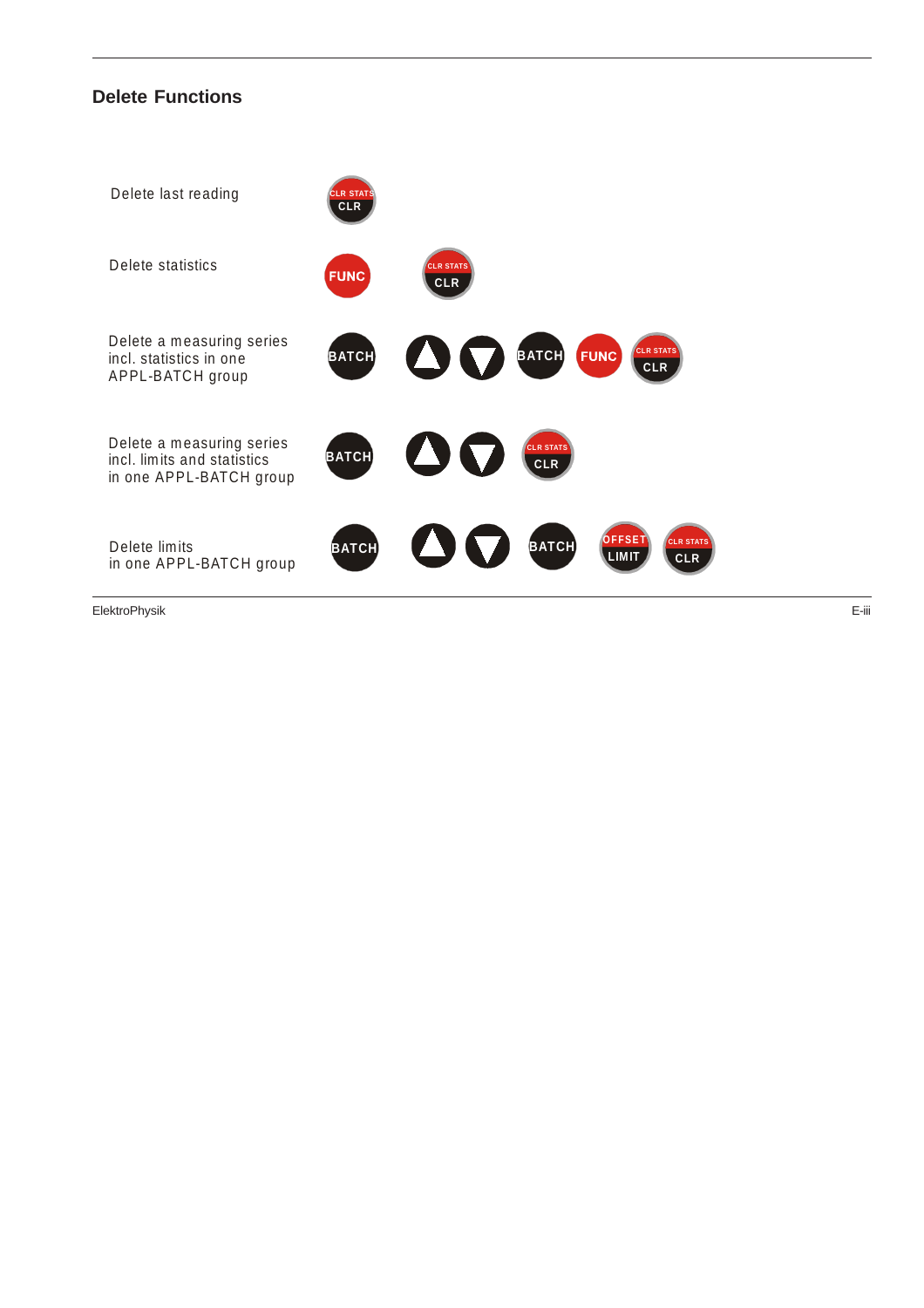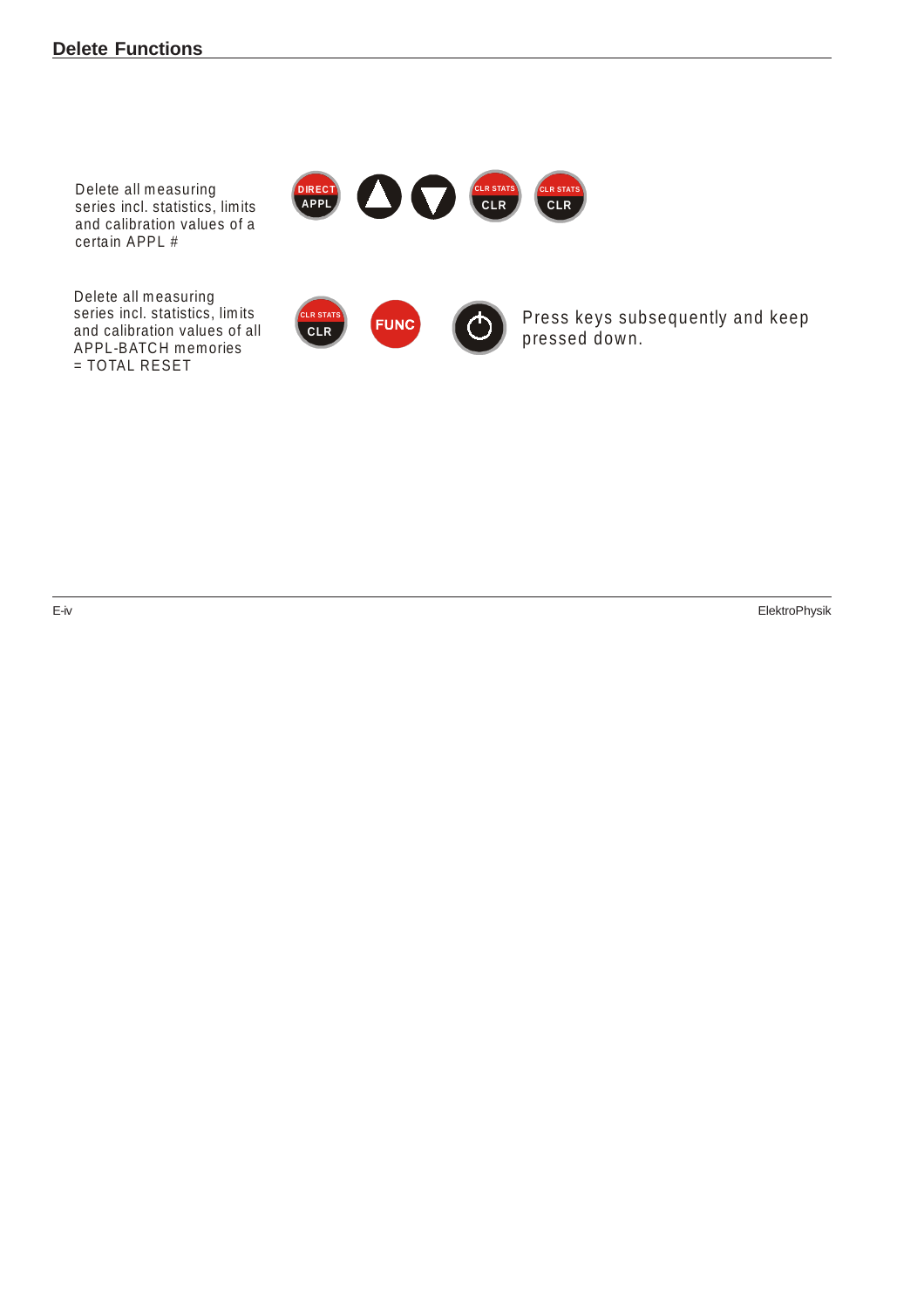

ElektroPhysik E-v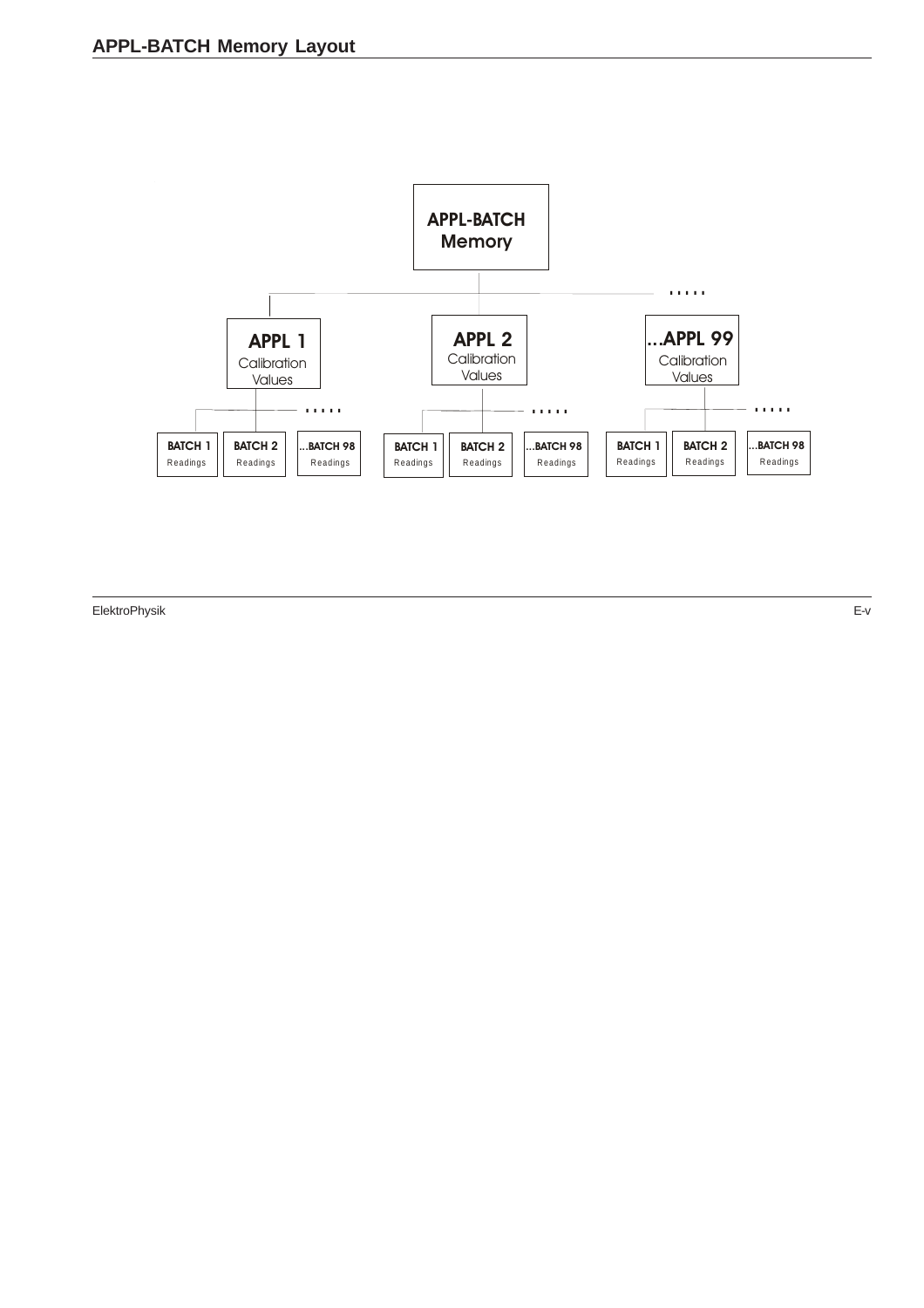# **Table of Contents**

| Short instructions with key symbols  E-i                                                              |  |
|-------------------------------------------------------------------------------------------------------|--|
| Short instructions with key symbols  E-ii                                                             |  |
|                                                                                                       |  |
|                                                                                                       |  |
| APPL-BATCH Memory Layout  E-v<br>MiniTest 4100 Front view  E-1<br>MiniPrint 4100 Front view  E-3      |  |
| 1. General Information E-4<br>1.1<br>1.2 Description of the gauge  E-5<br>Supply schedule  E-6<br>1.3 |  |
| 2. Preapring MiniTest  E-8<br>2.1<br>Replacing the battery  E-9<br>2.2<br>Probe selection  E-9<br>2.3 |  |

| 2.4<br>Start-up functions and Basic                     |
|---------------------------------------------------------|
|                                                         |
|                                                         |
|                                                         |
| 2.4.3 APPL-BATCH Directory  E-10                        |
| 2.4.4 Viewing / Adjusting Date and Time  E-11           |
| Basic Settings  E-12<br>2.5                             |
| Table of Basic Settings  E-12                           |
| Measuring Unit: 'Metric' - 'Imperial'  E-13<br>2.5.1    |
| 2.5.2 Automatic Switch-off Mode  E-13                   |
| Data format: Floating Point / Fixed Point E-13<br>2.5.3 |
| 2.5.4<br>Single Value / Block Value Statistics  E-13    |
| Manual / Automatic Data Transfer  E-14<br>2.5.5         |
| Stabilising of Readings  E-14<br>2.5.6                  |
| Keylock of ZERO, CAL, CTC and Offset E-14<br>2.5.7      |
| 2.5.8                                                   |
| Storage of Min Reading in<br>2.5.9                      |
| Continuous Mode  E-15                                   |
| 2.5.10 Off-limits Alarm in Continuous Mode  E-15        |
| 2.5.11 Single Measurement / Continuous                  |
| Measurement Mode  E-15                                  |

E-vi ElektroPhysik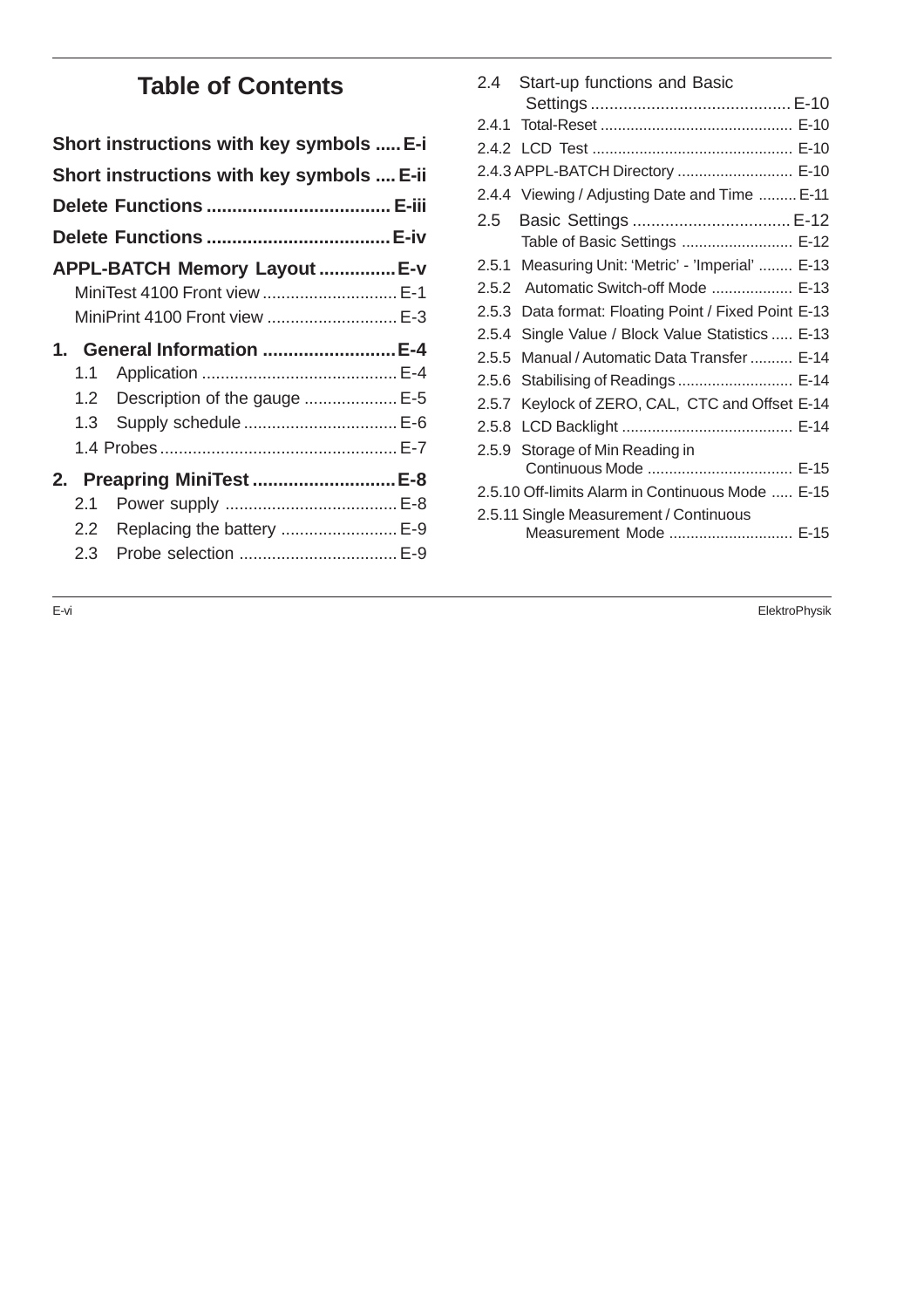# **3. Measuring, Storage and Data Processing in DIRECT or APPL-BATCH**

| 3.1 The Structure of APPL-BATCH                              |
|--------------------------------------------------------------|
|                                                              |
| 3.2 Switching APPL-BATCH mode on/off . E-19                  |
| 3.3 Displaying the APPL-BATCH number<br>in current use  E-20 |
| 3.4 Selecting an APPL memory  E-20                           |
| 3.5 Selecting a BATCH memory  E-21                           |
| 4. Calibration and Measurement  E-22                         |
|                                                              |
| 4.1 General Hints for Calibration  E-22                      |
| 4.1.1 Calibration methods  E-22                              |
| 4.1.2 Storing Calibration Values  E-23                       |
| 4.1.3 Calibration Example  E-23                              |
| 4.1.4 Influence of Substrate Thickness  E-24                 |
| 4.1.5 High-Accuracy Calibration  E-24                        |
| 4.1.6 Cleaning the Measuring Point  E-24                     |
|                                                              |
| 4.1.8 Stability of Calibration  E-25                         |

| 4.2.1 Enable Standard Calibration  E-25           |  |
|---------------------------------------------------|--|
| 4.2.2 One-Point Calibration without Foil          |  |
|                                                   |  |
| 4.2.3 Two-point Calibration (with Zeroing         |  |
| and one Calibration Foil)  E-27                   |  |
| 4.2.4 Two-point Calibration with two Foils  E-29  |  |
| 4.2.5 CTC: Calibration Through the Coating  E-31  |  |
|                                                   |  |
| 4.2.7 N10 and N20 Probes  E-32                    |  |
|                                                   |  |
|                                                   |  |
|                                                   |  |
| 4.2.11 Tube probes F1.6/90, F2/90,                |  |
| N1.6/90 and N2/90  E-37                           |  |
| 4.2.12 Chrome Coatings on Copper  E-37            |  |
|                                                   |  |
| 4.2.14 Recalibration in an APPL-memory Line. E-38 |  |
| 4.2.15 Shot-blasted Surfaces  E-38                |  |
| 4.2.16 Adjusting to Basic Calibration  E-39       |  |
| General Remarks on Measurement E-40<br>4.3        |  |
| Using the Foot-Operated Switch  E-40<br>44        |  |
|                                                   |  |

ElektroPhysik E-vii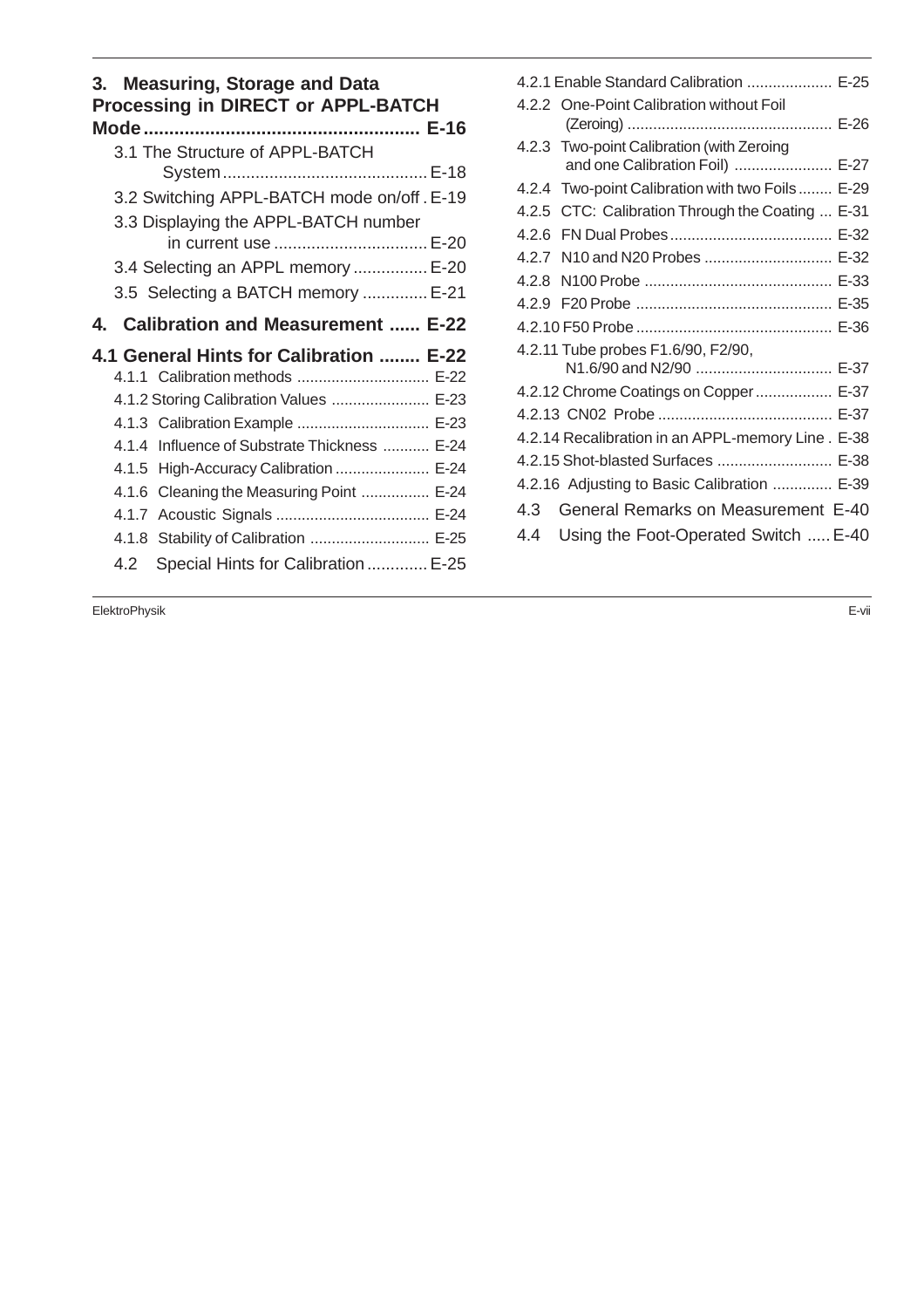| 7. Measurement Using Statistics  E-42<br>Statistical Terms  E-43<br>7.1<br>7.2<br>Storing a Measuring Series with<br>Statistics Calculation  E-45<br>7.3<br><b>Deleting Outliers or Erratic</b><br>Storage Capacity Overflow  E-45<br>7.4<br>7.5<br>Display and Print-out of the<br>Statistics of one measuring series. E-46<br>7.5.1 Single value statistics  E-46<br>7.5.2 Block-value statistics  E-46<br><b>Printing Statistics and Readings</b><br>7.6<br>of a Measuring Series  E-47<br>7.6.2 Block-value statistics  E-48<br><b>BATCH 99 Function: Complete</b><br>7.7<br>Statistics without Single Readings . E-50<br><b>BATCH 99 Function: Complete</b><br>7.8<br>Statistics including Single ReadingsE-50 | 5. Offset Function  E-41 |  |  |  |  |  |
|---------------------------------------------------------------------------------------------------------------------------------------------------------------------------------------------------------------------------------------------------------------------------------------------------------------------------------------------------------------------------------------------------------------------------------------------------------------------------------------------------------------------------------------------------------------------------------------------------------------------------------------------------------------------------------------------------------------------|--------------------------|--|--|--|--|--|
|                                                                                                                                                                                                                                                                                                                                                                                                                                                                                                                                                                                                                                                                                                                     |                          |  |  |  |  |  |
|                                                                                                                                                                                                                                                                                                                                                                                                                                                                                                                                                                                                                                                                                                                     |                          |  |  |  |  |  |
|                                                                                                                                                                                                                                                                                                                                                                                                                                                                                                                                                                                                                                                                                                                     |                          |  |  |  |  |  |
|                                                                                                                                                                                                                                                                                                                                                                                                                                                                                                                                                                                                                                                                                                                     |                          |  |  |  |  |  |
|                                                                                                                                                                                                                                                                                                                                                                                                                                                                                                                                                                                                                                                                                                                     |                          |  |  |  |  |  |
|                                                                                                                                                                                                                                                                                                                                                                                                                                                                                                                                                                                                                                                                                                                     |                          |  |  |  |  |  |
|                                                                                                                                                                                                                                                                                                                                                                                                                                                                                                                                                                                                                                                                                                                     |                          |  |  |  |  |  |
|                                                                                                                                                                                                                                                                                                                                                                                                                                                                                                                                                                                                                                                                                                                     |                          |  |  |  |  |  |
|                                                                                                                                                                                                                                                                                                                                                                                                                                                                                                                                                                                                                                                                                                                     |                          |  |  |  |  |  |
|                                                                                                                                                                                                                                                                                                                                                                                                                                                                                                                                                                                                                                                                                                                     |                          |  |  |  |  |  |
|                                                                                                                                                                                                                                                                                                                                                                                                                                                                                                                                                                                                                                                                                                                     |                          |  |  |  |  |  |
|                                                                                                                                                                                                                                                                                                                                                                                                                                                                                                                                                                                                                                                                                                                     |                          |  |  |  |  |  |
|                                                                                                                                                                                                                                                                                                                                                                                                                                                                                                                                                                                                                                                                                                                     |                          |  |  |  |  |  |
|                                                                                                                                                                                                                                                                                                                                                                                                                                                                                                                                                                                                                                                                                                                     |                          |  |  |  |  |  |

|    | 8.  | Printing out APPL-BATCH Directory<br>and Number of Readings E-51                                                   |
|----|-----|--------------------------------------------------------------------------------------------------------------------|
| 9. |     | Delete Functions  E-52                                                                                             |
|    | 9.1 | Delete the Last Reading  E-52                                                                                      |
|    | 9.2 | Delete Statistics in DIRECT Mode  E-52                                                                             |
|    | 9.3 | Delete a Series of Measurements<br>incl. Statistics within an APPL-<br>BATCH Memory  E-53                          |
|    | 9.4 | Delete a Series of Measurements<br>incl. Statistics within one APPL-<br>BATCH Memory  E-53                         |
|    | 9.5 | Delete Limits of an APPL-<br>BATCH Memory  E-54                                                                    |
|    |     | 9.6 Delete all Series of Measurements<br>incl. Statistics, Limits and Calibration<br>Values of an APPL memory E-54 |
|    |     |                                                                                                                    |
|    |     | 10. Using the Gauge without Probe  E-55                                                                            |
|    |     | 11. MiniPrint 4100 Data Printer  E-55                                                                              |
|    |     | 12. Connecting a PC  E-55                                                                                          |
|    |     |                                                                                                                    |

E-viii ElektroPhysik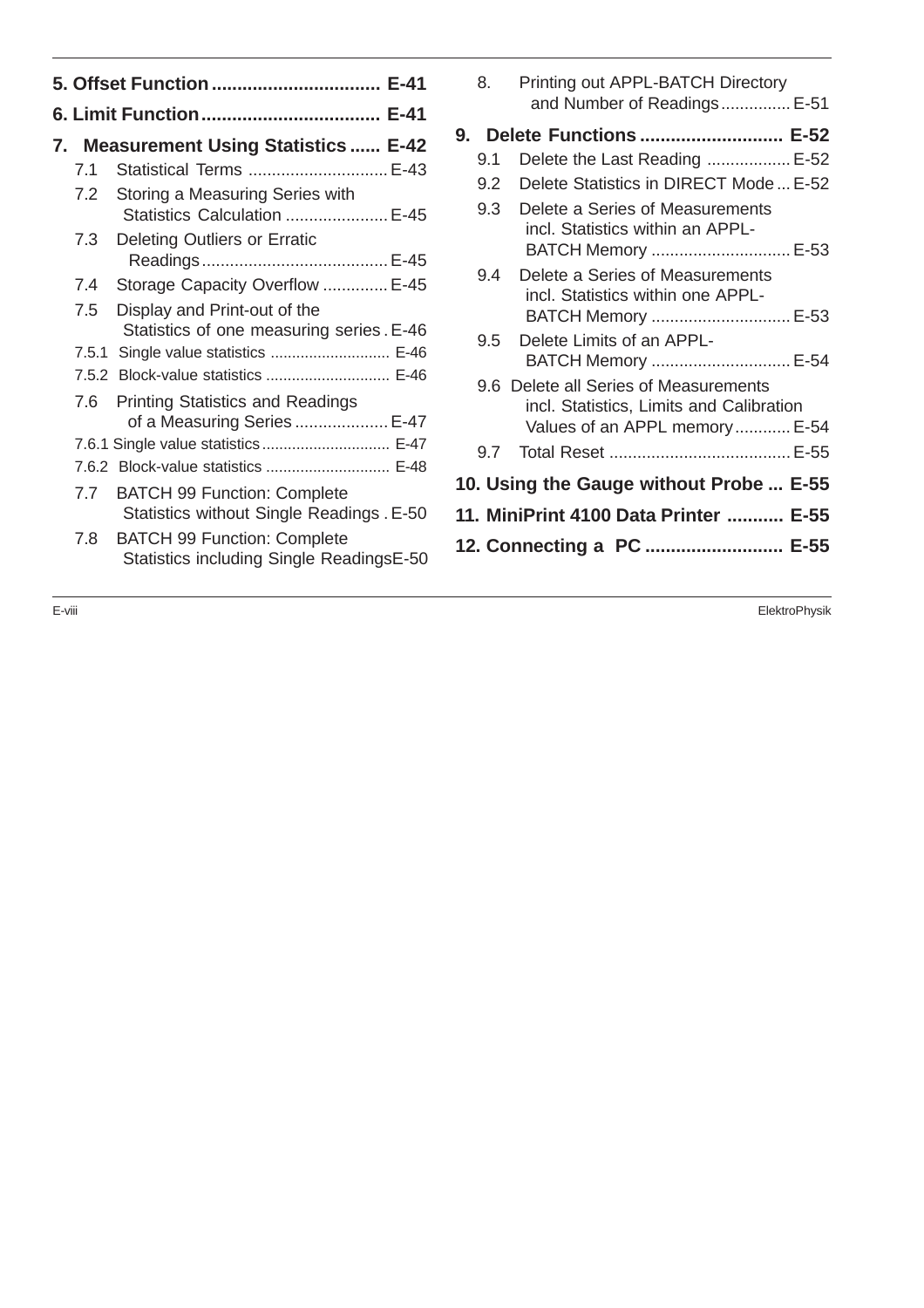| 13. Gauge Control via PC  E-56                                               |  |
|------------------------------------------------------------------------------|--|
| 14. Combination Interface for foot-<br>operated Switch, Bleeper or Lamp E-56 |  |
| <b>15. Interface Descriptions for</b><br>MiniTest and MiniPrint  E-56        |  |
| 16. Useful Accessories E-56                                                  |  |
| 17. Maintenance and Maintenance                                              |  |
| 18. After-Sales Service  E-57                                                |  |
| 19. Trouble Shooting  E-57                                                   |  |
| 20. EC Declaration of Conformity  E-58                                       |  |
| 21. Measuring Example  E-59                                                  |  |
| 22. Technical Data  E-61                                                     |  |
|                                                                              |  |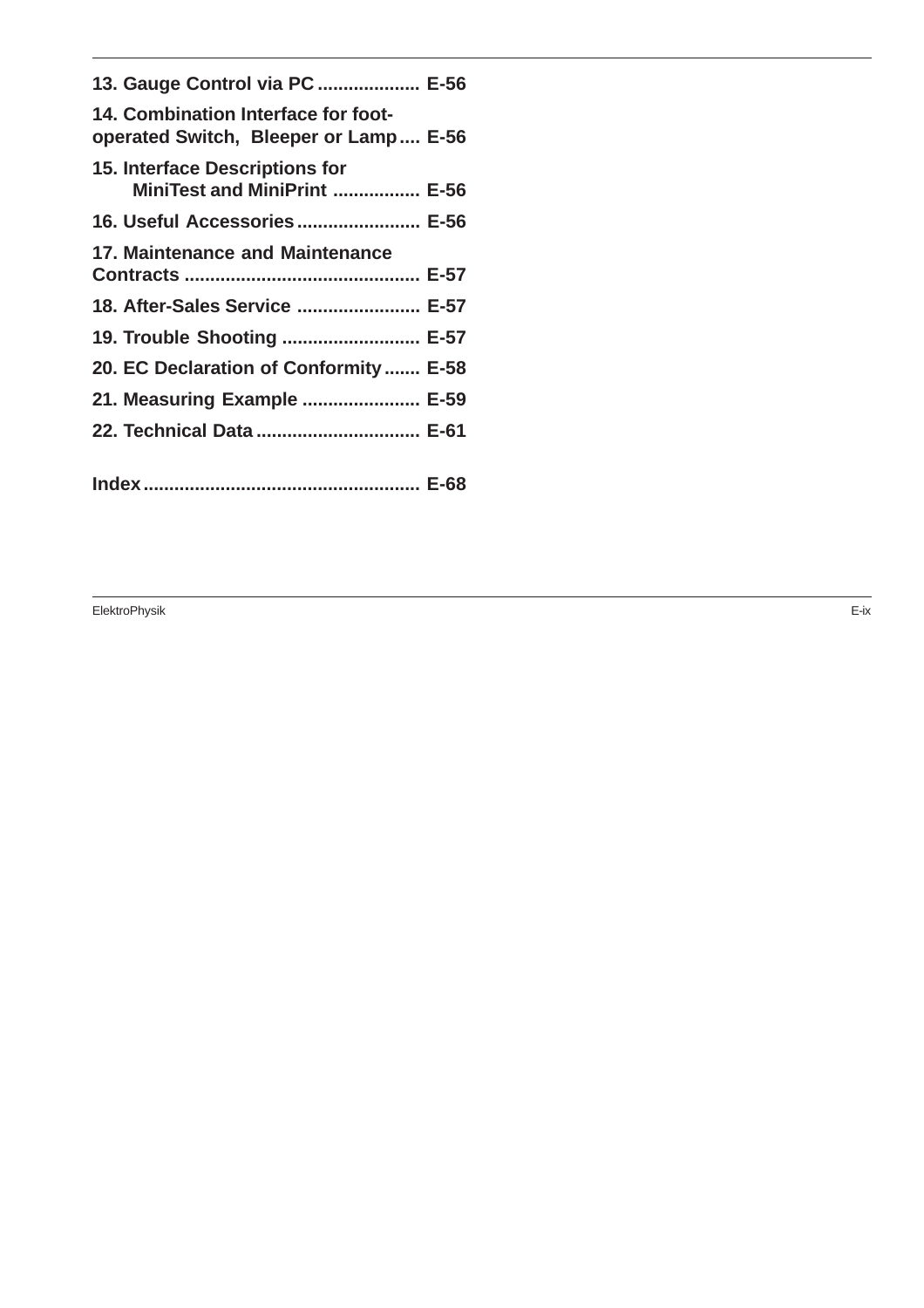

ElektroPhysik E-1

- 1 Probe socket
- 2 Indicates a statistical value (mean value in this case)
- 3 Indicates whether the reading is within or beyond limits
- 4 4-digit LCD with floating point and measuring unit
- 5 Zero setting indicator
- 6 Analogue bar (if limits are set)
- 7 ON/OFF key
- 8 Key for activating upper (red) key function
- 9 Key for zeroing with calibration standards
- 10 Key for calibrating with standards
- 11 Key for activating DIRECT- or APPL-BATCH mode
- 12 Key for selecting a BATCH group within a certain Application number
- 13 Socket (option) : 1. external trigger feature (e.g. for foot switch) 2. Signal to confirm reading (e.g. lamp or horn)
- 14 Probe socket
- 15 BAT: Low battery / storage battery indicator
- 16 Indicates that the gauge is currently controlled via PC. MiniTest key-lock activated.
- 17 Indicates that tolerance limits are set.
- 18 Combi interface (for MiniPrint data printer, Mitutoyo miniprocessor or PC)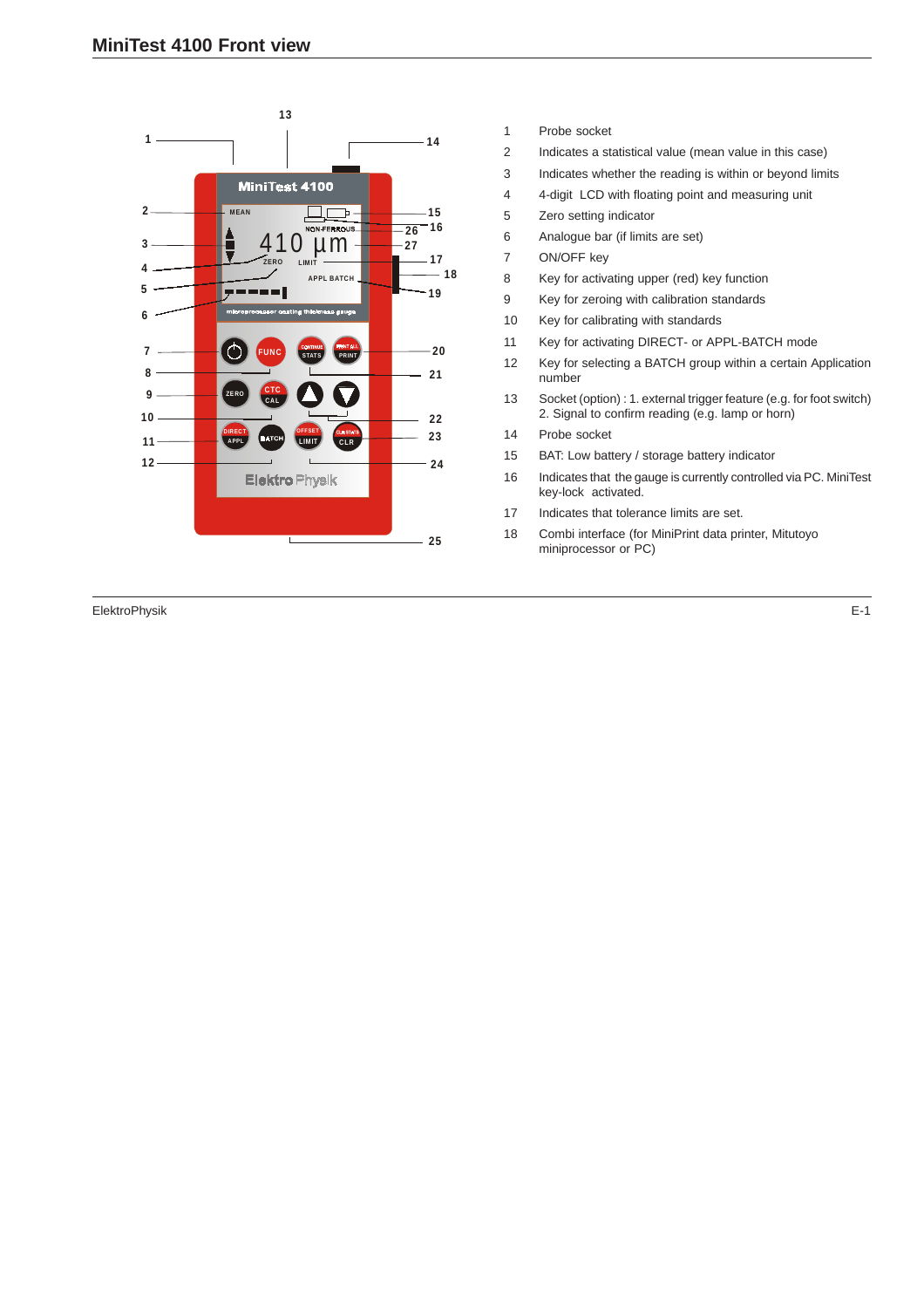- 19 APPL BATCH mode indicator.
- 20 Key for print-out of readings, statistics and histogram
- 21 CONTINUE: Switching to continuous mode/ STATS: calling statistics
- 22 Arrow key for selecting all parameters such as calibration values or tolerance limits.
- 23 Delete key.
- 24 OFFSET/LIMIT: Key for entering OFFSET or limit values
- 25 Battery compartment at bottom side.
- 26 NON-FERROUS (indicates readings on non ferrous metals) FERROUS (indicates readings on ferrous metals)
- 27 Measuring unit: Switches automatically according to probe connected, setting and/or measuring value: µm, mm or mils, inch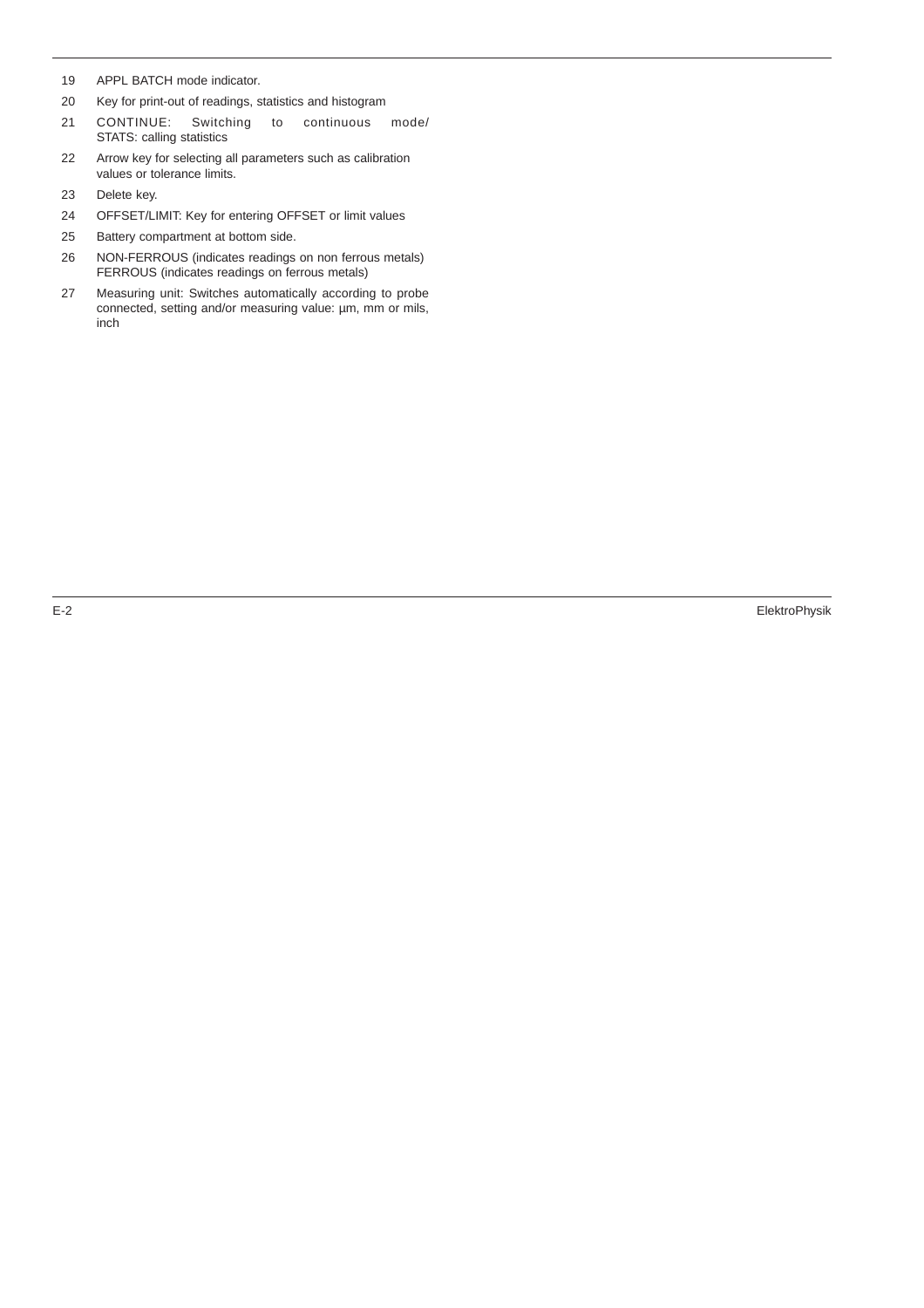

- 1 Connector pin for MiniTest
- 2 ON/OFF-key
- 3 Green LED, switch on control lamp
- 4 Interface
- 5 Socket for charger unit
- 6 Low battery indicator
- 7 Battery charge control lamp
- 8 Paper feed

ElektroPhysik E-3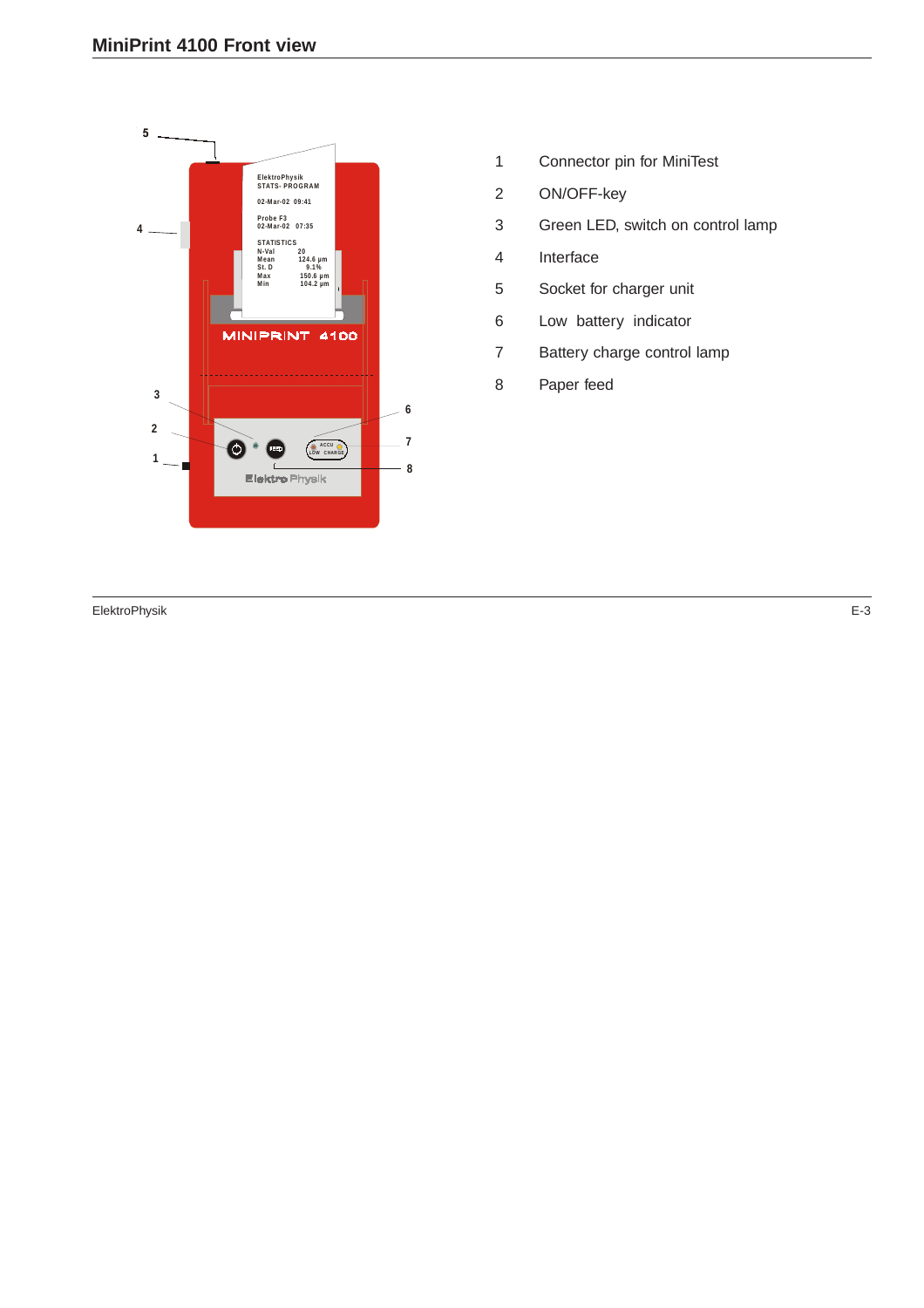#### **Foreword**

The present operating instructions refers to MiniTest 3100 and MiniTest 4100. Please select your applicable sections from the table of contents or index.

The last section includes short instructions along with an example measurement.

# **1. General Information**

The MiniTest 3100 and 4100 coating thickness gauges work either on the magnetic induction principle or on the eddy current principle, depending on the type of probe used. If dual probes are connected, MiniTest works on both principles.

The gauges conform to the following industrial standards:

DIN EN ISO 2178

DIN EN ISO 2360

DIN EN ISO 2808

DIN 50982

ASTM B244

ASTM B499

# **1.1 Application**

This compact and handy gauge is designed for nondestructive, fast and precise coating thickness measurement. The principal applications lie in the field of corrosion protection. It is ideal for manufacturers and their customers, for offices and specialist advisers, for paintshops and electroplaters, for the chemical, automobile, shipbuilding and aircraft industries and for light and heavy engineering.

MiniTest gauges are suitable for laboratory, workshop and outdoor use.

When connected to the MiniPrint 4100 portable data printer, the gauge can document all readings and statistical values, either immediately or for later analysis.

A large selection of probes is available to cover a wide range of applications.

**F** probes work on the magnetic induction principle and should be used for non-magnetic coatings such as aluminium, chrome, copper, zinc, paint and varnish, enamel, rubber etc., on an iron or steel substrate; they are also suitable for alloyed and hardened magnetic steel (however, they are not suitable for austenic steel).

E-4 ElektroPhysik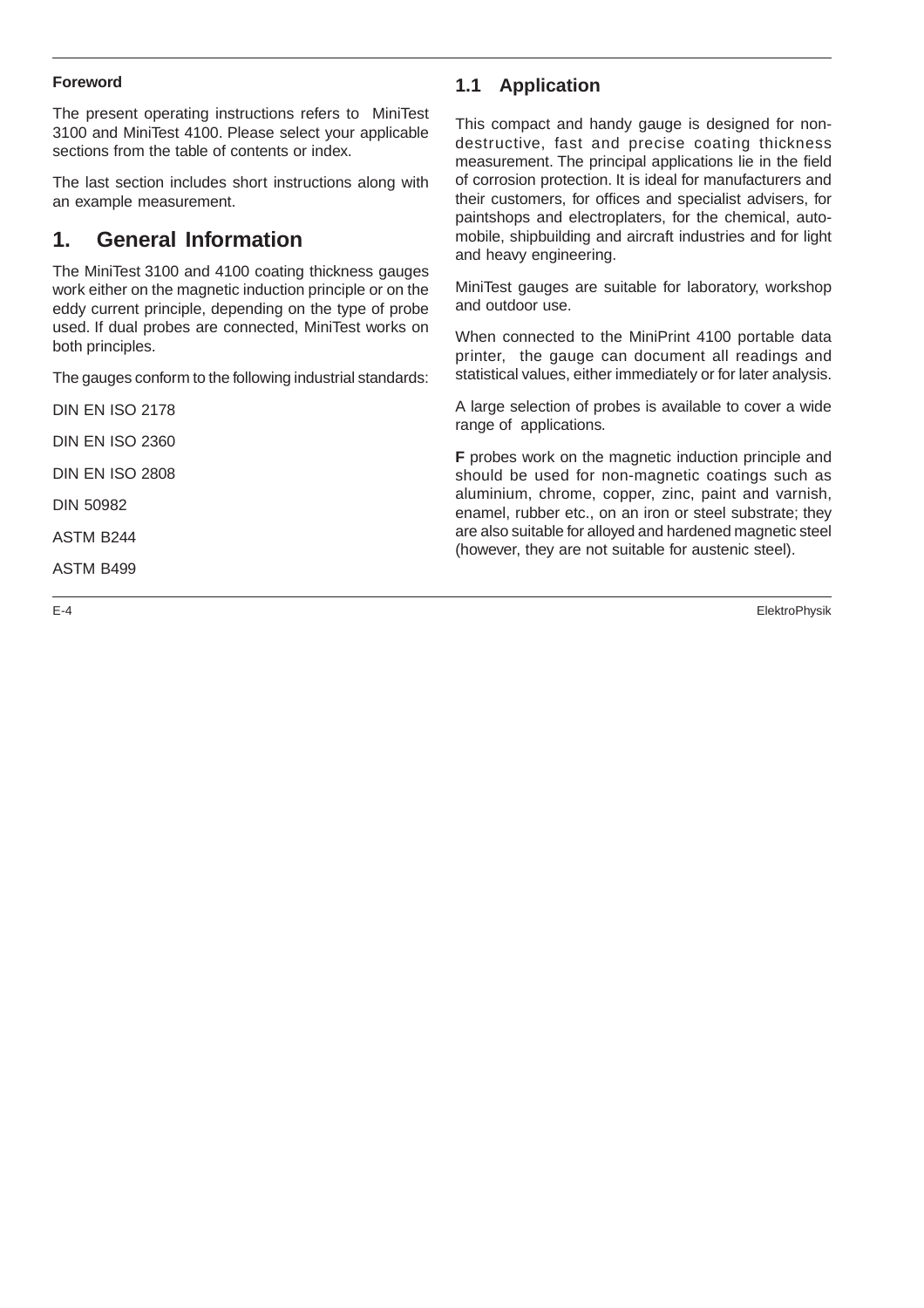**N** probes work on the eddy current principle and should be used for insulating coatings e.g. paint, anodizing, ceramics, etc., on all non-ferrous metals such as Aluminium, copper, zinc die casting, brass etc. and on austenitic stainless steels.

**FN** probes are dual probes and work on both principles, magnetic induction and on the eddy current principle. One probe only is required for coating measurement both on ferrous and non-ferrous metal substrates.

All MiniTest 'smart' probes are adaptable to specific tasks; i.e. they can be used on special geometries or on materials with special properties. Special probe data are stored within the probe to be recalled for the required conditions.

# **1.2 Description of the gauge**

For measurement on steel substrates, the MiniTest gauges work on the magnetic induction principle, for measurement on non-ferrous metal substrates, they work on the eddy currents principle.

MiniTest can be controlled via a personal computer thus making it a network capable tool in automated work places.

ElektroPhysik E-5

Measured values and user information are shown on large, easy-to-read LC display. A display back light ensures easy reading of screen data in dark conditions.

Two different operating modes are available:DIRECT mode and APPL-BATCH mode.

DIRECT mode is recommended for simple, quick, occasional measurements. It provides statistical analysis and on-the-spot print-out of readings. Single values are not saved.

The statistical analysis program can evaluate up to 9,999 readings.

'APPL-BATCH mode' permits measurement and storage of readings in a free programmable memory. A maximum of 10,000 readings and over 500 series of measurements (100 with MiniTest 3100) can be analysed according to various statistical criteria. If limits are set before measurement, cp and cpk (process capability) values can be determined and a histogram ( distribution graph) printed out.

When connected to the MiniPrint data printer, the gauge can print out all single readings and six statistical values (eight with input of tolerance limits) with the appropriate histogram.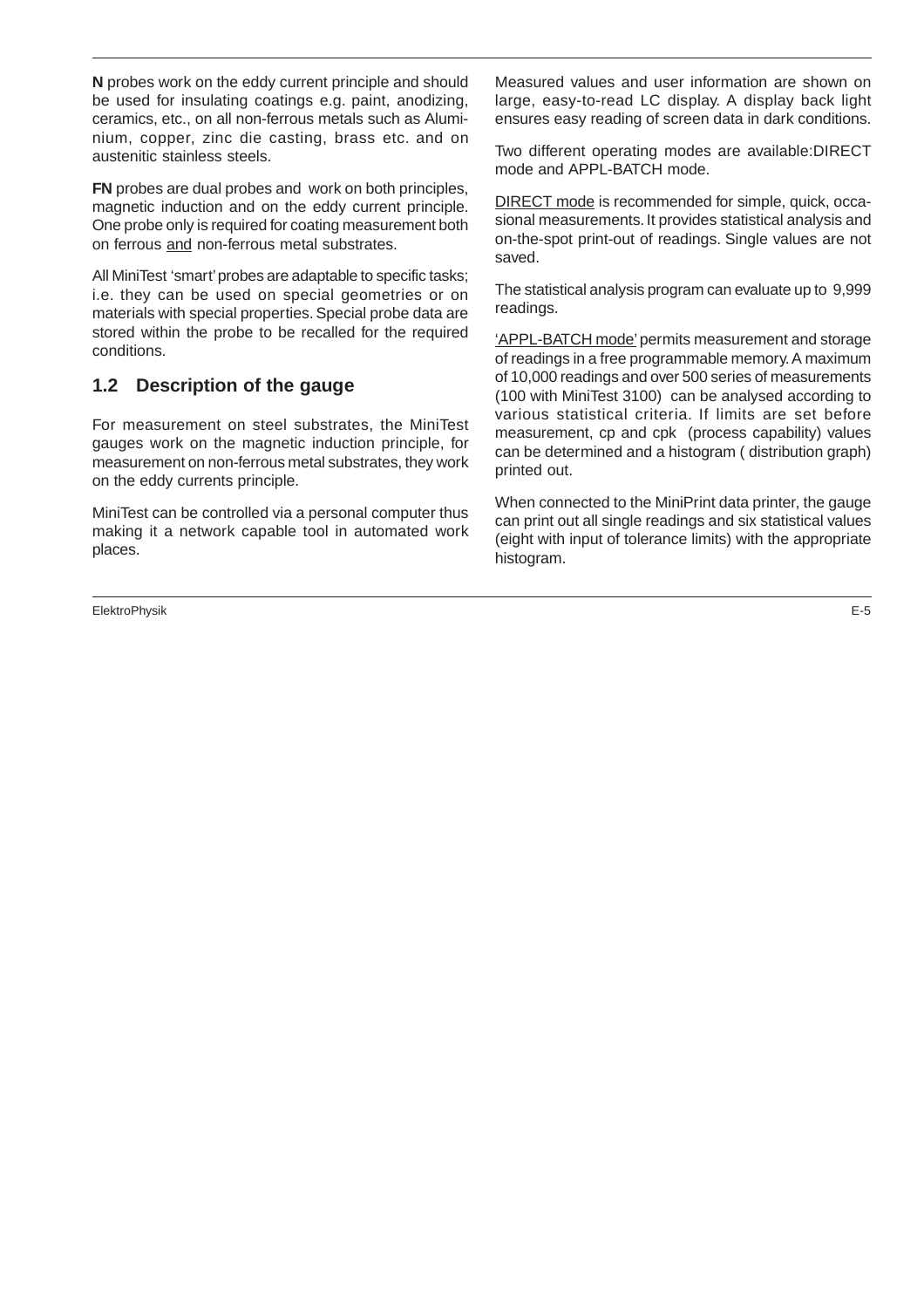# **1.3 Supply schedule**

Gauge with alkaline battery, plastics carrying case, screw driver, operating instructions (German/English).

Optional accessories:

- various probes
- MiniPrint 4100, portable data printer. Can be connected laterally to the MiniTest gauge without using a cable
- Belt-case set two cases of different sizes for gauge and accessories
- Transparent dust protection case
- Twin case for gauge and printer
- 'MSave' program disc for data transfer of single readings to a PC (DOS program)
- MSoft41' program disc for WINDOWS 3.1x® or WINDOWS 9x® to process MiniTest measuring and statistical values
- connecting cable (serial), 9 or 25 pole connection for PC
- connecting cable for Mitutoyo mini processor
	- high precision measuring stand for measuring on small parts
- mains adaptor 230V AC/12V DC

mains adaptor 110V AC/12V DC

accumulator battery and charger, 230V AC or 110V AC

E-6 ElektroPhysik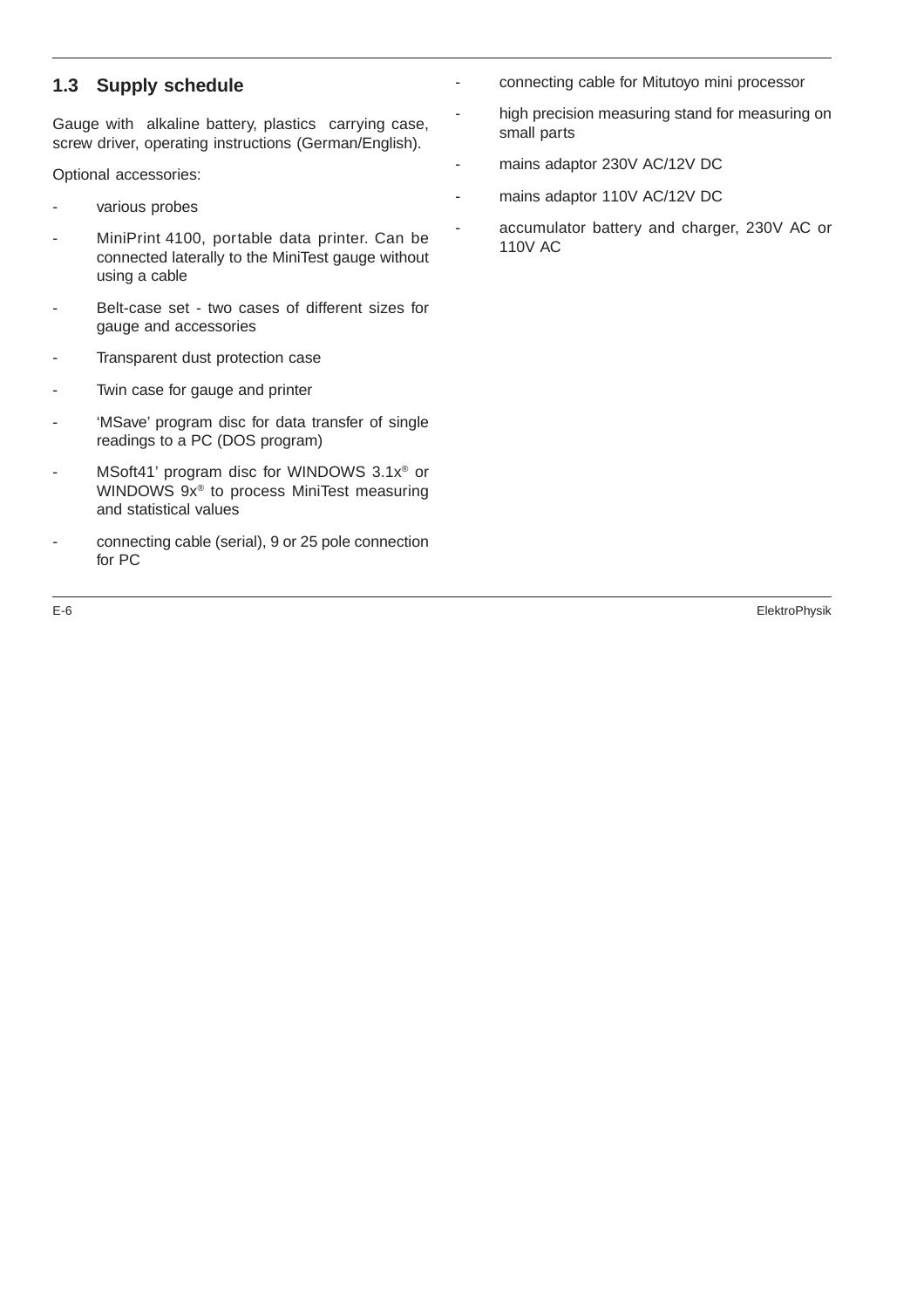# **1.4 Probes**

All the probe systems (apart from CN02-probe and special models ) are spring-mounted in the probe sleeve. This ensures safe and stable positioning of the probe and constant contact pressure. A V-groove in the sleeve of the probes facilitates reliable readings on small cylindrical parts.

The hemispherical tip of the probe (24) is made of hard and durable material.



Hold the probe by the spring mounted sleeve (23) and put on measuring object (25).

ElektroPhysik E-7

#### **Probes for measuring on steel substrates**

| Type Nr.                           | Measuring<br>range metric | Measuring<br>range imperial |
|------------------------------------|---------------------------|-----------------------------|
| F <sub>05</sub>                    | $0500$ µm                 | $020$ mils                  |
| F1.6                               | $01600 \mu m$             | $060$ mils                  |
| F <sub>1.6</sub> /90<br>tube probe | $01600$ µm                | $060$ mils                  |
| F1.6P<br>powder probe              | $01600 \mu m$             | $060$ mils                  |
| F2/90<br>tube probe                | $02000$ µm                | $080$ mils                  |
| F <sub>3</sub>                     | $03000$ µm                | $0120$ mils                 |
| F10                                | $010$ mm                  | $0400$ mils                 |
| F <sub>20</sub>                    | $020$ mm                  | $0800$ mils                 |
| F <sub>50</sub>                    | $050$ mm                  | $0.2$ inches                |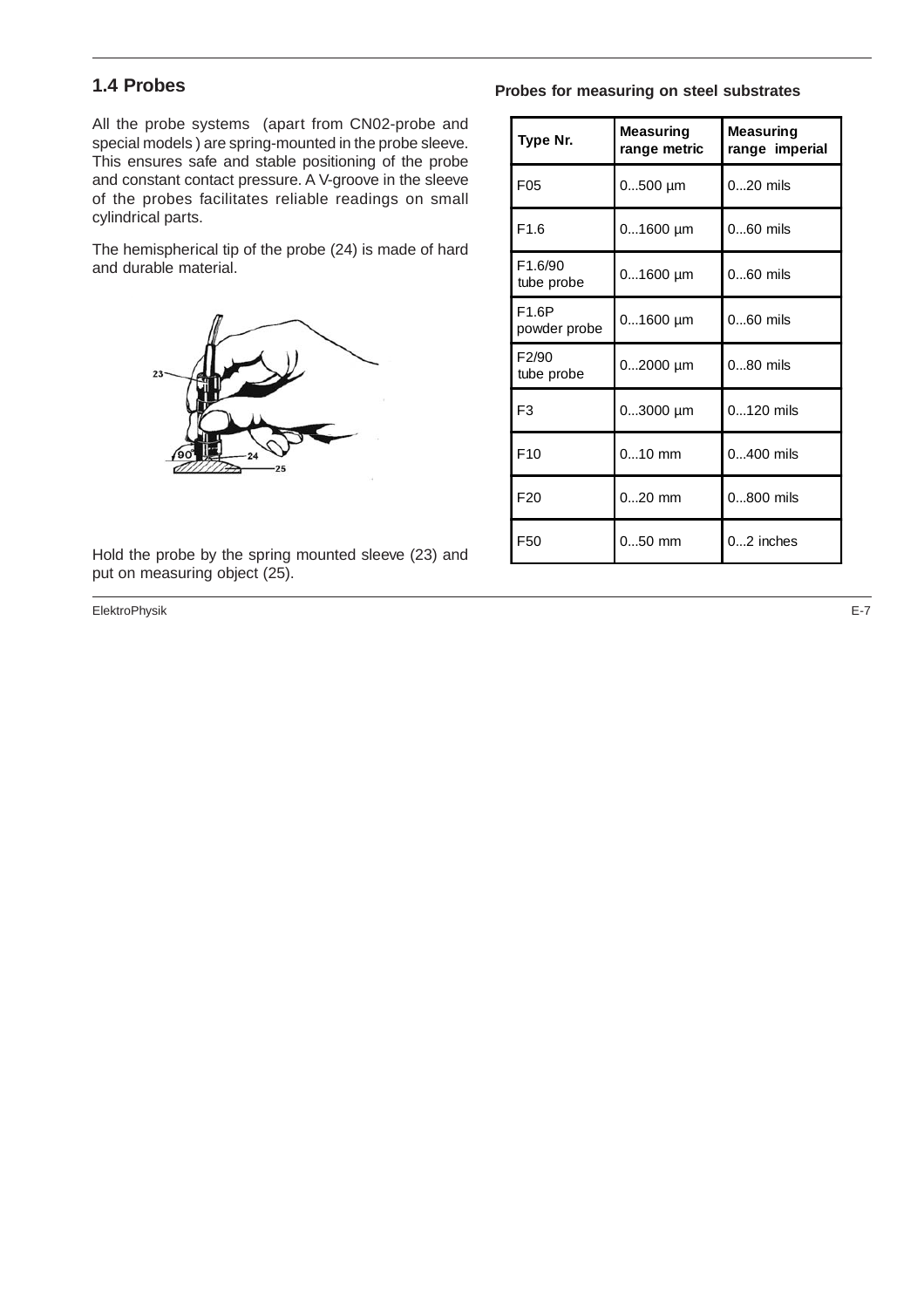#### **Probes for non ferrous metal substrates**

| Type Nr.                                         | <b>Measuring</b><br>range metric | <b>Measuring</b><br>range imperial |
|--------------------------------------------------|----------------------------------|------------------------------------|
| N.08Cr                                           | $080$ µm                         | $03$ mils                          |
| N <sub>02</sub>                                  | $0200$ µm                        | $08$ mils                          |
| N1.6                                             | $01600$ µm                       | $060$ mils                         |
| N1.6/90<br>tube probe                            | $01600$ µm                       | $060$ mils                         |
| N2/90<br>tube probe                              | $02000$ µm                       | $080$ mils                         |
| N10                                              | $010$ mm                         | 0400 mils                          |
| N <sub>20</sub>                                  | $020$ mm                         | $0800$ mils                        |
| N <sub>100</sub>                                 | $0100$ mm                        | 04 inches                          |
| CN 02<br>Cu-coatings on<br>insulating substrates | 10200 µm                         | $0.48$ mils                        |

**Dual probes for steel and non ferrous metal substrates**

| Type Nr.                        | Measuring<br>range metric | <b>Measuring</b><br>range imperial |
|---------------------------------|---------------------------|------------------------------------|
| FN 1.6                          | $01600$ µm                | $060$ mils                         |
| <b>FN 1.6 P</b><br>powder probe | $01600$ µm                | 060 mils                           |
| FN 1.6/90<br>tube probe         | $01600$ µm                | $060$ mils                         |
| FN2/90<br>tube probe            | $02000$ µm                | $080$ mils                         |

# **2. Preapring MiniTest**

# **2.1 Power supply**

- 1 x 9 Volt alkaline battery or
- 1 x 9 Volt accumulator battery or
- mains adapter

E-8 ElektroPhysik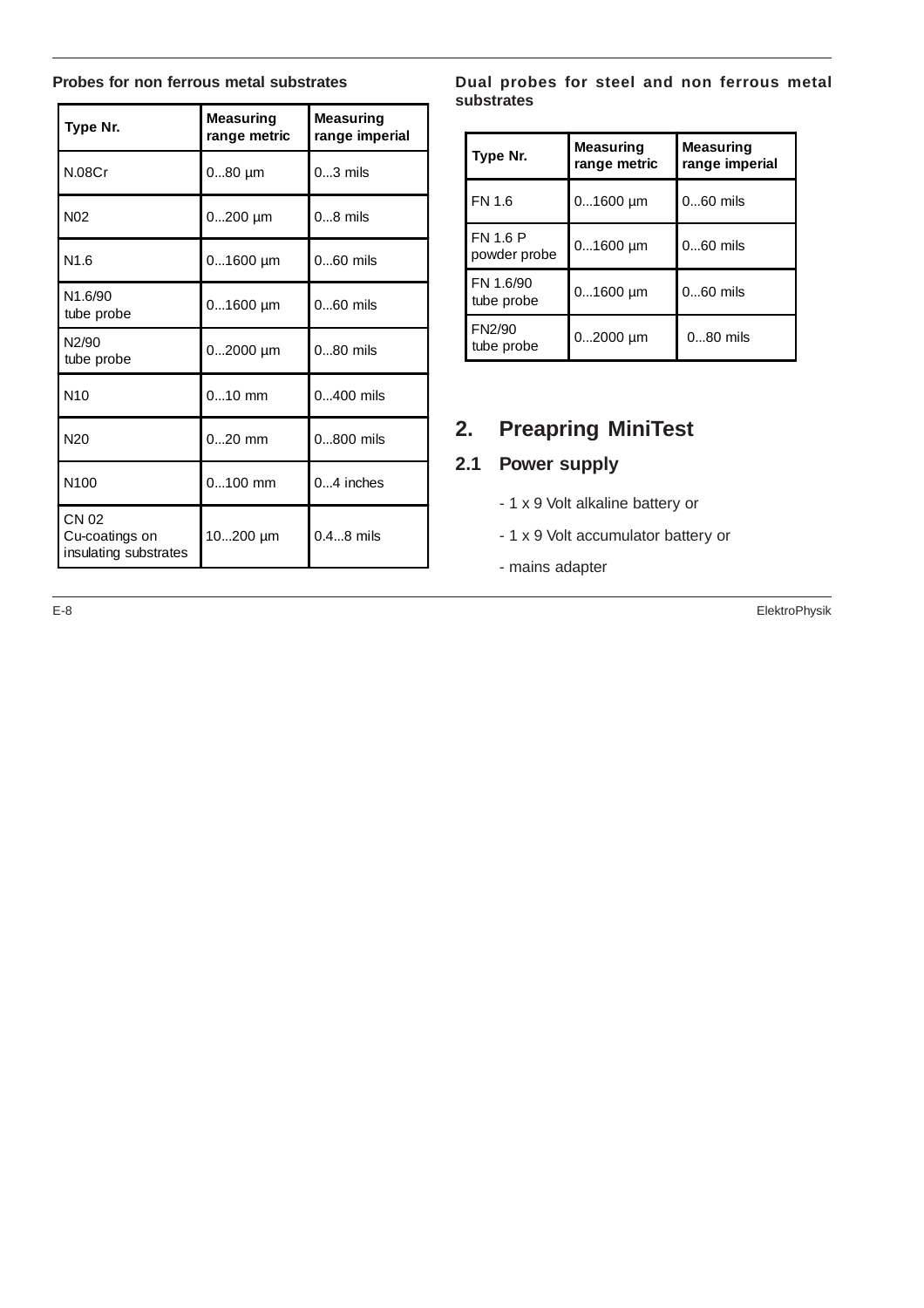For checking the battery's state of charge please press ON-key:

No LC display: Battery or accumulator missing or battery charge too low to illuminate display.

Flashing BAT display, gauge switches off after about one second: Replace battery immediately.

BAT flashes during measurement: The battery is running low and should be replaced before the gauge is switched on next time. If not, the LC display will show the permanent BAT warning and the gauge will switch itself off after about a second.

Note that the gauge will not make faulty measurements even if the voltage is very low.

# **2.2 Replacing the battery**

- 1. Place the gauge upside down on a suitable surface.
- 2. Remove the screws from the battery compartment with a crosstip screwdriver.
- 3. Raise the lid of the compartment.

ElektroPhysik E-9

- 4. Remove battery.
- 5. Insert new battery.
- 6. Close the lid and fasten with screws.

#### **Caution:**

#### **Make sure the positive and negative poles are correctly positioned. If not, all data saved to memory will be lost.**

An interval of more than 10 seconds between removing the old battery and inserting the new one will also result in the loss of data (readings, calibration values, time and date.

**Battery disposal:** Do not discard used batteries in your regular trash. Please observe your local instructions for battery disposal.

# **2.3 Probe selection**

Select a probe according to your application, connect it to the MiniTest gauge and screw in place.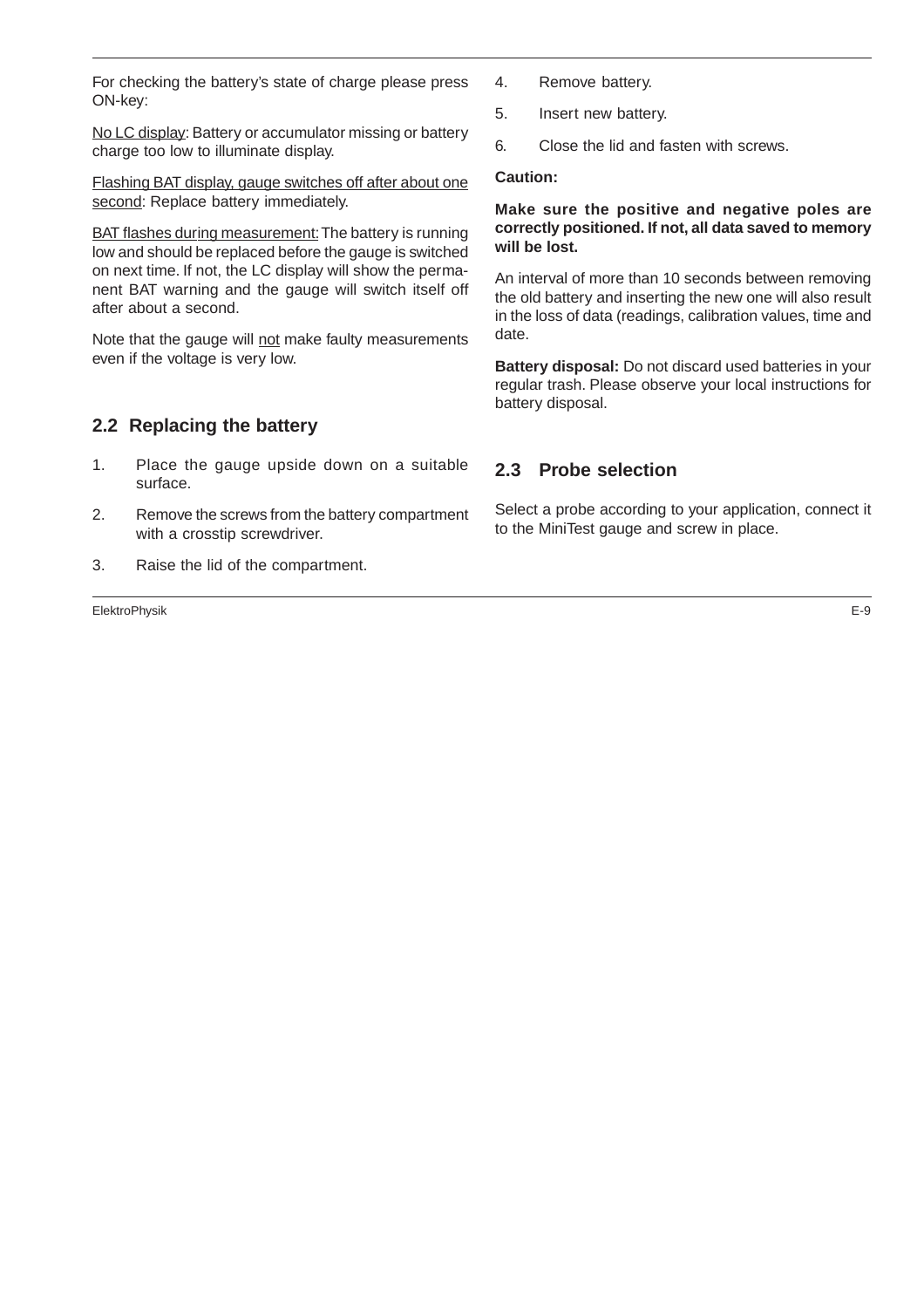# **2.4 Start-up functions and Basic Settings**

The MiniTest 3100 and 4100 gauges include a number of functions that can only be called up or activated during start-up.

#### **Table of start-up functions**

| <b>Function</b>             | <b>Key action</b> |
|-----------------------------|-------------------|
| <b>Total-Reset</b>          | FUNC + CLEAR + ON |
| LCD-Test                    | û -key+ ON        |
| <b>APPL-BATCH Directory</b> | APPL + ON         |
| Setting Time                | $CAL + ON$        |
| <b>Basic Settings</b>       | FUNC + ON         |

# **2.4.1 Total-Reset**

A total reset erases data from all memories. This includes all sets of readings of all APPL-BATCH memories plus their associated statistics, calibration values and tolerance limits. Total reset erases temporary settings and the gauge will resume the basic mode setting (FUNC  $\div$   $\mathbf{0}$ , see section 2.5)

- 1. Connect probe.
- 2. Switch off gauge.
- 3. Press CLEAR + FUNC + ON simultaneously.
- 4. Total reset is confirmed by a long bleep.

# **2.4.2 LCD Test**

The LCD segment test enables all sections of the LC display to be inspected and checked

- 1. Switch off the gauge if necessary.
- 2. Hold down the  $\hat{u}$  -key and press ON-key. As long you keep both keys pressed down, all sections of the LC display will be shown.

### **2.4.3 APPL-BATCH Directory**

- 1. Switch off gauge. Connect printer and switch on.
- 2. Press APPL-key and hold down.

E-10 ElektroPhysik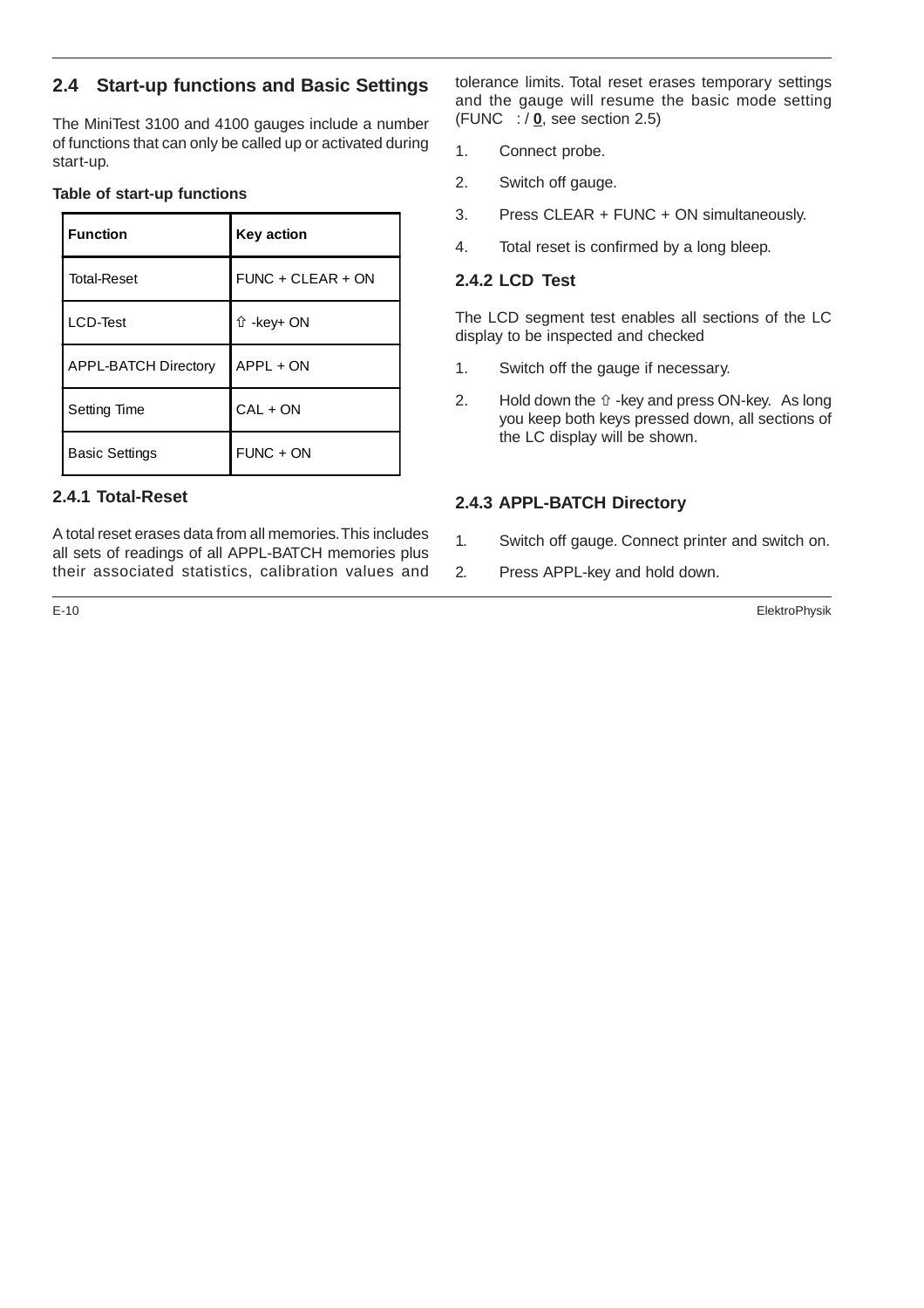- 3. Press ON and keep both keys pressed down until a signal bleeps.
- 4. Das APPL-BATCH Directory (Inhaltsverzeichnis) wird auf dem Drucker ausgedruckt.

## **2.4.4 Viewing / Adjusting Date and Time**

The gauge has a quartz-controlled timer which relays information to the MiniPrint 4100. The current date and time appear automatically on each print out of statistics.

To view and if necessary adjust the time and date:

- 1. Switch off the MiniTest gauge.
- 2. Hold down the CAL key and press ON. Keep both keys depressed until you hear the bleep. If an FN1.6 or FN2 probe is attached, press one of the arrow keys.
- 3. 'TIME' flashes with a preset year, e.g. <2Y>.
- 4. Use arrow keys to set the required year. Press CAL to confirm.
- 5. A month appears, e.g. <3M>. Use Arrow-keys to adjust to the required month. Press CAL to confirm.

ElektroPhysik E-11

- 6. A day of the month appears, e.g. <3d>. Use Arrowkeys to ajust to the required day. Press CAL to confirm.
- 7. The hour now appears, e.g. <3h>. Use Arrow-keys to adjust to the requird hour. Press CAL to confirm.
- 8. The minute now appears, e.g. <3m>. Use Arrowkeys to adjust to the required minute.
- 9. To save the new date and time , press CAL again. The gauge will return automatically to measuring mode.

#### **Note:**

When you view the time and date, please remember that the clock stops for as long as it is on display. If the timer does not need adjusting, keep pressing CLEAR until the gauge returns to measuring mode.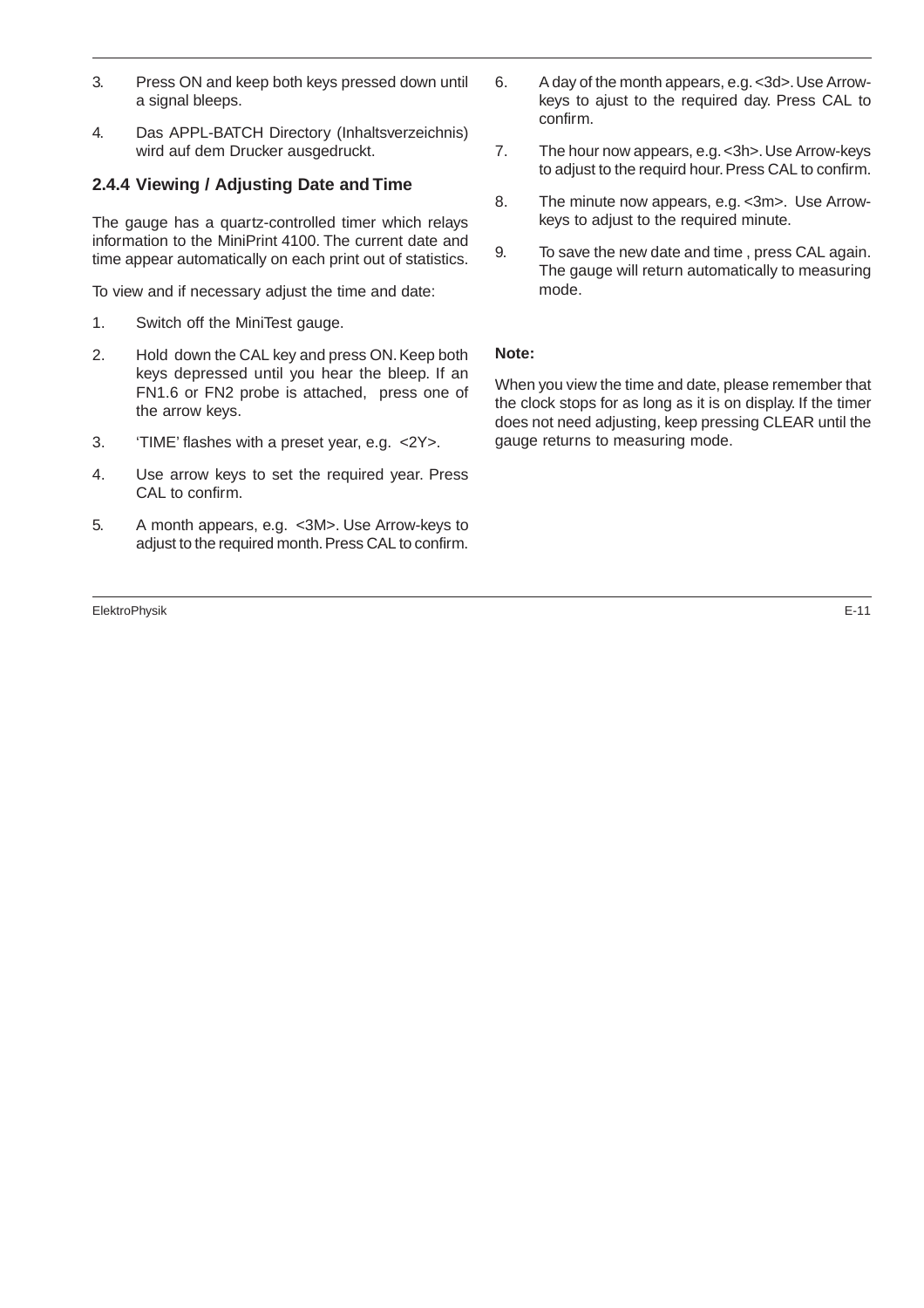# **2.5 Basic Settings**

Please refer to the opposite table for basic setting options. For setting options please proceed as follows:

- 1. Switch off the gauge , hold down the FUNC key and press ON.
- 2. Keep both keys pressed until you hear the signal. The gauge will now display a pair of numbers: 1:0 or 1:1.
- 3. Press FUNC to move through each of the table's functions from 1 to 10. Use the arrow keys to set the option 0 or 1.
- 4. Press FUNC again to return to measuring mode.

#### **Note:**

If using a FN dual probe, press FUNC and ON and use the arrow keys to activate the F section  $(i)$  or the N section  $(\sqrt[\mathbb{J}]{})$  respectively.

# **Table of Basic Settings**

| Func                    | Setting      | Mode                                                       | Option                        |
|-------------------------|--------------|------------------------------------------------------------|-------------------------------|
| $\mathbf{1}$            | 0            | Measuring unit                                             | metric / mm                   |
|                         | $\mathbf{1}$ |                                                            | imperial / inch               |
| $\overline{2}$          | 0            | Automatic switch off                                       | ON                            |
|                         | $\mathbf{1}$ |                                                            | OFF                           |
| 3                       | 0            | Data format                                                | Floating point                |
|                         | 1            |                                                            | Fixed point                   |
| $\overline{\mathbf{4}}$ | 0            | <b>Statistics</b>                                          | Single value statistics       |
|                         | 1            |                                                            | <b>Block value statistics</b> |
| 5                       | 0            | Data transfer to<br>statistics memory<br>(in contin. mode) | on key action                 |
|                         | 1            |                                                            | automatic                     |
| 6                       | $\Omega$     | Stabilization of<br>reading                                | ON                            |
|                         | 1            | (in contin. mode)                                          | <b>OFF</b>                    |
| 7                       | 0            | Keylock for ZERO,                                          | OFF                           |
|                         | 1            | CAL, CTC, OFFSET                                           | ON                            |
| 8                       | 0            |                                                            | OFF                           |
|                         | 1            | Display backlight                                          | ON                            |
| 9                       | 0            | Storage of Min. value<br>(in contin. mode)                 | OFF                           |
|                         | 1            |                                                            | ON                            |
| 10                      | 0            | Acoustic alarm in if                                       | OFF                           |
|                         | 1            | readings are off<br>limits                                 | ON                            |

E-12 ElektroPhysik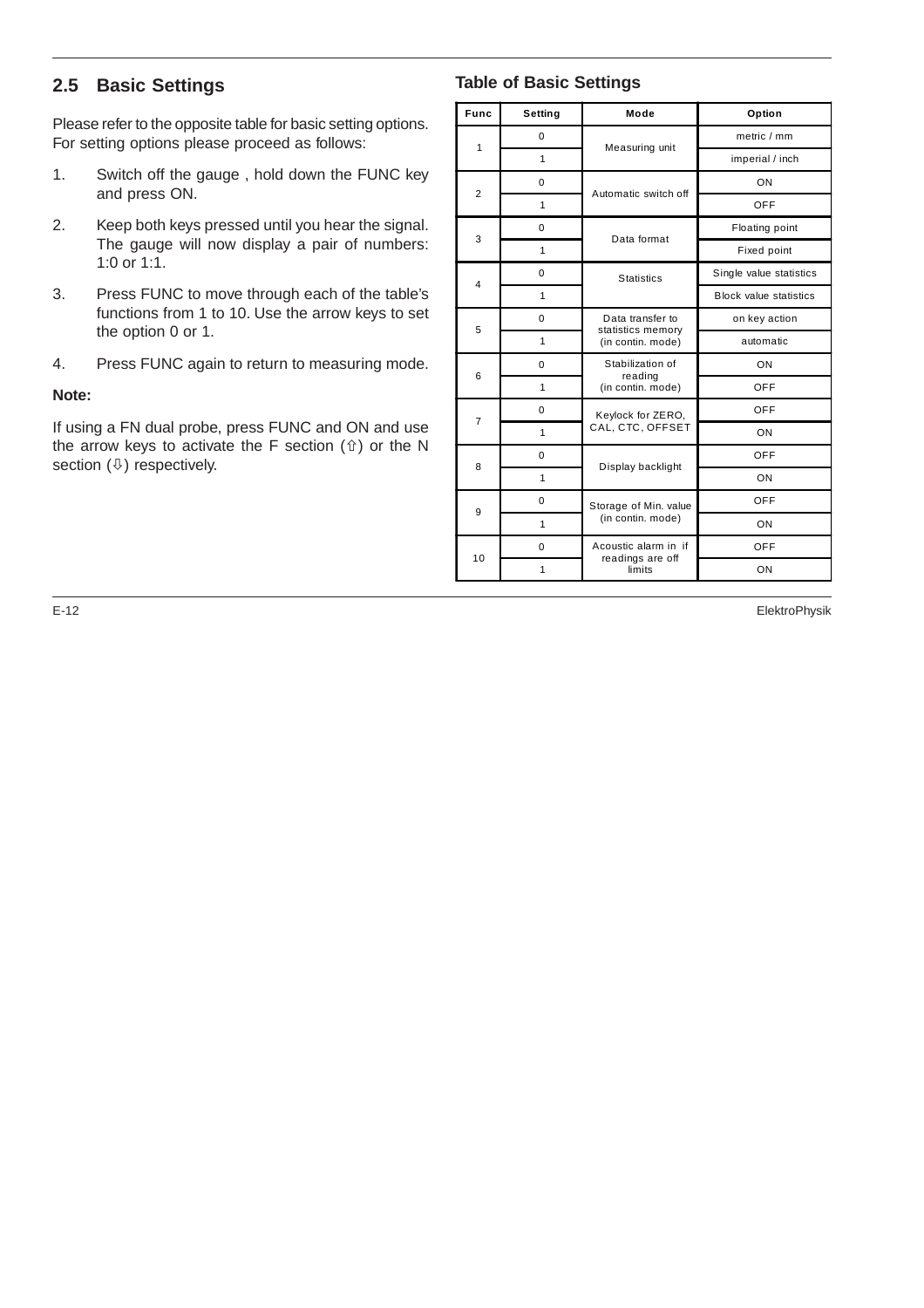# **2.5.1 Measuring Unit: 'Metric' - 'Imperial'**

To switch from metric units (µm, mm, cm) to Imperials (mils, inch) or vice versa, proceed as follows:

- 1. Switch off gauge.
- 2. Hold down the FUNC key and press ON.
- 3. Keep both keys depressed until you hear the bleep. The gauge will now display a pair of numbers: 1: 0/1.
- 4. Use the arrow keys to adjust to the required measuring unit.  $0 =$  metric,  $1 =$  Imperial.
- 5. Press FUNC 10 times. The gauge will now return to the measuring mode. The series of measurements can be continued with the new measuring unit. Previous readings in the series will be converted to the new unit automatically.

#### **2.5.2 Automatic Switch-off Mode**

The gauge is programmed to switch itself off after about 90 seconds of inactivity. This can hinder operations in certain circumstances. In this case the operator should disable the automatic switch-off to operate in the continuous mode.

ElektroPhysik E-13

Please refer to the table of basic setting in section 2.5 and use FUNC and Arrow-keys to make your setting.

### **2.5.3 Data format: Floating Point / Fixed Point**

The standard data format of readings transferred via the combination interface uses the floating point data format. For data loggers etc. this default setting can be changed to fixed point format.

In the fixed point format, all metric readings in microns will be displayed with one digit after the decimal point. In Imperial units, readings in mils will be displayed with two digits after the decimal point.

To switch between fixed and floating point options, please refer to the table of gauge settings in section 2.5. Adjust to the required mode using FUNC and Arrow keys.

#### **2.5.4 Single Value / Block Value Statistics**

The statistical values can be calculated on the basis of either individual values or blocks of values before being transferred to a printer or PC.

Block value statistics are calculated from a block of mean values. The number of readings assigned to each block can be altered via a PC. Default  $=$  5 readings.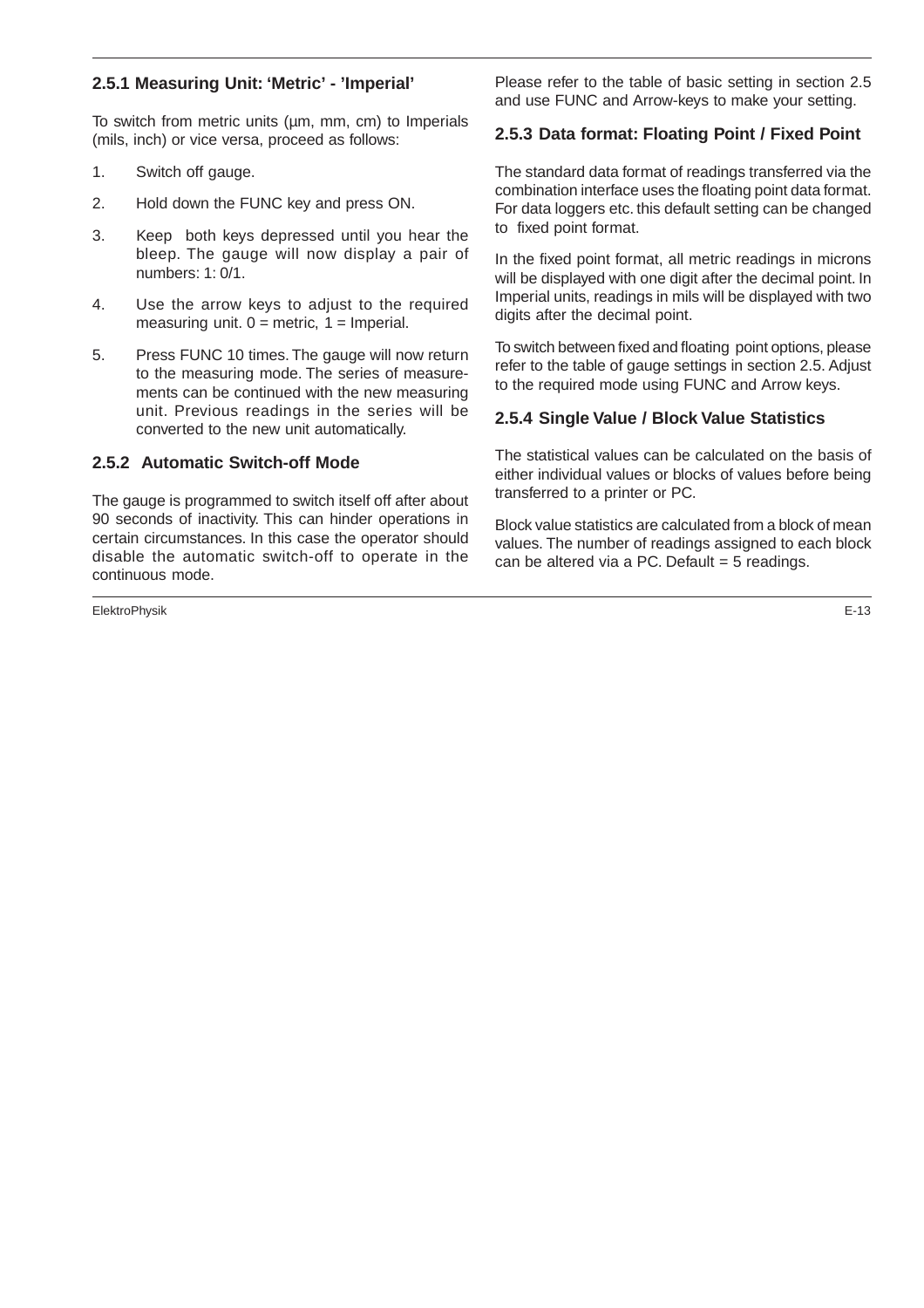To select the single-value or block-value option, please refer to the table of gauge settings on section 2.5. Select an option with the FUNC and arrow keys as described.

# **2.5.5 Manual / Automatic Data Transfer**

The continuous mode allows automatic transfer of readings to statistics memory or to a printer or PC (setting <1>). If only selected readings are to be logged to memory, choose manual measurement mode (setting <0>) and enter the readings either via the keyboard (UP Arrow-key) or by a foot-operated switch (optional extra). (See also section 2.5.9)

In automatic mode readings can be entered at a rate of approx. 5 per second.

To switch between automatic and manual mode, please refer to the table of gauge settings in section 2.5. Select option with the FUNC and arrow keys as described.

# **2.5.6 Stabilising of Readings**

In factory setting, readings are not displayed, stored into the statistics memory or transferred to a printer or PC until the signal stabilises within a given range (data filter).

In continuous measuring mode, however, this stabilising procedure can be disabled, e.g. for easier acquisition of minimum and maximum readings. (See also sections 4.2.8 and 4.2.14).

To disable the stabilising procedure, please refer to the table of gauge settings in section 2.5. Select option with the FUNC and Arrow keys as described.

# **2.5.7 KEYLOCK of ZERO, CAL, CTC and Offset**

An accidental action of above keys can be prevented by using the KEYLOCK function.

Please refer to the table of gauge settings in section 2.5. Select option with the FUNC and arrow keys as described.

# **2.5.8 LCD Backlight**

If you enable the backlight function, the display lights up for about 2 secs after a reading has been taken. Please remember that using the lamp requires extra current.

To activate the display light please refer to the table of gauge settings in section 2.5. Select option with the FUNC and Arrow keys as described.

E-14 ElektroPhysik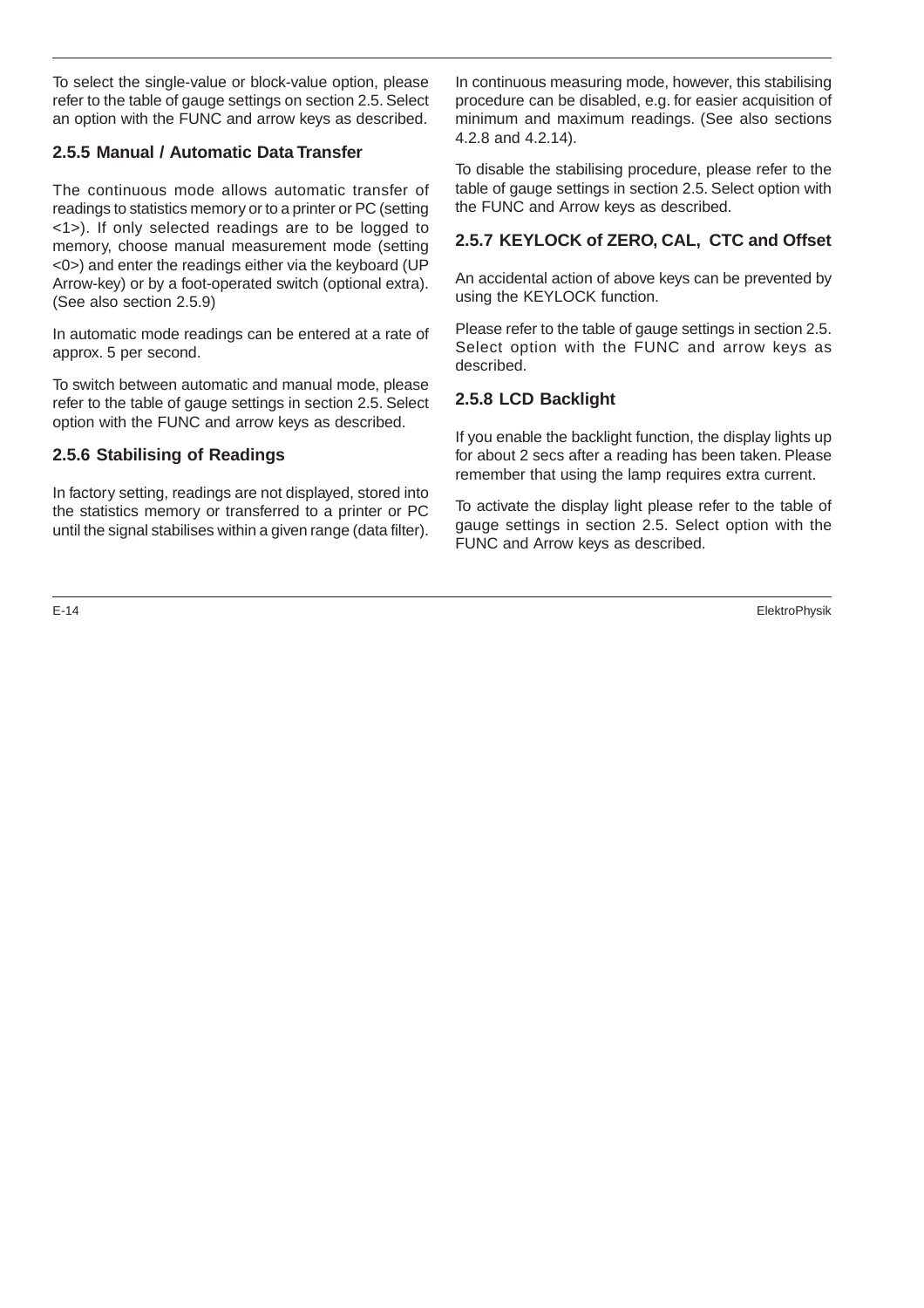# **2.5.9 Storage of Min Reading in Continuous Mode**

This function allows to determine the Min reading within a continuous measuring procedure. When measuring, the readings are currently updated. After lifting the probe from the surface, the Min reading (minimum value of a measuring series) is displayed for about 5 seconds.

If within these 5 seconds you will not take another reading or after the Min reading has been stored to the statistics memory, it will disappear from display. If further measurements are taken within these 5 seconds, the Min reading remains and shortly appears on display.

The Min reading mode is set by FUNC- and Arrow-key as described in 2.5 and in the table of basic settings.

# **2.5.10 Off-limits Alarm in Continuous Mode**

The alarm signal which sounds when deviating the set tolerance limits can be enabled or disabled.

To activate the alarm setting, please refer to the table of gauge settings in section 2.5. Select option with the FUNC and Arrow keys as described.

ElektroPhysik E-15

# **2.5.11 Single Measurement / Continuous Measurement Mode**

It can sometimes be of advantage (measurement inside tubes) if the probe does not need to be raised between each measurement so that there is a running display of readings.Please adjust to the continuous mode as follows:

- 1. Switch on gauge.
- 2. Press FUNC, then CONTINUE. A short bleep sounds.
- 3. A flashing measuring unit (µm, mm, cm) indicates the continuous mode being enabled. Readings beyond the measuring range will be indicated by 4 strokes (**- - - -**). In continuous mode, readings are not accompanied by a bleep and the display lamp is disabled.
- 4. To log readings to the statistics memory or to printout readings on a printer, or to transfer readings to a PC via the interface, press the  $\hat{u}$ -arrow key or push the foot-operated switch (optional extra).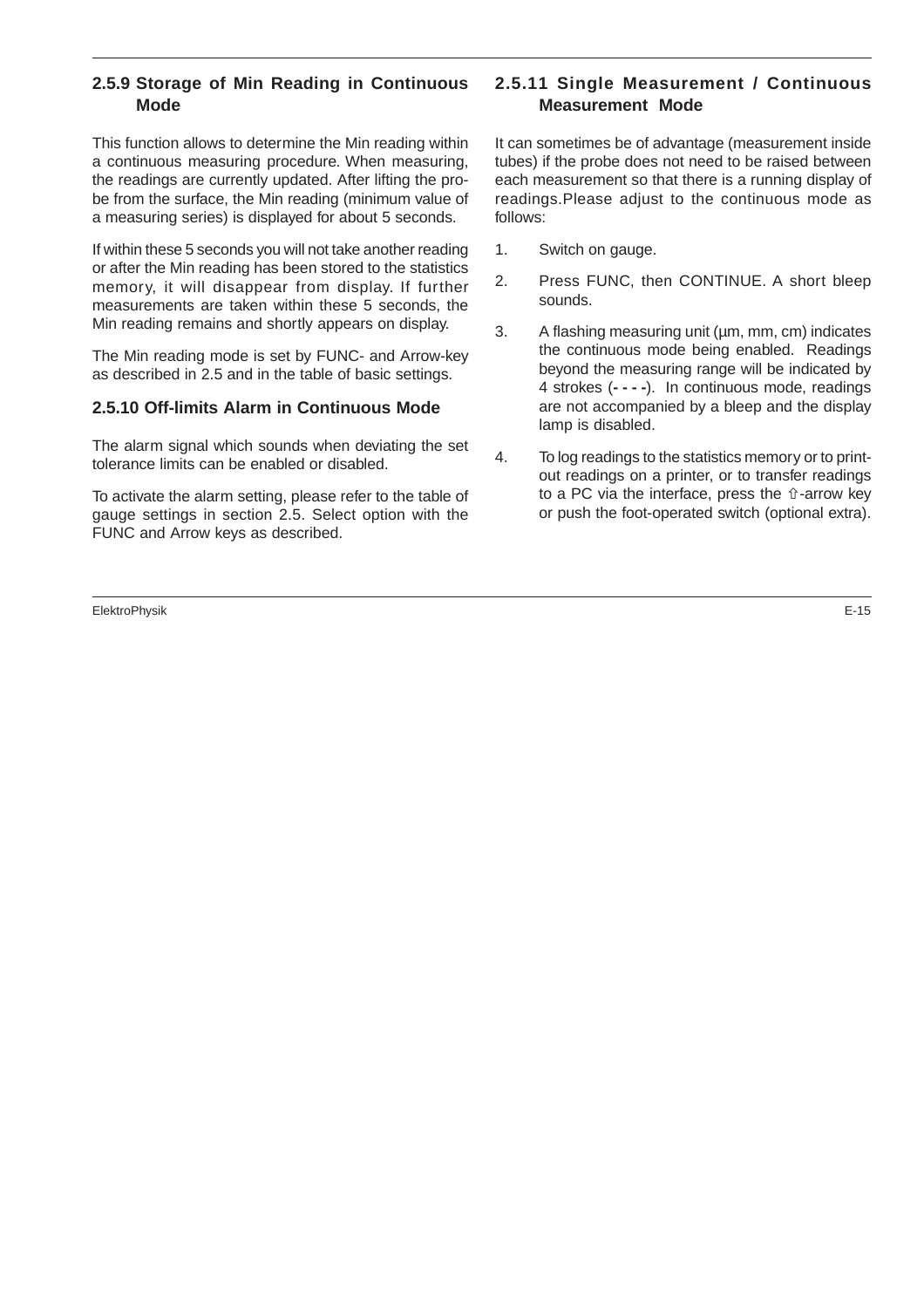- 5. For continuous input of all readings, follow the procedure described in section 2.5.5. Readings taken in this mode will automatically be entered into the statistics program as long as sufficient memory is available.
- 6. Return to default mode (i.e. single measurement mode) either by repeating steps 1 and 2 or by switching the MiniTest off and on again. (Switching OFF and ON again does not apply to probes F20, F50 and N100.)

# **3. Measuring, Storage and Data Processing in DIRECT or APPL-BATCH Mode**

The following section describes

- the DIRECT mode
- the APPL-BATCH mode
- the structure of APPL-BATCH memory system
- How to change from DIRECT to APPL-BATCH mode
- 
- How to select a certain memory in APPL-BATCH mode
- How to enter calibration values and toerance limits
- Special features of the APPL-BATCH memory system.

 $APPL = Application memory$ 

BATCH = Group memory

MiniTest 3100 und 4100 offer two operating modes: DIRECT and APPL-BATCH mode.

DIRECT mode is intended for quick occasional readings. In this mode, individual readings are not logged to memory. The readings and the 6 statistical values (8 after input of tolerance limits) can be shown on the LC display and printed out by pressing STATS. The statistical analysis program can evaluate up to 9,999 readings.

In APPL-BATCH mode , 'a maximum of 10,000 single readings and approx. 500 separate series of measurements (MiniTest 3100: approx. 100 measuring series) can be stored in memory. Single values, statistical values and their accompanying histogram can all be printed out directly or at a later time.

E-16 ElektroPhysik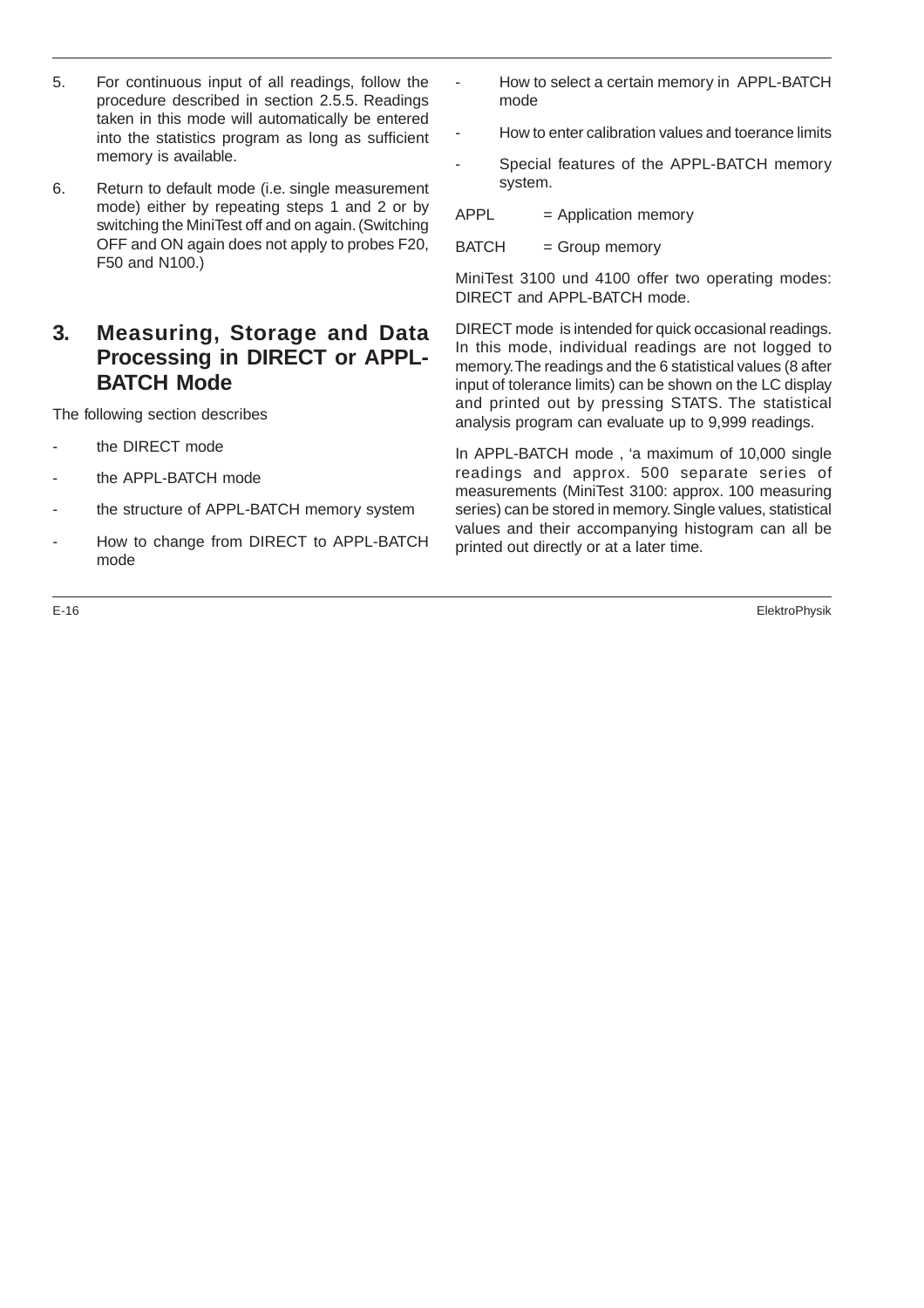In APPL-BATCH mode , 'a maximum of 10,000 single readings and approx. 500 separate series of measurements (MiniTest 3100: approx. 100 measuring series) can be stored in memory. Single values, statistical values and their accompanying histogram can all be printed out directly or at a later time.

#### **Important Note:**

In order to work in APPL-BATCH mode, e.g. to calibrate, take readings, set limits, etc., the words "APPL" "BATCH" must appear on the LC display. If not, an APPL-BATCH number must be specified with the APPL and BATCH keys. (See sections 3.4 and 3.5.)

#### **Status after Switch-on**

Press ON-key while holding the probe in the air. The gauge resumes the previously selected mode, either DIRECT or APPL-BATCH mode.

If start-up proceeds in APPL-BATCH mode, the gauge will select the previously selected APPL-BATCH memory and the last reading will be shown (if available).

Calibration values and statistics are stored in memory.

ElektroPhysik E-17

Measurement can follow immediately in DIRECT or APPL-BATCH mode, providing the gauge has been calibrated.

If all data have been deleted, only the measuring unit, e.g. µm along with the measuring mode FERROUS or NON-FERROUS will be shown. FERROUS or NON-FERROUS indicate whether the attached probe type is for measurement on ferrous or on non-ferrous metals.

#### **Note:**

If you switch from DIRECT to APPL-BATCH mode, the statistical data will be kept in memory.

The statistical data will not be stored if you change the probe or, if using the dual probes, if you change the measuring principle (from magnetic induction to eddy currents).

When pressing APPL-BATCH key, the pair of numbers of the previously used APPL-BATCH memory will be shown on display.

The gauge switches itself off automatically about 90 sec's after the last measurement.

If you disconnect the probe, the gauge will also switch off.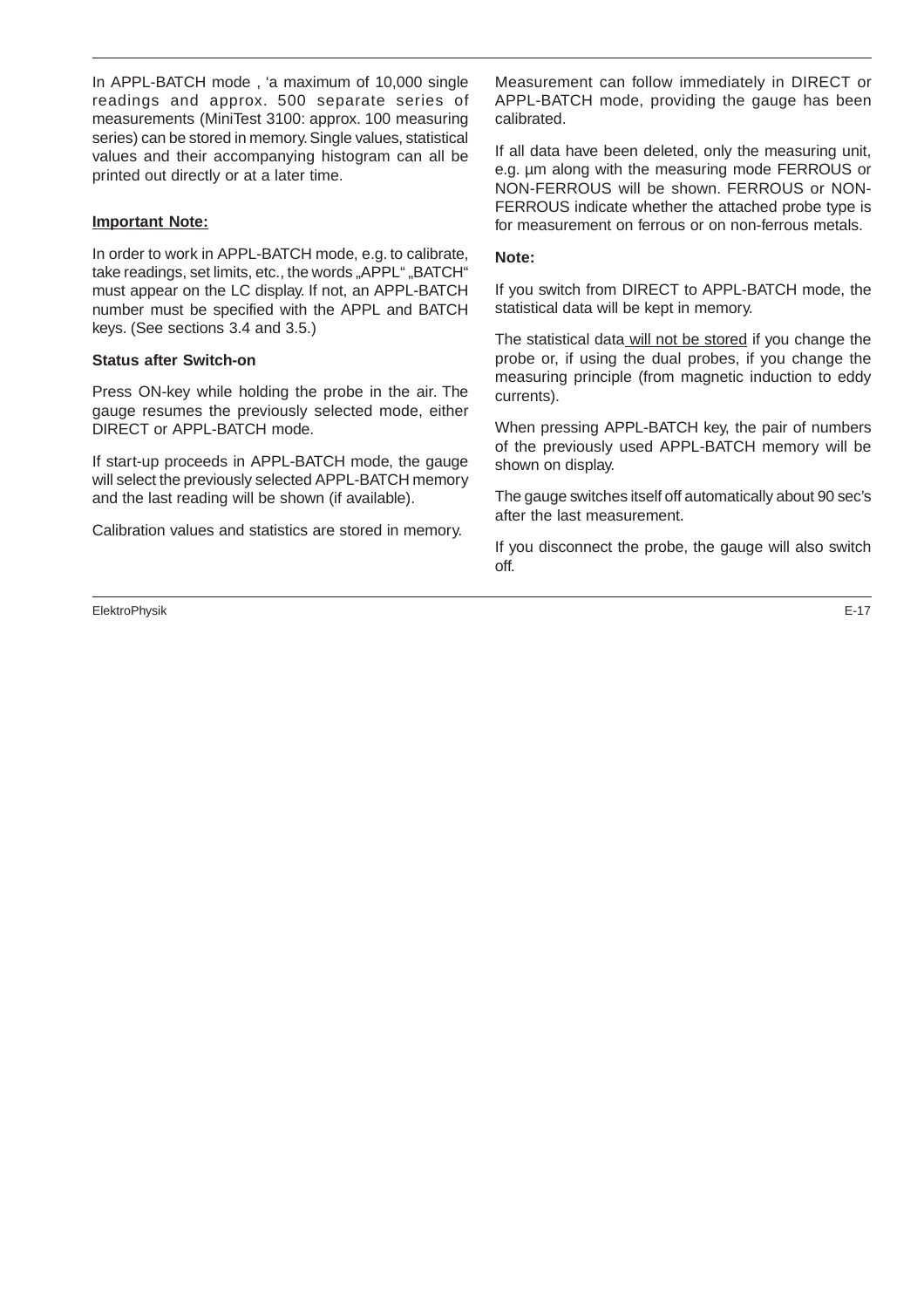# **3.1 The Structure of APPL-BATCH System**

The application memory (APPL) with its accompanying batch memories (BATCH) is designed to store calibration settings for different applications in an APPL (application) memory. The BATCH memory contains single readings of a series with their statistical analysis (see diagram.) With MiniTest 4100, BATCH no. 99 blocks readings from being written to the statistics memory.

It also contains a print command which assembles the statistical data of BATCH numbers 1 - 98 within one APPL memory for transfer to a printer or PC (not with MiniTest 3100).

With **MiniTest 3100**, 10 application (APPL) memories are available subdivided into 10 group (BATCH) memories, i.e. MiniTest offers a maximum of 100 memories.

The **MiniTest 4100** comprises 99 application memories (APPL memory lines) - subdivided into 98 BATCH memories; in all, there are 9702 batches, of which up to 500 can be assigned to particular sets of measurements. The maximum storage capacity is 10,000 readings. The greater the number of initialised APPL-BATCH fields, the fewer the number of measured values which can be logged to memory.

**BATCH-(Group-)Memories APPLIC-ATION Memory Lines 1 2 3... 97 98 99 1** 1 1 1 2 1 3 1 97 1 98 1 99 **2** 2 1 2 2 2 3 2 97 2 98 **3**  $\begin{bmatrix} 3 & 1 & 3 & 2 & 3 \end{bmatrix}$   $\begin{bmatrix} 3 & 97 & 3 & 98 \end{bmatrix}$ **. . . 97** 97 1 97 1 97 1 97 97 98 **98** | 98 1 | 98 1 | 98 1 | 98 97 | 98 98 **99 9** 99 1 99 1 99 1 99 97 99 98 99 99

E-18 ElektroPhysik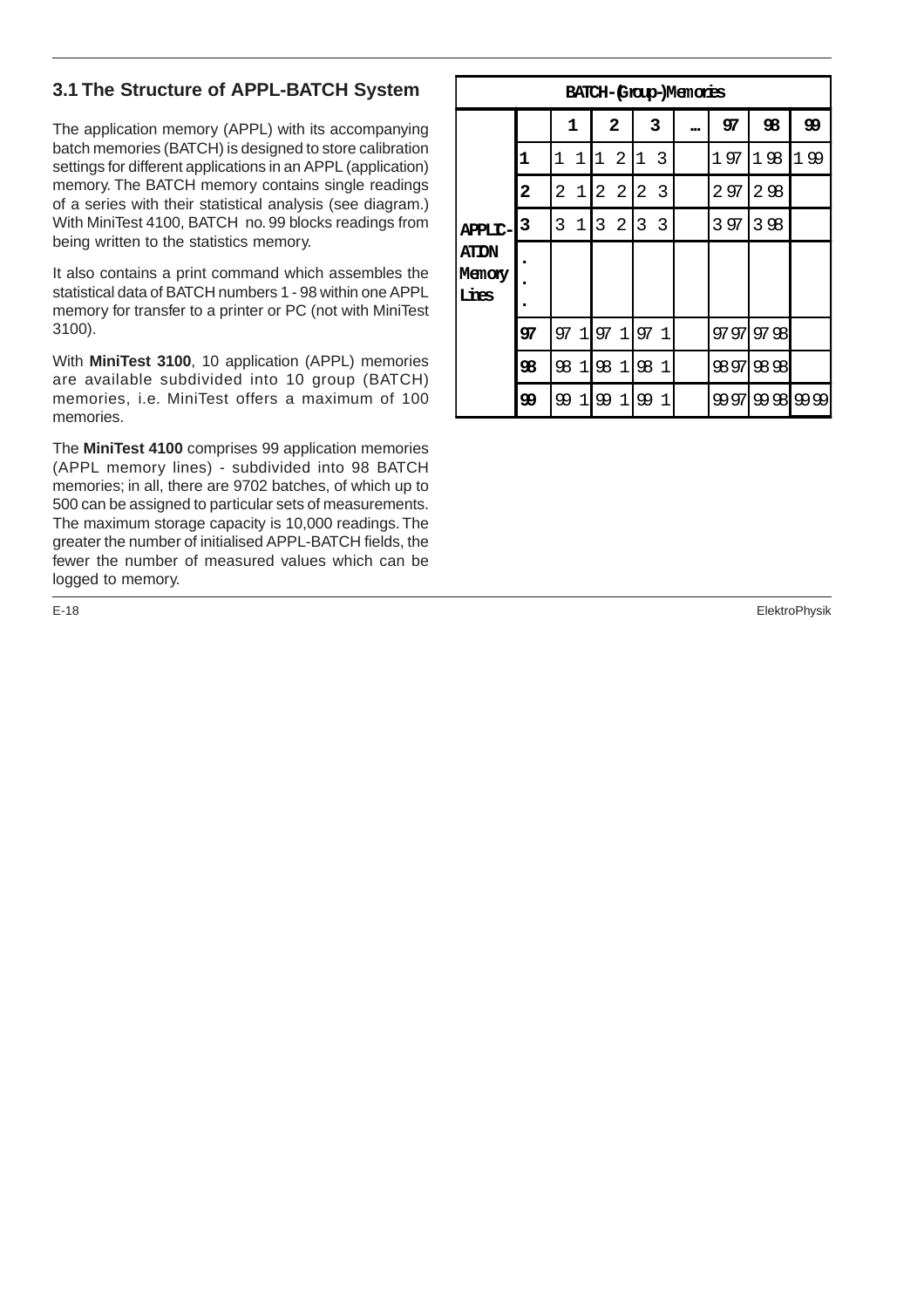#### **APPL-Memory Line**

(for saving calibration values only)

Each of the 99 application memory lines can be allotted a calibration and an OFFSET setting for one probe. A selection of calibrations are thus instantly available for different tasks, e.g. for measuring coating thickness on flat or curved surfaces or for taking measurements using a range of probe types. Once a calibration has been entered into an APPL memory line it remains there and can be activated at any time simply by entering the corresponding APPL number. After this, readings can start immediately within a selected group (BATCH) of particular application memory.

#### **BATCH-(Group-) Memory**

#### (for storing limits and readings)

Each of the application memories (APPL memory lines) is subdivided into BATCH memories. Each BATCH memory can store a series of readings using one calibration and also evaluate them in statistical form. In addition, a set of two tolerance limits (LO and HI) can be stored in each BATCH memory. The BATCH subdivisions provide for individual assessment of the coatings of a number of product samples measured with one probe and based on a common calibration.

ElektroPhysik E-19

# **3.2 Switching APPL-BATCH mode on/off**

When the gauge is switched on it will resume the previously selected mode, i.e. either APPL-BATCH or DIRECT mode.

In order to switch from DIRECT to APPL-BATCH mode, press APPL. The last APPL-BATCH number will appear, e.g.  $< 2 : 1 >$ .

Either continue taking readings in this APPL-BATCH memory or select a different memory (see section 3.4). Confirm your choice by pressing APPL again. Readings can be taken as soon as APPL-BATCH appears on display.

To switch from APPL-BATCH mode to DIRECT mode press FUNC while the gauge is switched on. Then press DIRECT-key to enable the DIRECT mode. Now the gauge is ready for measurement.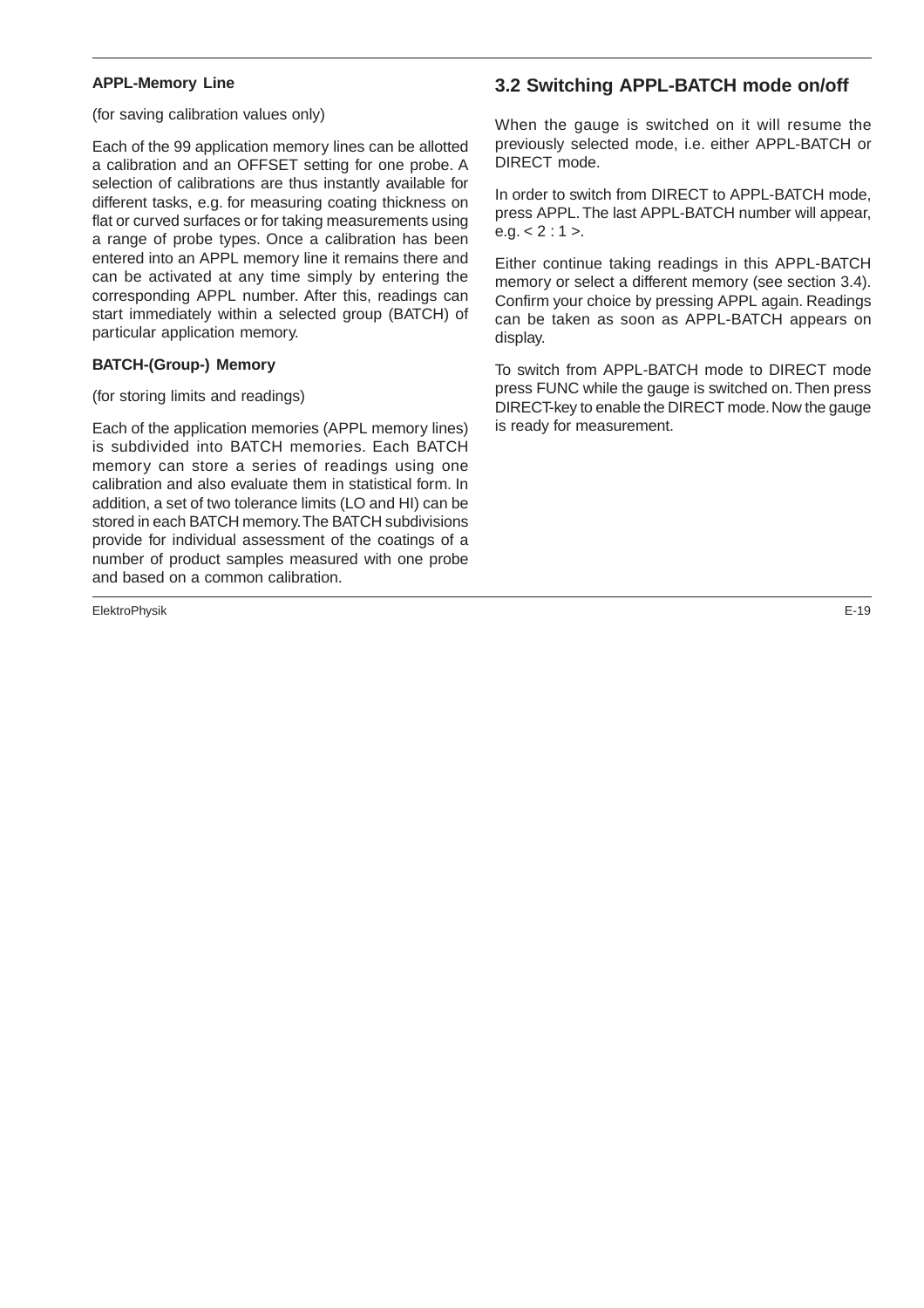# **3.3 Displaying the APPL-BATCH number in current use**

If the gauge is switched on and is already functioning in APPL-BATCH mode, a reading will normally be displayed.

Press either APPL or BATCH to display the two-number memory in current use, e.g.<2 : 1>. Press the same key again to confirm your choice. Readings can be taken as soon as APPL-BATCH appears on the display.

# **3.4 Selecting an APPL memory**

- 1. Press APPL. This displays the two number combination of the last APPL-BATCH in use e.g. < 2 : 1 >.If required, use the arrow keys to select a new APPL-BATCH.
- 2. If you hold down the key you can quickly scroll through the memory showing a running display of numbers already occupied until a free APPL address is found. The number of this memory will then appear on screen, e.g. < **5** : 1>. Free memories can be distinguished by a flashing APPL number.

#### **Please note:**

When selecting an APPL-memory, you must use exactly the same probe as used when creating this APPLmemory. If you try to use another probe (even it is of the same type) the error message E:16 will appear and the gauge switches into DIRECT mode.

This also happens if the probe which has been used for APPL-memory creation has been repaired.

When using the dual probes, make sure to activate the same probe part (FERROUS or NON-FERROUS) as used for creation of the APPL-memory.

To delete or select APPL-memories please refer to section 9.6.

3. The calibration valid for your selected APPLmemory is shown on display, e.g. one-point or twopoint calibration. If the standard calibration is valid, there will be no indication on display.

Either retain the currently valid calibration or recalibrate according to one of the methods described in section 4.2.1-4.2.16.

4. All the following readings will be stored in the selected APPL-BATCH memory.

E-20 ElektroPhysik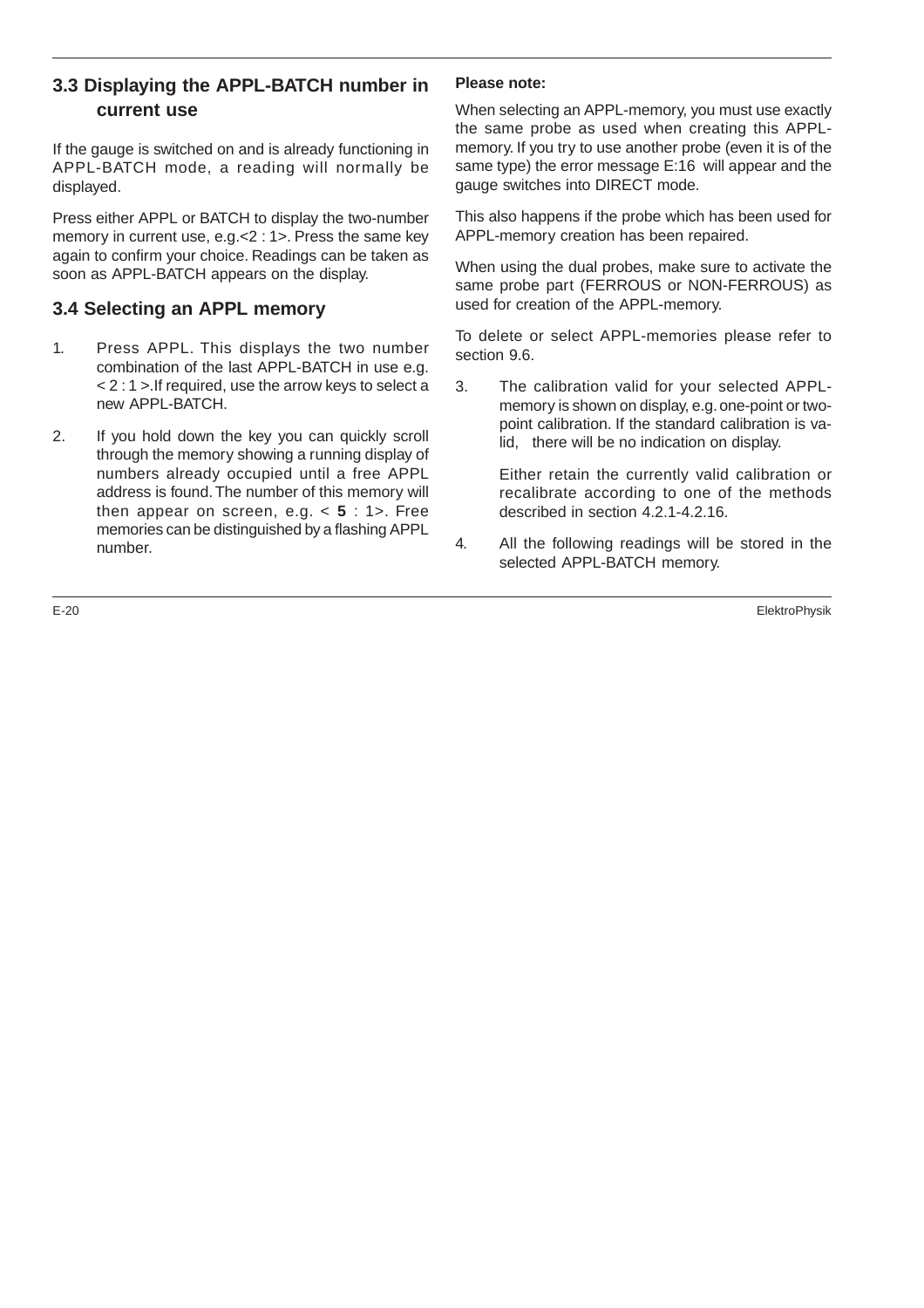# **3.5 Selecting a BATCH memory**

- 1. Select an APPL memory line if this has not been done.
- 2. Press BATCH. The number of the previously selected number will now appear, e.g. <3 : 2>. If, for example, APPL memory line number 3 has not yet been used, the gauge automatically selects the first BATCH memory, e.g. <3 : **1**>. A free BATCH is indicated by flashing numbers on the display.
- 3. If required, use the arrow keys to select a new BATCH no. Keep the key pressed down for quickly scrolling through the memory until a free BATCH number is found. The number will then be displayed, e.g. <3 : **8**>. Press BATCH to confirm.
- 4. If required, use the LIMIT and arrow keys to set upper and lower limits. (See section 6).
- 5. The gauge is now ready for use and all readings will be stored in the selected APPL-BATCH memory.

ElektroPhysik E-21

#### **Please note:**

Limits can also be entered after readings have been taken.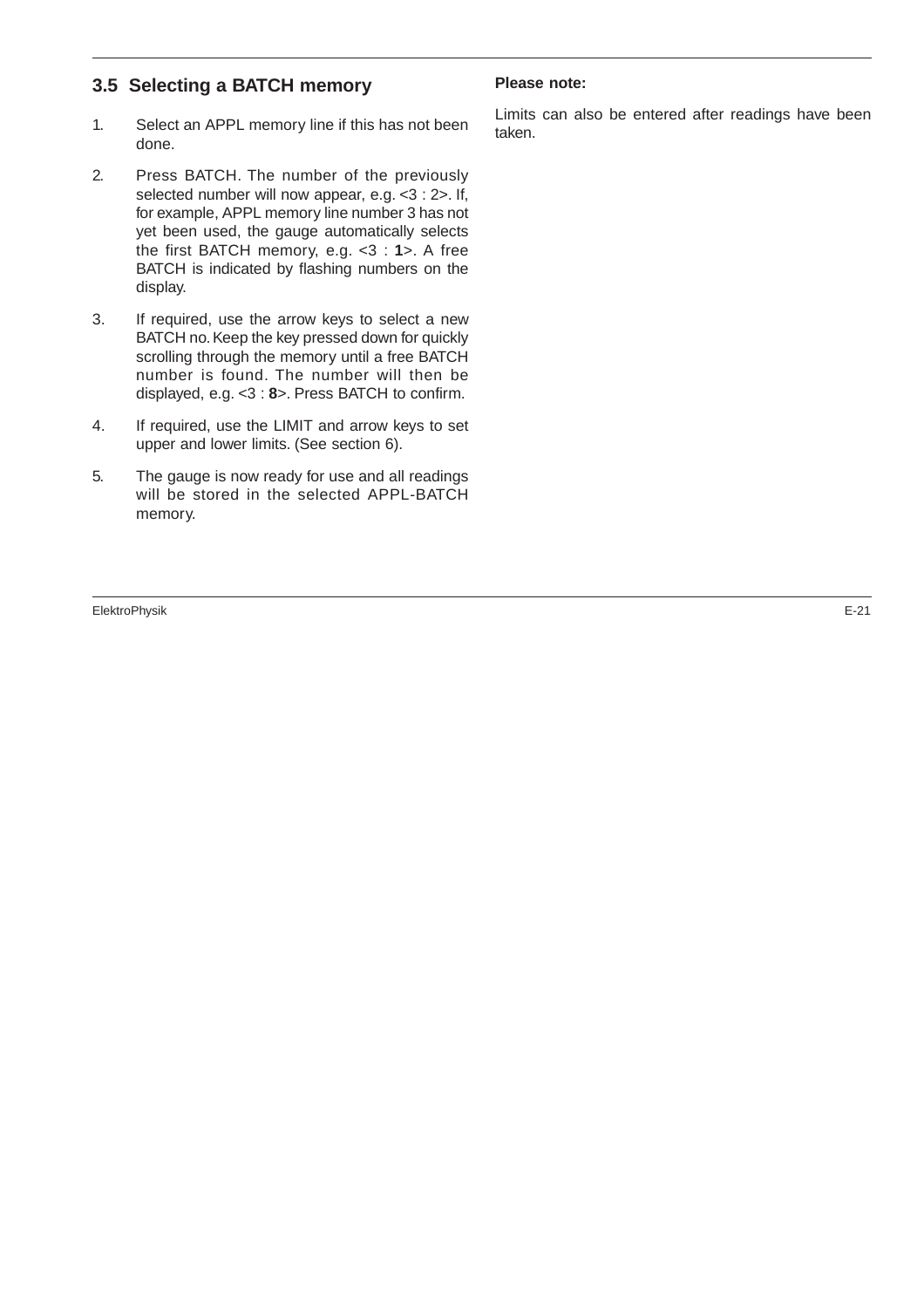# **4. Calibration and Measurement**

# **4.1 General Hints for Calibration**

# **4.1.1 Calibration methods**

There are five different methods available for calibration:

- 1. **Standard calibration**: recommended for measurement on even surfaces and if the measuring object has the same material, size and curvature as the ElektroPhysik zero plate.
- 2. **One-point calibration** (zeroing without using a calibration foil): recommended if measuring errors up to  $\pm$  (3% of reading\* plus the constant error of probe) are permitted. (Example for constant probe error: F.1.6: 1 µm).
- 3. **Two-point calibration** (zeroing and calibrating using a calibration foil): recommended if readings to be expected will be close to the calibration value and if the permitted error of probe will be max.±(1%...3% of reading\* (according to probe) plus constant probe error)

\* referring to the supplied calibration standards under laboratory conditions.

**4. Two-point calibration** (using a set of two calibration foils):

> a) Recommended for measurements on rough surfaces.

> b) recommended for precise measurements on smooth surfaces if the thickness to be expected lies between that of the two calibration foils.

**5. Calibration through the coating (CTC):** Calibration using a calibration foil. Recommended if the test sample is coated and no uncoated sample is available for comparison. This method is suitable for the following probes: F05, F1.6, F3 and FN1.6 (ferrous part only), F1.6/90, F2/ 90, F10, F20 and F50.

#### **Please note:**

In this manual, the term calibration foil applies to all calibration standards, including those usually not described as 'foil': e.g. those of 2mm, 5mm and 10mm thickness.

E-22 ElektroPhysik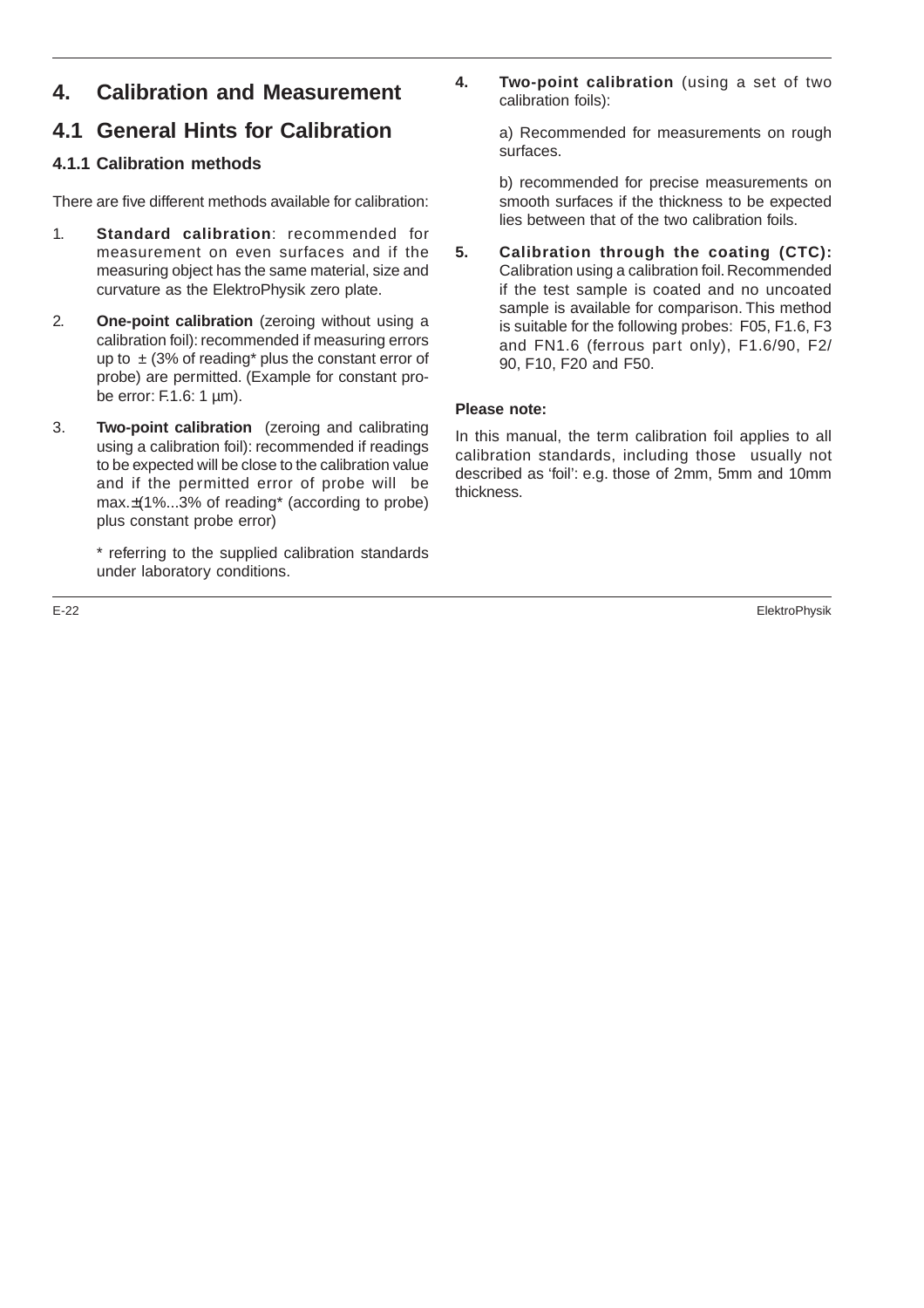# **4.1.2 Storing Calibration Values**

If the gauge is calibrated for a particular purpose, the calibration values will be stored in memory until changed.(See also section 4.1.8 Stability of calibration values).

If a calibration is to be altered for a certain probe, simply carry out a recalibration. This automatically deletes the previous calibration values and saves the new ones for immediate use.

#### **Note:**

The calibration procedure should be restarted from the beginning if

- an incorrect reading has been taken
- an incorrect command has been entered
- the gauge has switched off

#### **4.1.3 Calibration Example**

Calibration is the most important requirement for accurate measurement. The more closely the calibration sample matches the product sample, the more accurate the calibration, and therefore the reading, will be.

ElektroPhysik E-23

If, for instance, a product is to be measured on a steel cylinder, quality ST37 (mild steel), ø 6 mm, the calibration of the uncoated sample must take place on a steel cylinder of **similar quality with the same diameter.**

The calibration sample must correspond to the product sample in the following ways:

- · curvature radius
- · substrate material properties
- substrate thickness
- size of measuring area
	- The point at which the calibration is made on the calibration sample must always be identical with the point of measurement on the product itself, especially in the case of corners and edges of small parts. The precision stand will prove invaluable here.

For more details please refer to the technical data.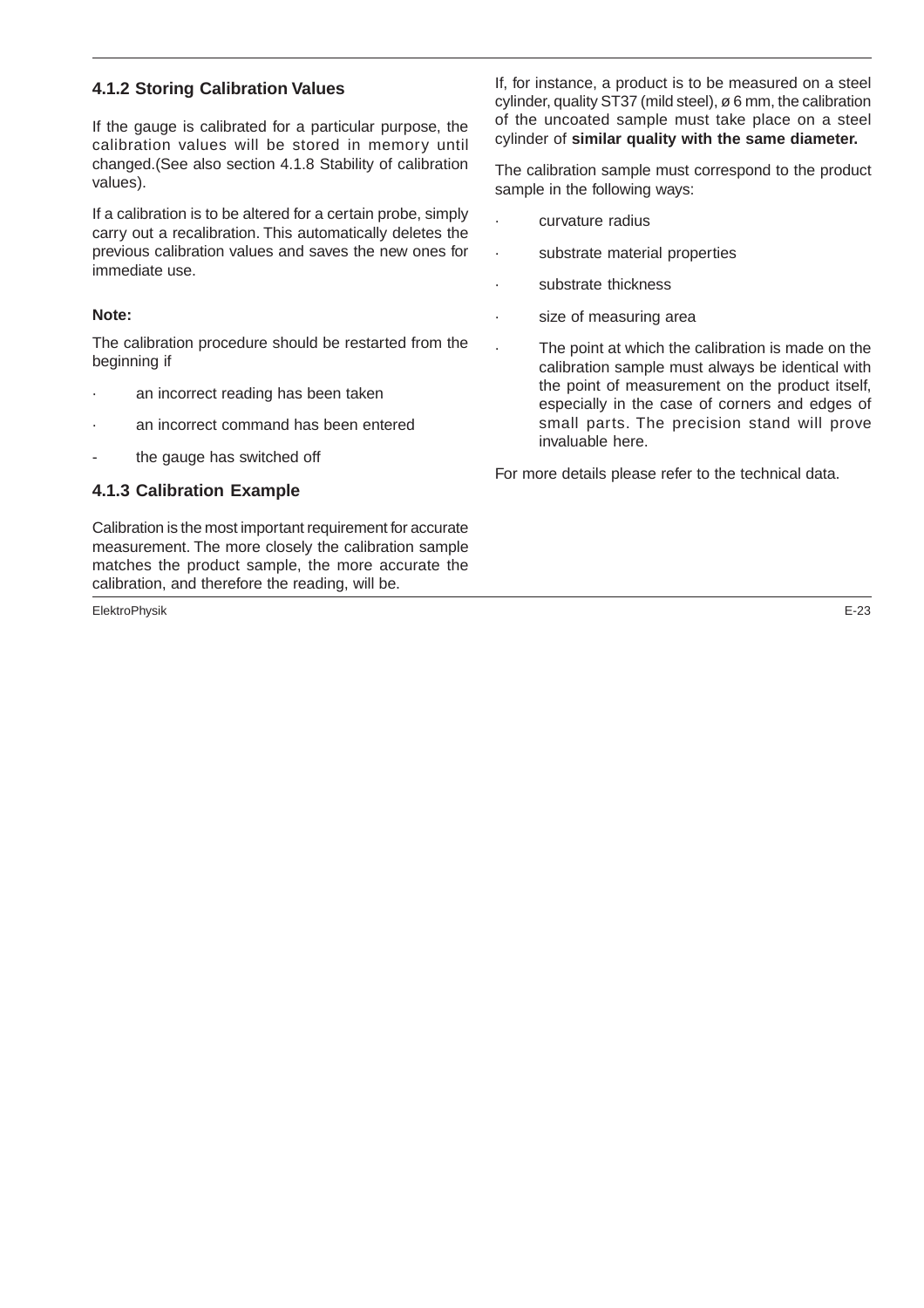## **4.1.4 Influence of Substrate Thickness**

In case of steel substrates, as long as the substrate is thicker than the range of probe, it is sufficient to use the standard calibration. The minium measuring areas as specified in the technical data should also be taken into account.

In the case of non-magnetic metals, it is sufficient if substrate thickness is 50 microns and strong enough not to give way under the pressure of the probe tip. Thin, coated aluminium foils should be stuck on a hard base for measurement.

The enclosed steel and aluminium zero plates are intended for checking accuracy only and not for calibration purposes.

Exceptions:

The zero plates may be used for calibration if the product sample has a smooth, even surface (not shot-blasted) and if it has the same thickness as the zero plate.

# **4.1.5 High-Accuracy Calibration**

To achieve high-accuracy readings, it is advisable to log calibration values (both zero values and calibration foil values) several times in succession. In this way, the gauge will automatically establish a mean calibration value. For more details see 4.2 Special Hints for Calibration. The high-accuracy calibration is an obvious advantage when calibrating on uneven, e.g. shot-blasted, surfaces.

# **4.1.6 Cleaning the Measuring Point**

Before calibration the measuring point the probe tip must be free from grease, oil, scraps of metal, etc. The slightest impurity will affect measurement and distort readings.

# **4.1.7 Acoustic Signals**

Whether the probe is being used for calibration or for measurement, it must be held in place and not lifted until the bleep sounds.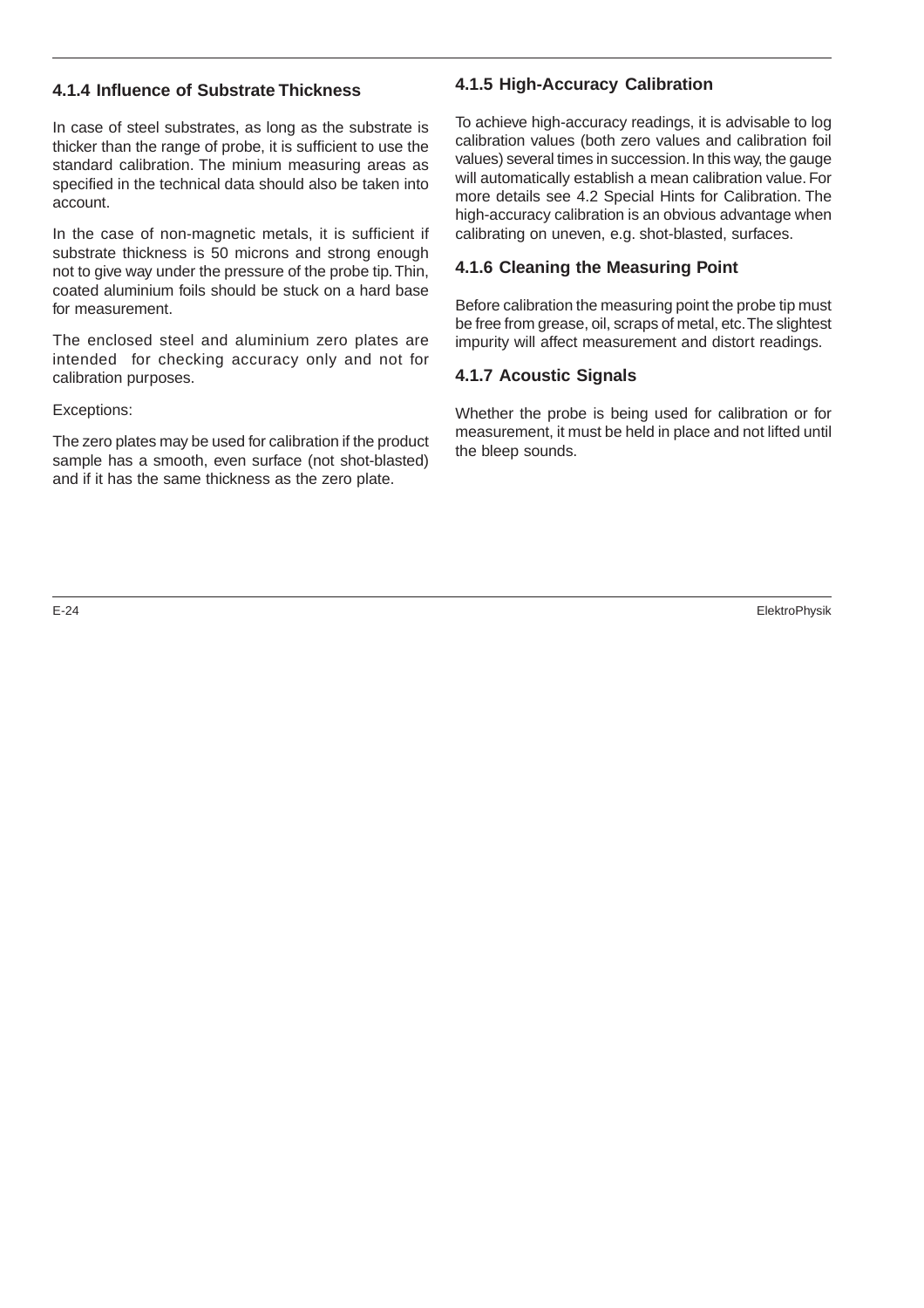#### **4.1.8 Stability of Calibration**

The gauge is temperature and drift compensated. For that reason it is not necessary to recalibrate in changeable external conditions (see Technical Data).

# **4.2 Special Hints for Calibration**

For calibration according to sections 4.2.2 to 4.2.13 please proceed as follows:

- 1. Switch the gauge on.
- 2. Press appropriate key according to required calibration method: ZERO, CAL or FUNC + CTC. The activated function flashes on display.
- 3. Position the probe on the calibration standard.
- 4. To complete calibration press calibration key again: ZERO, CAL or CTC

# **4.2.1 Enable Standard Calibration**

Applies to all probes except CN02.



The standard calibration stored in the gauge should only be used for measurements on even surfaces, i.e.on steel components made of conventional steel (mild steel) or on aluminium components.

#### **Note:**

It is important to record a sufficient number of exact zero readings on an uncoated sample. If not, one-point or twopoint calibration should be used.

ElektroPhysik E-25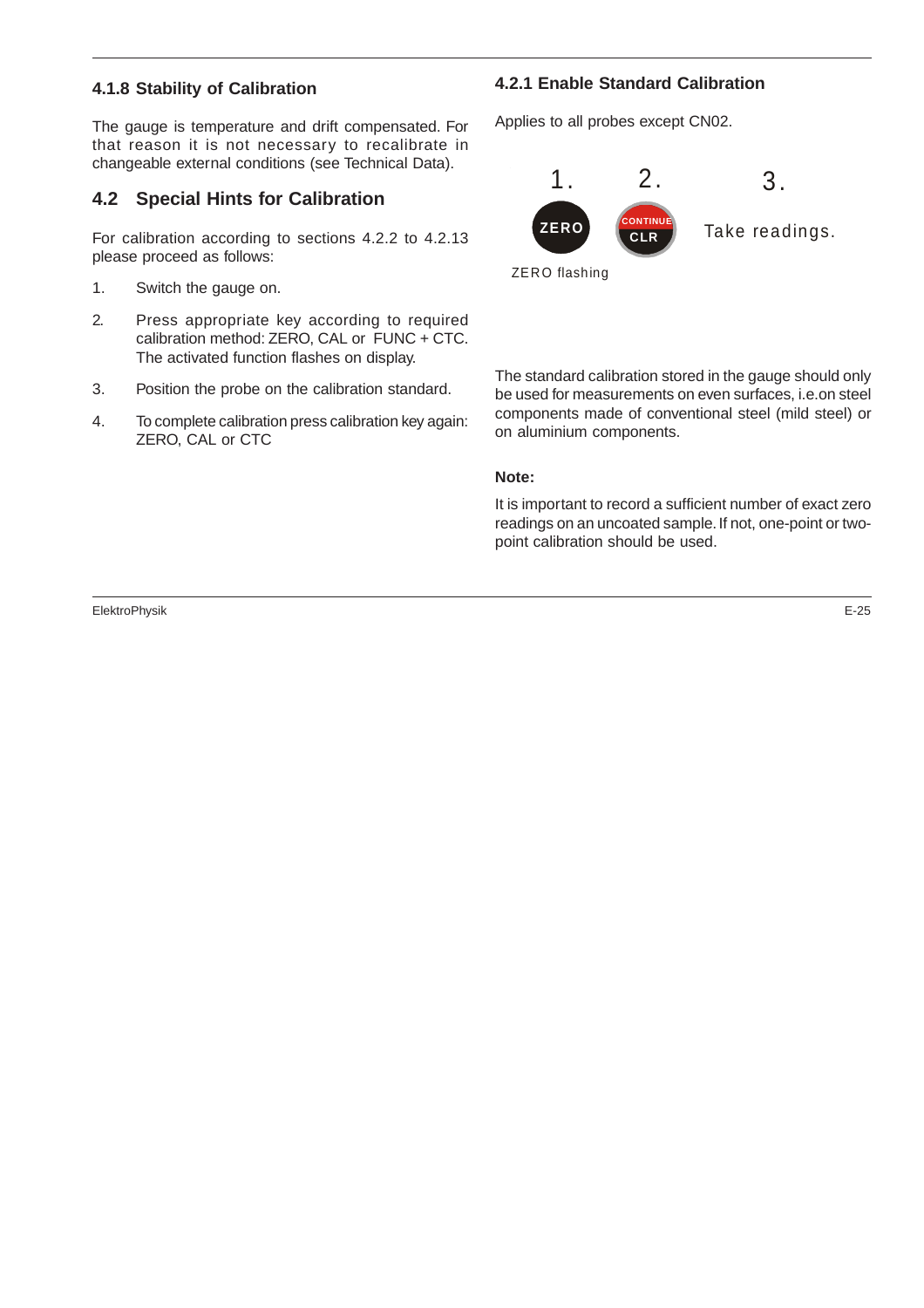## **4.2.2 One-Point Calibration without Foil (Zeroing)**



Applicable for all probes except CN02.

- 1. Press ZERO to initialise ZERO calibration. The display will show ZERO (flashing) and MEAN (steady). MEAN indicates that the mean value of the readings is shown on the display.
- 2. Place the probe on uncoated sample (zero coating thickness) and raise it after the bleep. Repeat this procedure several times. The display always shows the mean value of the previous readings.
- 3. Press ZERO to complete Zero calibration. 'ZERO' appears on display.

4. Now take readings by placing the probe on the object to be measured and raise the probe after the bleep. The reading is shown on display.

## **Deleting ZERO Calibration:**

It may be necessary to delete the ZERO calibration if, for example, an incorrect zero value has been entered. In this case:

a) press ZERO then CLEAR to delete the zero calibration and any existing CAL calibration.

#### **Note:**

This will reactivate the default standard calibration for use on even surfaces.

b) or restart ZERO calibration by repeating steps 1 to 3 above. This automatically deletes the old calibration and saves the new one.

#### **Note:**

ZERO calibration deletes any existing CAL calibration.

E-26 ElektroPhysik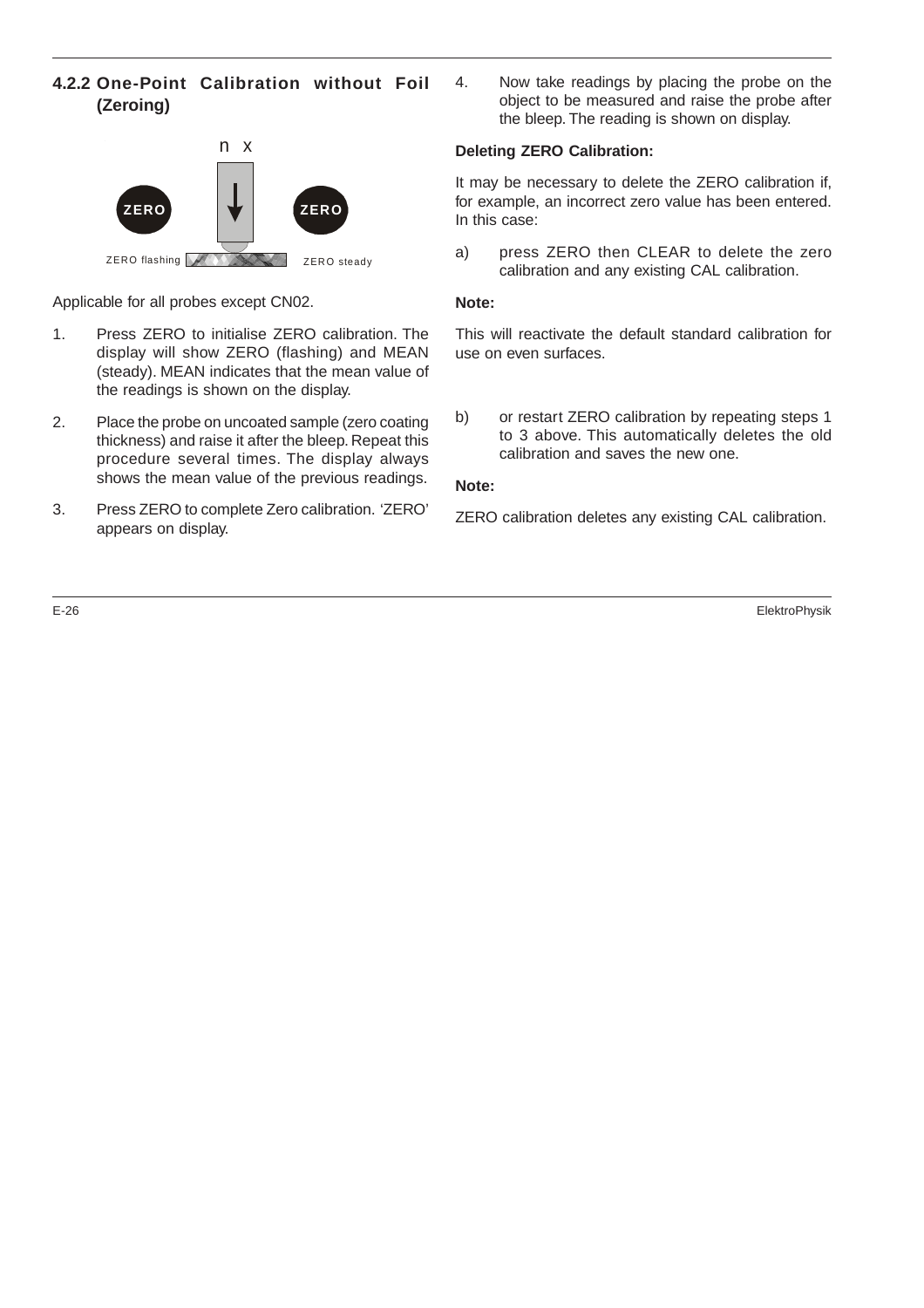## **4.2.3 Two-point Calibration (with Zeroing and one Calibration Foil)**

Applicable for all probes except CN02.

This method is recommended for high precision measurements, measurements on small parts and on hardened and low-alloy steel.



ElektroPhysik E-27

- 1. Press ZERO to initialise ZERO calibration. The display will show ZERO (flashing) and MEAN (steady). MEAN indicates that the mean value of the readings will be shown on the display.
- 2. Place the probe on uncoated sample (zero coating thickness) and raise it after the bleep. Repeat this procedure several times. The display always shows the mean value of the previous readings.
- 3. Press ZERO to complete Zero calibration. 'ZERO' appears on display.
- 4. Press CAL to initialise foil calibration. CAL flashes and MEAN appears (steady). MEAN indicates that the mean value of the readings is shown on display.
- 5. Lay the calibration foil on an uncoated sample, apply the probe and raise it after the bleep.The thickness of the foil should be roughly equivalent to the estimated coating thickness. Apply the probe to the test sample several times. The display always shows the mean value of the previous readings. To discontinue calibration, press CLEAR.
- 6. Use Arrow key to adjust the required foil thickness.
- 7. Press CAL. CAL will appear on the display (steady).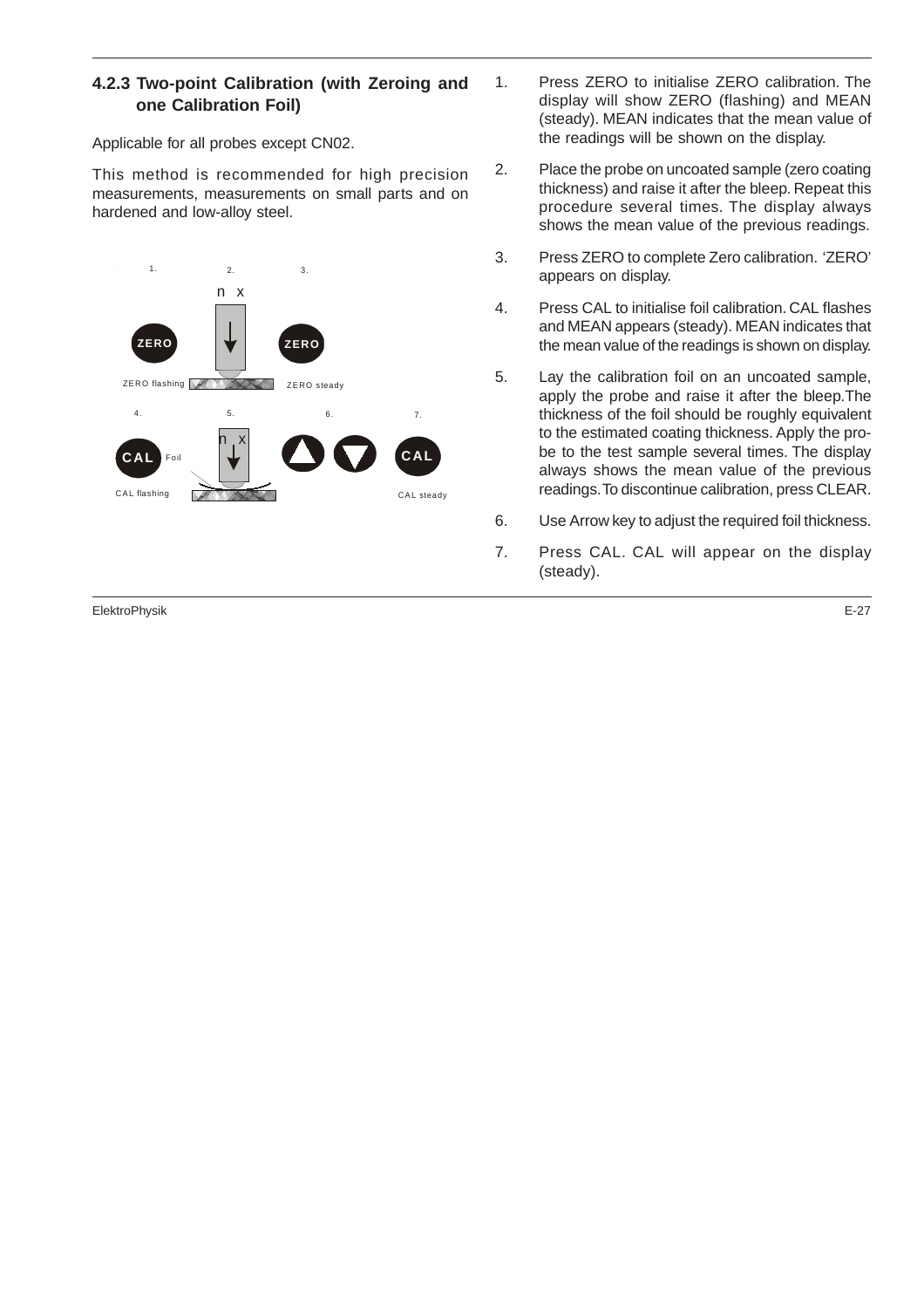8. Now take readings by placing the probe on the coating and raise it after the bleep.

It may be necessary to delete CAL calibration, e.g. after entry of a faulty calibration value:

a) Press CAL key followed by CLEAR key. CAL calibration and any existing ZERO calibration will be deleted.

#### **Note:**

This will reactivate the default standard calibration for use on even surfaces.

b) Restart CAL calibration by repeating steps 4 to 7 above. This automatically overwrites the old calibration and saves the new values.

#### **Note:**

Even while a series of measurements is being taken, foil calibration can be carried out as often as necessary. The old calibration will be overwritten; the ZERO calibration remains in memory.

#### **Special remark:**

When using F10, F20 or F50 probes for measuring on metal coatings, it is essential to carry out two-point calibration. The calibration standards must be of the same metal as the actual coating. Under certain circumstances, this may also apply to F probes with a low measuring range.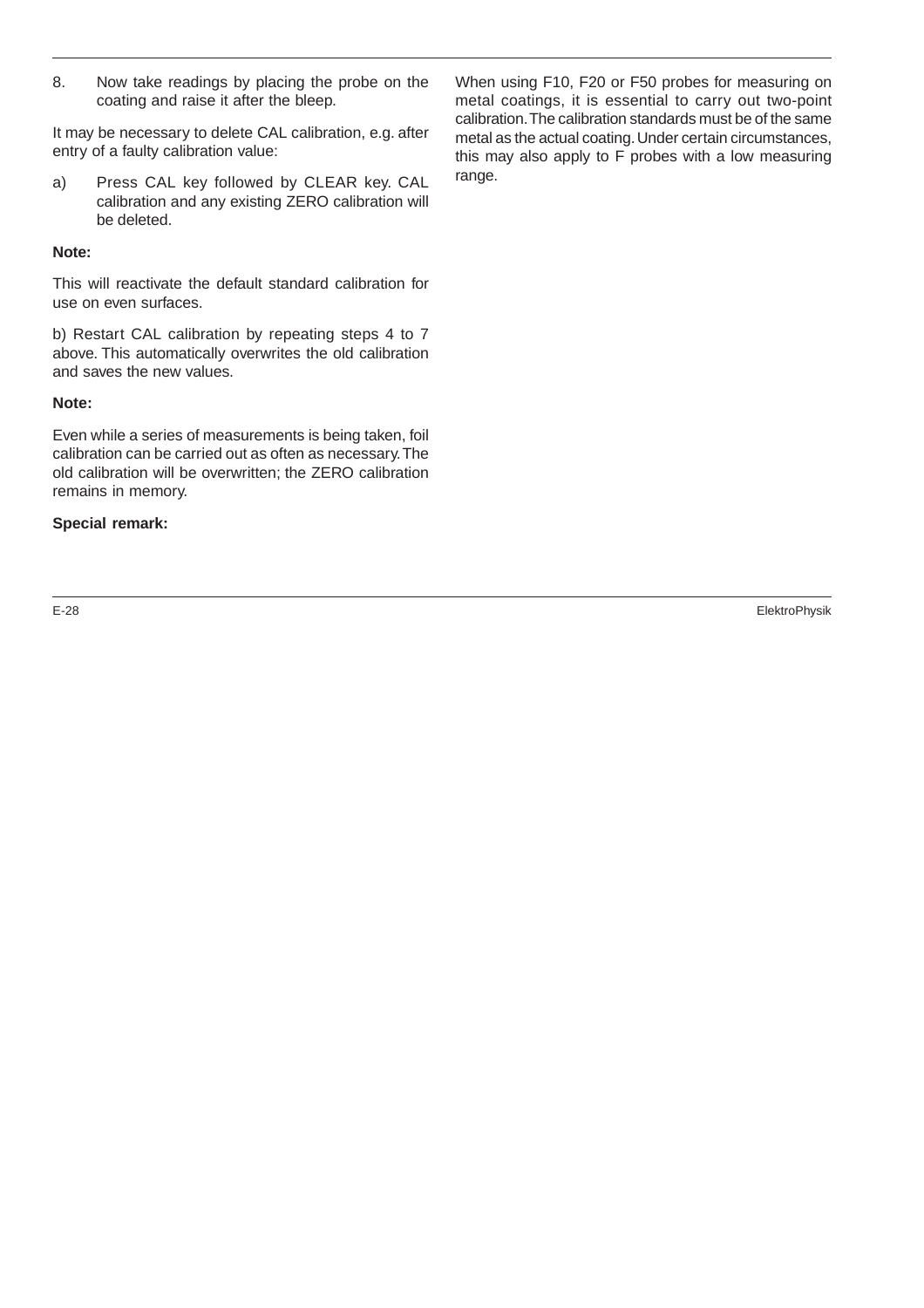## **4.2.4 Two-point Calibration with two Foils**

Applicable to all probes (except CN02)

Calibration is only possible in single measurement mode. If necessary switch to the mode as in section 2.5.11.

This method requires the use of two different foils. The thicker one should be at least twice as thick as the thin one. For best results, the thickness to be expected should be somewhere between the two calibration values.

This method is especially suitable for taking measurements on rough shot-blasted surfaces or for high-precision readings. It is advisable to take a mean of CAL values. This considerably reduces the effect of scattering which occurs during calibration of upper and lower values.

#### **Note:**

Before carrying out the two-foil calibration, the factory set standard calibration should be enabled (please also refer to 4.2.1).

ElektroPhysik E-29



Press ZERO key followed by CLEAR-key. Proceed with step 1.

The calibration foils may be used in any order.

- 1. Press CAL-key. The display will show CAL (flashing) and MEAN (steady). MEAN indicates that the mean value of the readings will be shown on display.
- 2. Place the thinner of the two foils (e.g. approx. 20...30µm) on the uncoated test sample, apply the probe and raise it after the bleep. Repeat this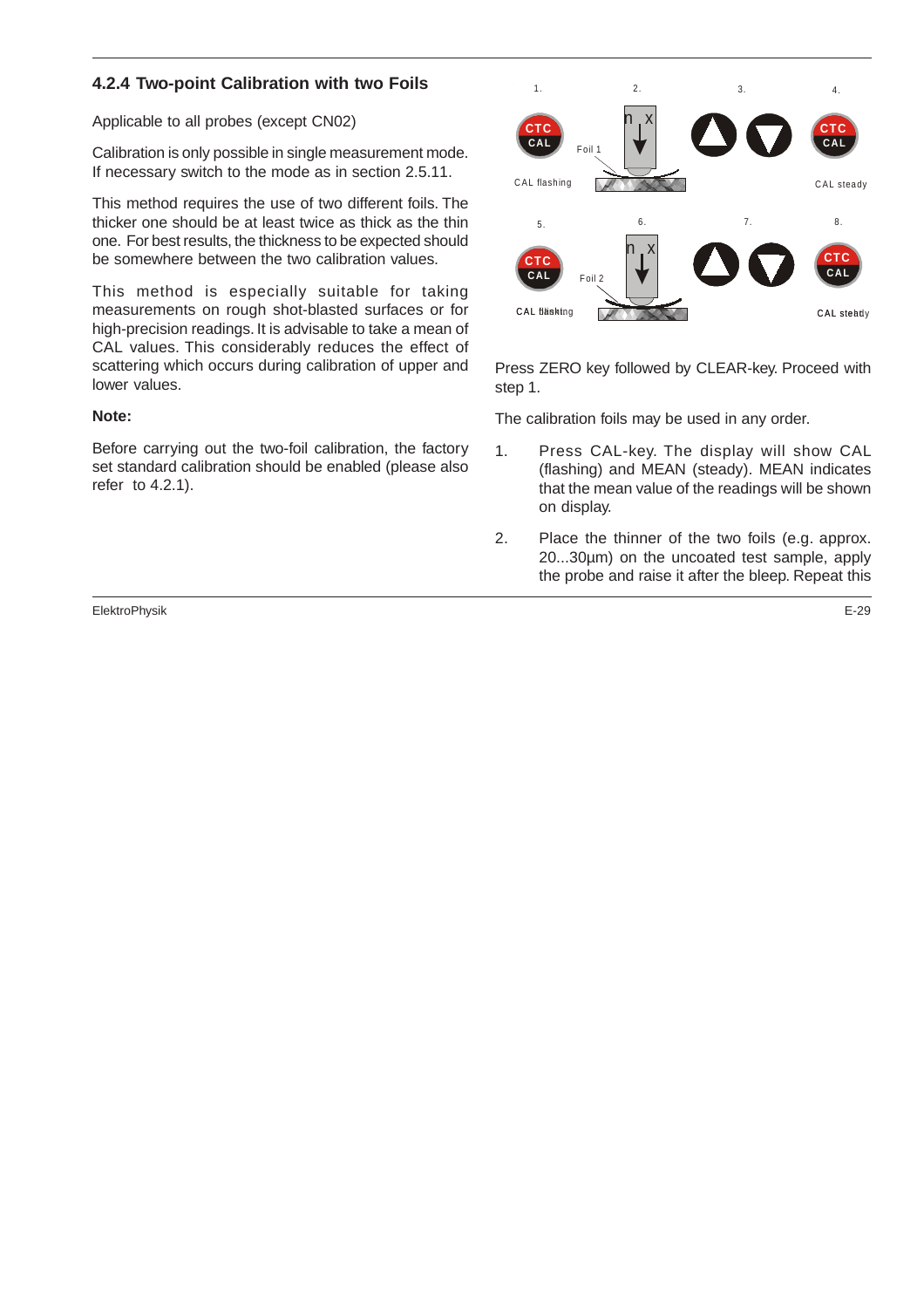procedure several times. The display always shows the mean value of the previous readings.

To discontinue calibration, press CLEAR.

- 3. Use Arrow key to adjust to the required foil thickness.
- 4. Press CAL key. 'CAL' appears on display (steady).
- 5. Press CAL to initialise calibration with the second foil. This step must follow straight on from step 5. The gauge will not accept readings until CAL has been pressed.

The LC display will show the CAL (flashing) and MEAN (steady). MEAN indicates that the mean value of the readings will be shown on display.

6. Place the thicker of the two foils (this should be at least twice as thick as the other foil) on the uncoated sample, apply the probe and raise it after the bleep.

To discontinue calibration, press CLEAR.

- 7. Use Arrow key to adjust to the required foil thickness.
- 8. Press CAL key. 'CAL' appears on display (steady).
- 

9. Now take readings by placing the probe on the coating to be measured and raise it after the bleep. The reading is shown on display.

It may be necessary to delete CAL calibration, e.g. after entry of a faulty calibration value:

a) Press CAL key followed by CLEAR key. Both CAL calibrations will be deleted.

## **Note:**

This will reactivate the default standard calibration for use on even surfaces.

b) Restart CAL calibration by repeating the steps 2-9 as above. This automatically overwrites the old calibration and saves the new values.

E-30 ElektroPhysik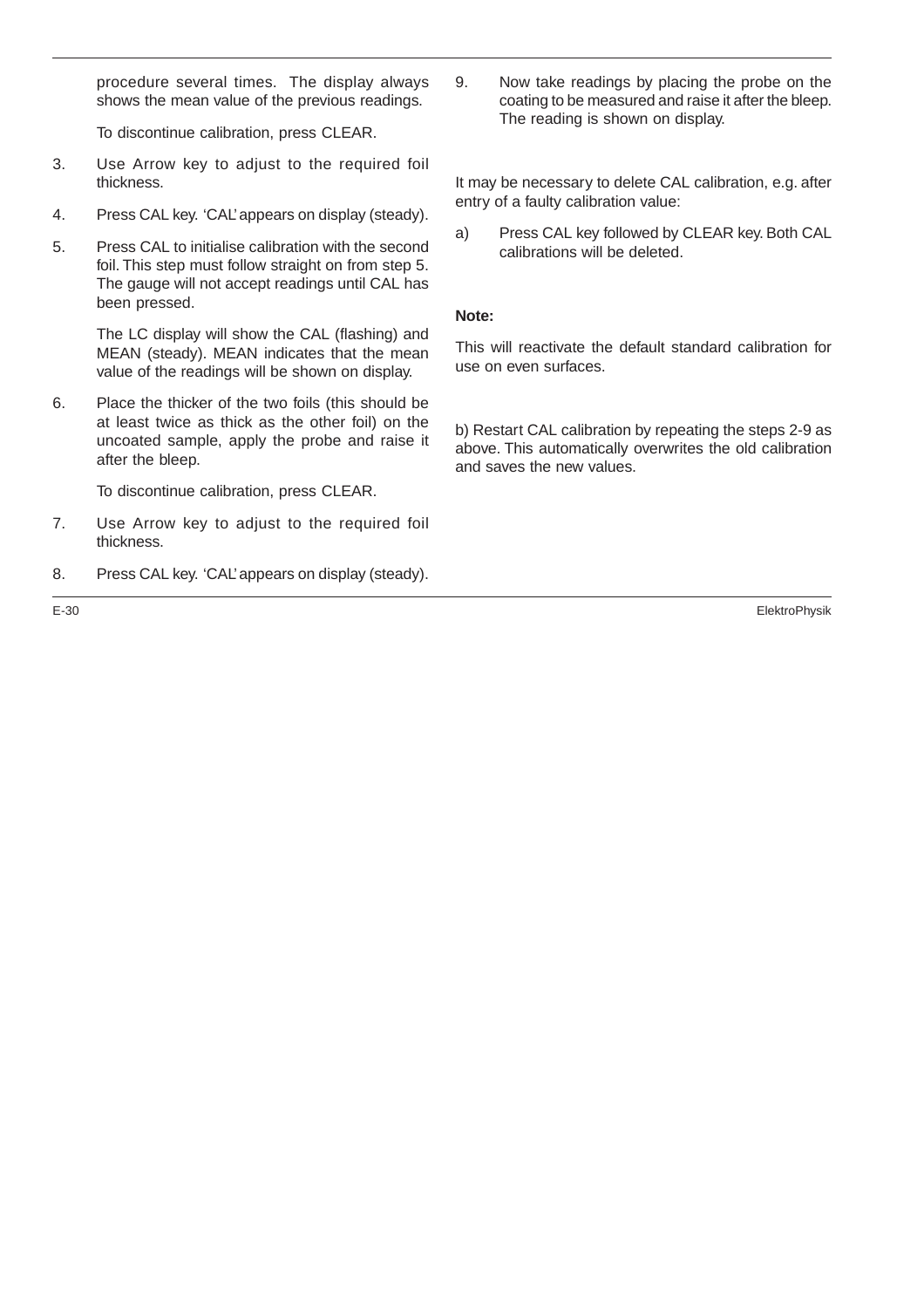## **4.2.5 CTC: Calibration Through the Coating**

(**CTC**: Procedure according licence patent DE3404720C2)

This method is recommended when an uncoated test sample is not available. It can be employed with the probe types F06, F1.6, F3, FN1.6 and FN2 (F-part), F1.6/ 90, F2/90, F10, F20 and F50.

The CTC method may, however, only be used when the coating is smooth at the calibration point and measured values are reproducible. Do **not** use for textured coatings.



ElektroPhysik E-31

- 1. Press FUNC key.
- 2. Then CAL / CTC to initialise CTC calibration. Display will show CTC (flashing) and MEAN (steady). MEAN indicates that the mean value of the readings will be shown on the display.
- 3. Place the probe on the calibration point of the test sample and raise it after the bleep. Repeat this procedure several times. The display always shows the mean value of the previous readings
- 4. Press CAL key.
- 5. Lay the calibration foil on the same point, apply the probe and raise it after the bleep.The thickness of the foil should be roughly equivalent to the estimated coating thickness. Apply the probe to the test sample several times. The display always shows the mean value of the previous readings. To discontinue calibration, press CLEAR.
- 6. Use Arrow keys to adjust to the required foil thickness.
- 7. Press CAL to confirm calibration. CTC will appear on the display (steady).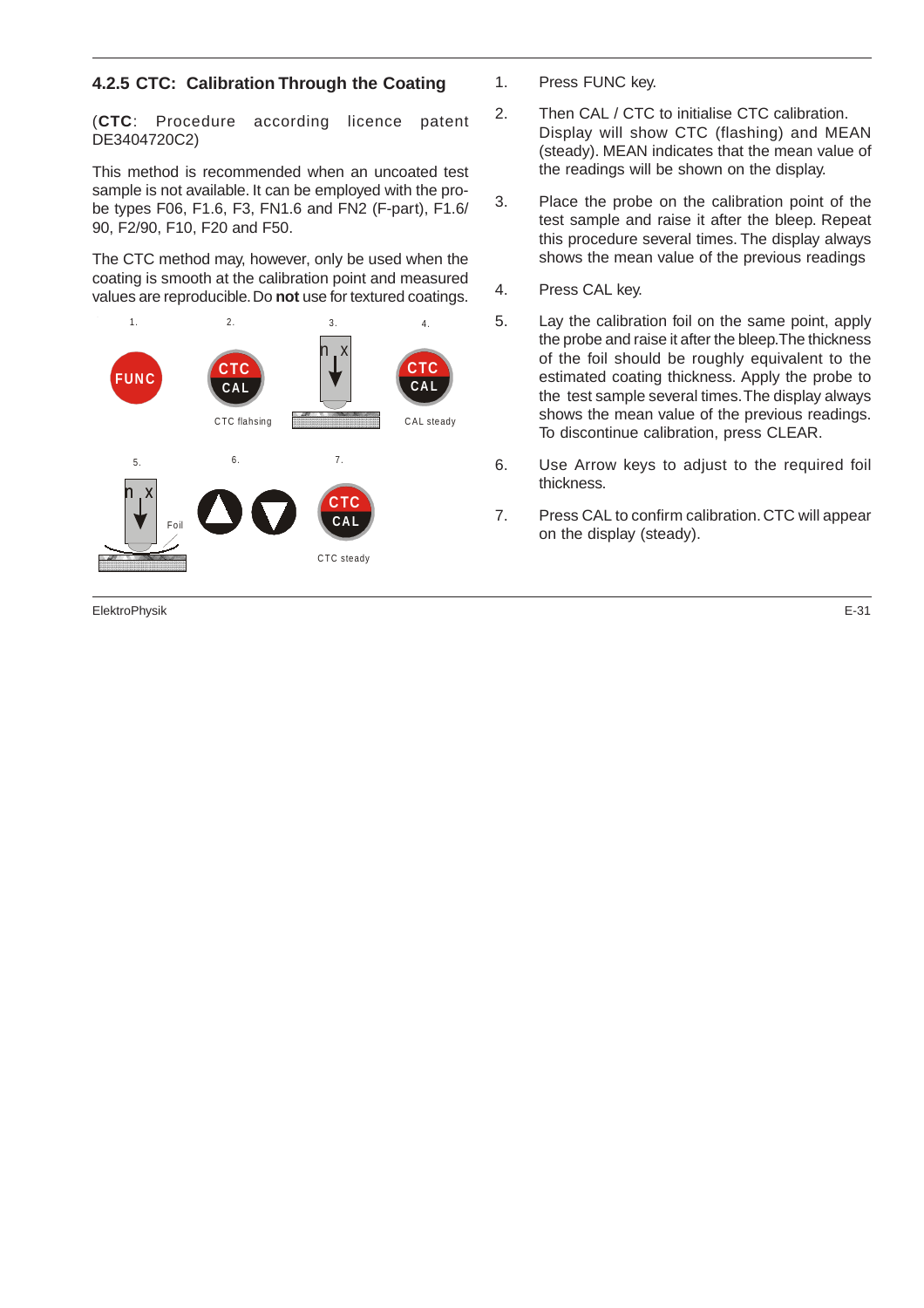8. Now take readings by placing the probe on the unknown coating and raise it after the bleep. The reading is shown on display.

It may be necessary to delete CTC calibration, e.g. after entry of a faulty calibration value:

a) Press FUNC key followed by CLEAR key. CTC calibration will be deleted.

#### **Note:**

This will reactivate the default standard calibration for use on even surfaces.

b) Restart CTC calibration by repeating the steps 1-7 as above. This automatically overwrites the old calibration and saves the new values.

## **4.2.6 FN Dual Probes**

The FN dual probes can work on both, the magnetic induction and the eddy current principle.To select the measuring procedure, press ON. FERROUS will flash on screen. Press the  $\hat{u}$ -arrow key to select FERROUS, i.e. the magnetic induction method. Press the  $\mathbb Q$ -arrow key to select NON-FERROUS, i.e. the eddy current

method. If you make no selection at all, the gauge will automatically display FERROUS after about 5 secs. and select the magnetic induction method.

For calibration and measurement, proceed as usual according to either 4.2.2 or 4.2.3 or 4.2.4 or (for the magnetic induction principle) 4.2.5.

## **4.2.7 N10 and N20 Probes**

During calibration with N10 and N20 probes the dielectric properties of the calibration standard and of the coating material must be taken into consideration.

Switch the gauge on. The gauge automatically switches to "Continuous Mode". This mode will be of advantage when measuring with the N10 and N20 probes. The "Continuous Mode" will be indicated by a flashing measuring unit (um, mm, cm). Readings beyond the measuring range will be indicated by 4 strokes flashing (**- - - -**). To switch to "Single measurement mode" press FUNC followed by CONTINUE.

#### **Standardization (Acquisition of Infinite Value)**

Place the probe on the thicker of the two supplied standards, without any metal underneath. To avoid any external dielectric influences, an effective base for the standard is a polystyrene block of at least 3cm thickness.

E-32 ElektroPhysik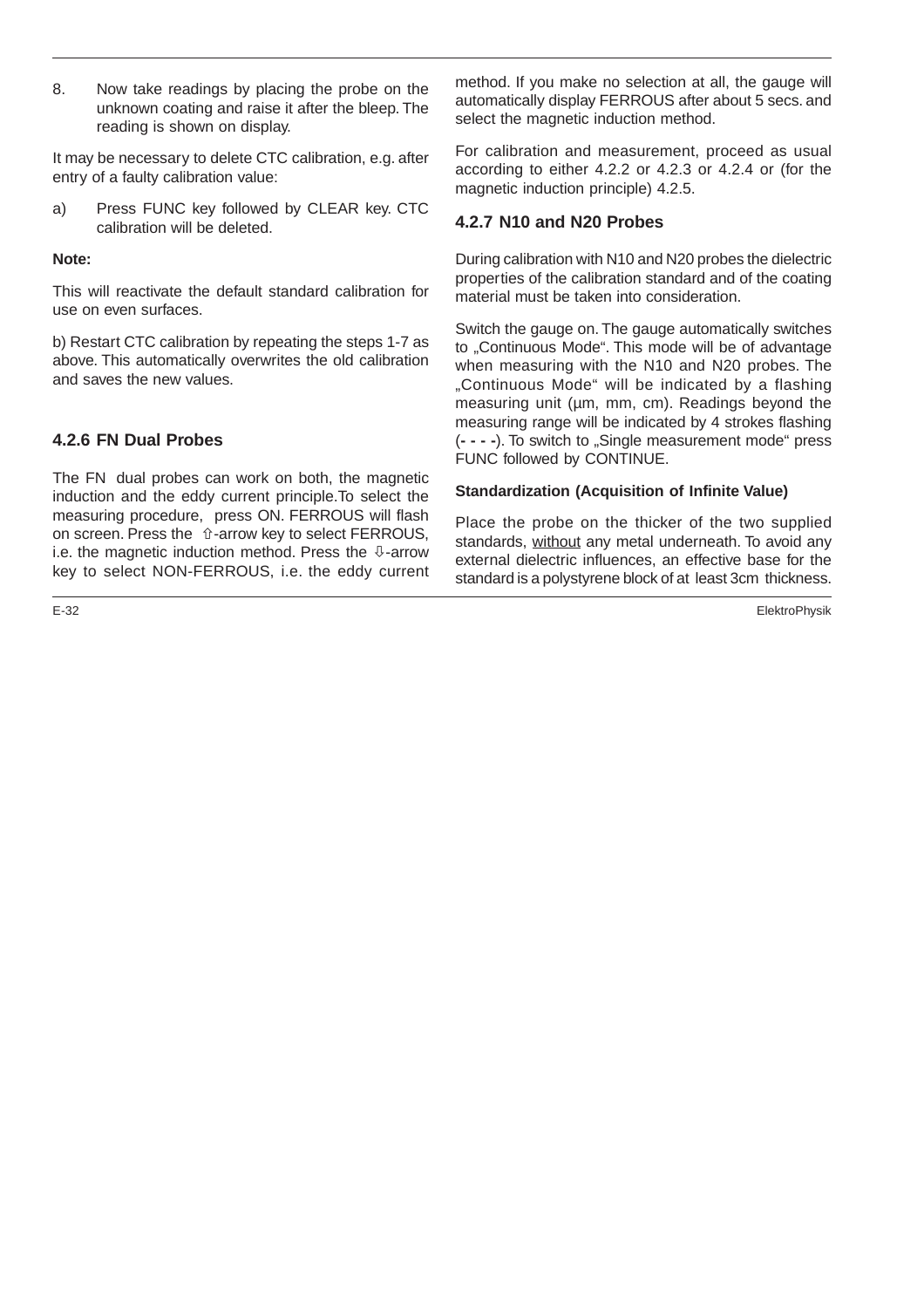#### Press FUNC followed by ZERO key.



Press FUNC- and ZERO-key subsequently.

For calibrating or zeroing please proceed as described in section 4.2.2., 4.2.3. or 4.2.4, respectively.



(Calibration according to 4.2.3.)

ElektroPhysik E-33

### **Eliminating the effects of of the coating material.**

Place the probe on the coating material without a metal base. Press FUNC and followed by ZERO.



#### **Note**:

This deactivates the automatic temperature compensation feature. Recalibrate in case of changes in temperature.

#### **4.2.8 N100 Probe**

For coating or wall thickness measurement with the N100 probe, the base material can be of ferrous or non-ferrous metal.

The base must be a minimum 30x30 cm. With smaller areas, the measuring tolerance will be greater. For minimum error the following is recommended: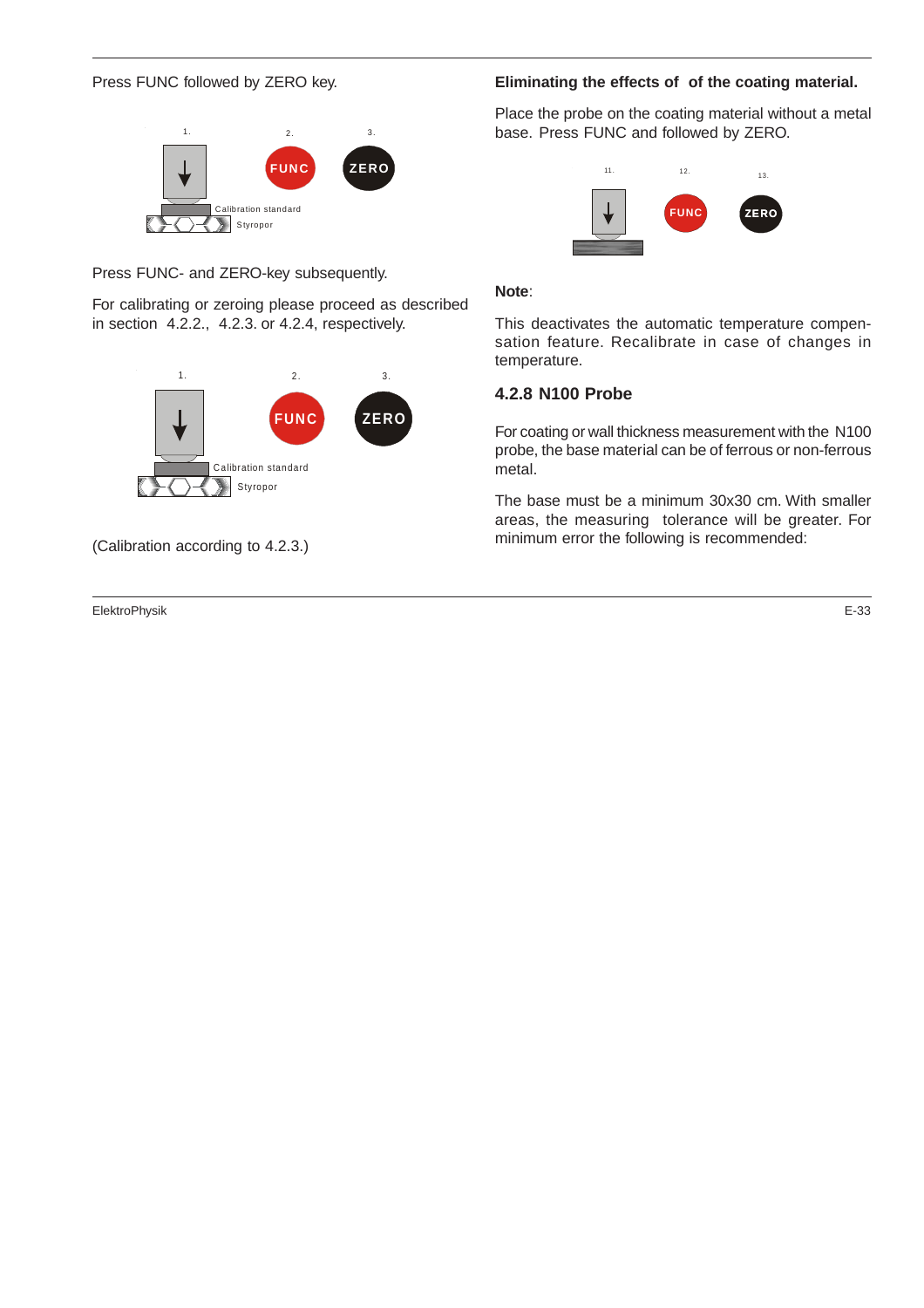- a) For calibration choose a spacer whose thickness is similar to the expected coating or wall thickness, respectively (see following calibration principle).
- b) Make a two point calibration (4.2.4) with two spacers. Here the expected thickness should lie between that of the two spacers.
- 1. Switch the gauge on. The gauge automatically switches to "Continuous Mode". This mode will be of advantage when measuring with this probe. The "Continuous Mode" will be indicated by a flashing measuring unit (µm, mm, cm). Readings beyond the measuring range will be indicated by 4 strokes flashing (**- - - -**).

To switch to "Single measurement mode" press FUNC followed by CONTINUE.

## 2. **Standardization (Acquisition of Infinite Value)**



Hold probe in the air and press FUNC followed by ZERO.



Press ZERO and place the probe on the zero plate. ZERO flashes and a bleep sounds repeatedly. Press ZERO again. ZERO stops flashing and the bleep stops. Display shows 0.0 mm.

4. **Calibrating**



Press CAL.CAL flashes and there is a repeated bleep.

E-34 ElektroPhysik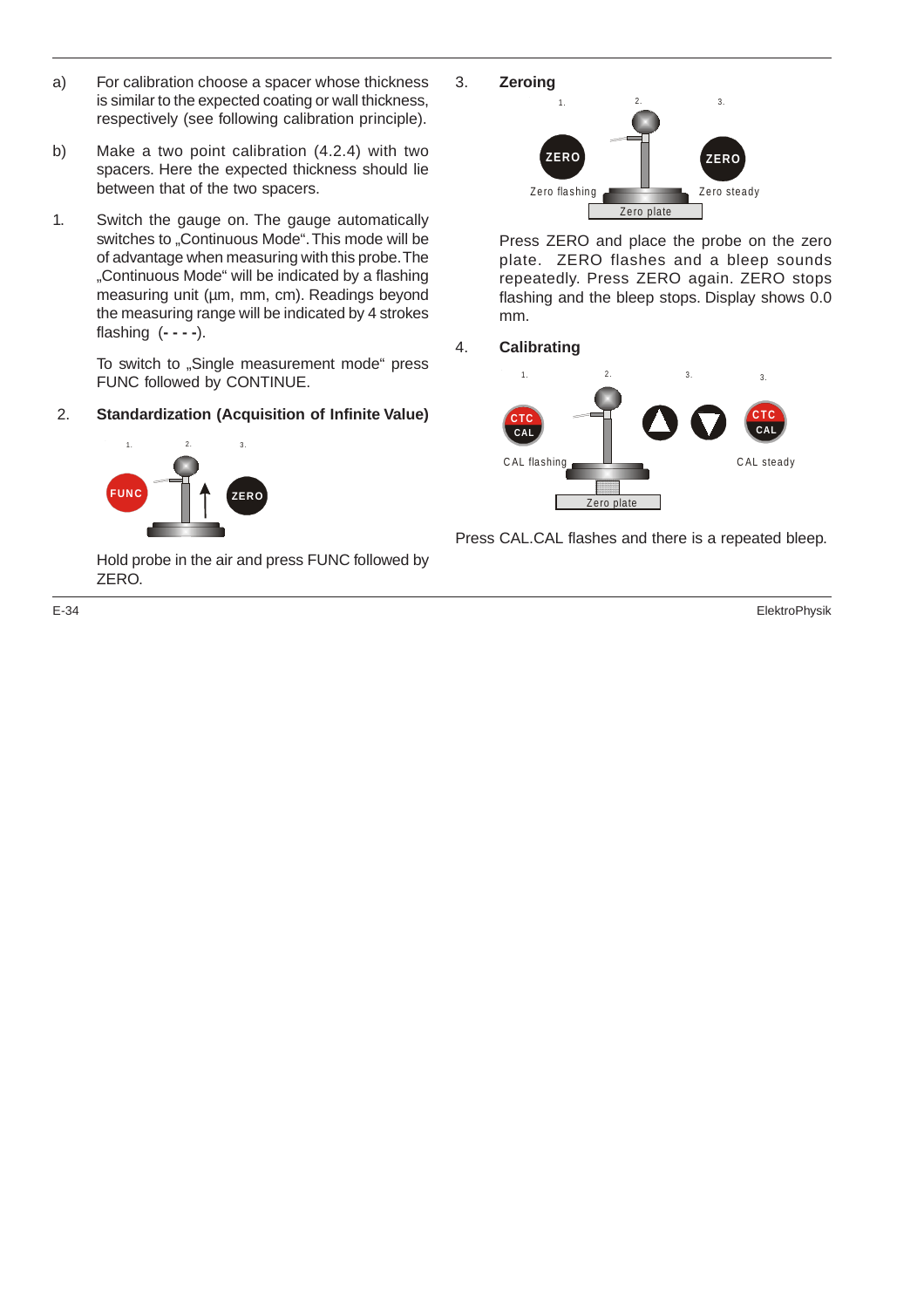Place the spacer supplied - e.g. 50 mm - in the recess in the base of the probe. The thickness of the spacer should be similar to that of the expected thickness to be measured. Adjust to the spacer thickness with arrow keys.

Place both together on the measuring reflector. The probe base must be held parallel to the measuring reflector.

Use Arrow keys to adjust to the value specified on the spacer, e.g. 50 mm.

Press CAL to confirm. CAL appears on display (steady).

5. Eliminating the effects of dielectric interference of the coating material



ElektroPhysik E-35

After entering calibration values, the probe must be placed on the material - minimum thickness 30mm, but without a metal base.

Now press FUNC and ZERO one after the other.

This procedure must be carried out for both calibration methods 4.2.8.a) and b). Now the gauge is ready for operation.

#### **Note:**

It is recommended that you check and repeat the calibration occasionally, e.g. after using the gauge for more than two hours or in case of variations of temperature of more than 10°C.

If the gauge is to be used on other types of material, point 5 "Eliminating..." must be repeated

## **4.2.9 F20 Probe**

Switch the gauge on. The gauge automatically switches to "Continuous Mode". This mode will be of advantage when measuring with this probe. The "Continuous Mode" will be indicated by a flashing measuring unit (um, mm, cm). Readings beyond the measuring range will be indicated by 4 strokes flashing (**- - - -**).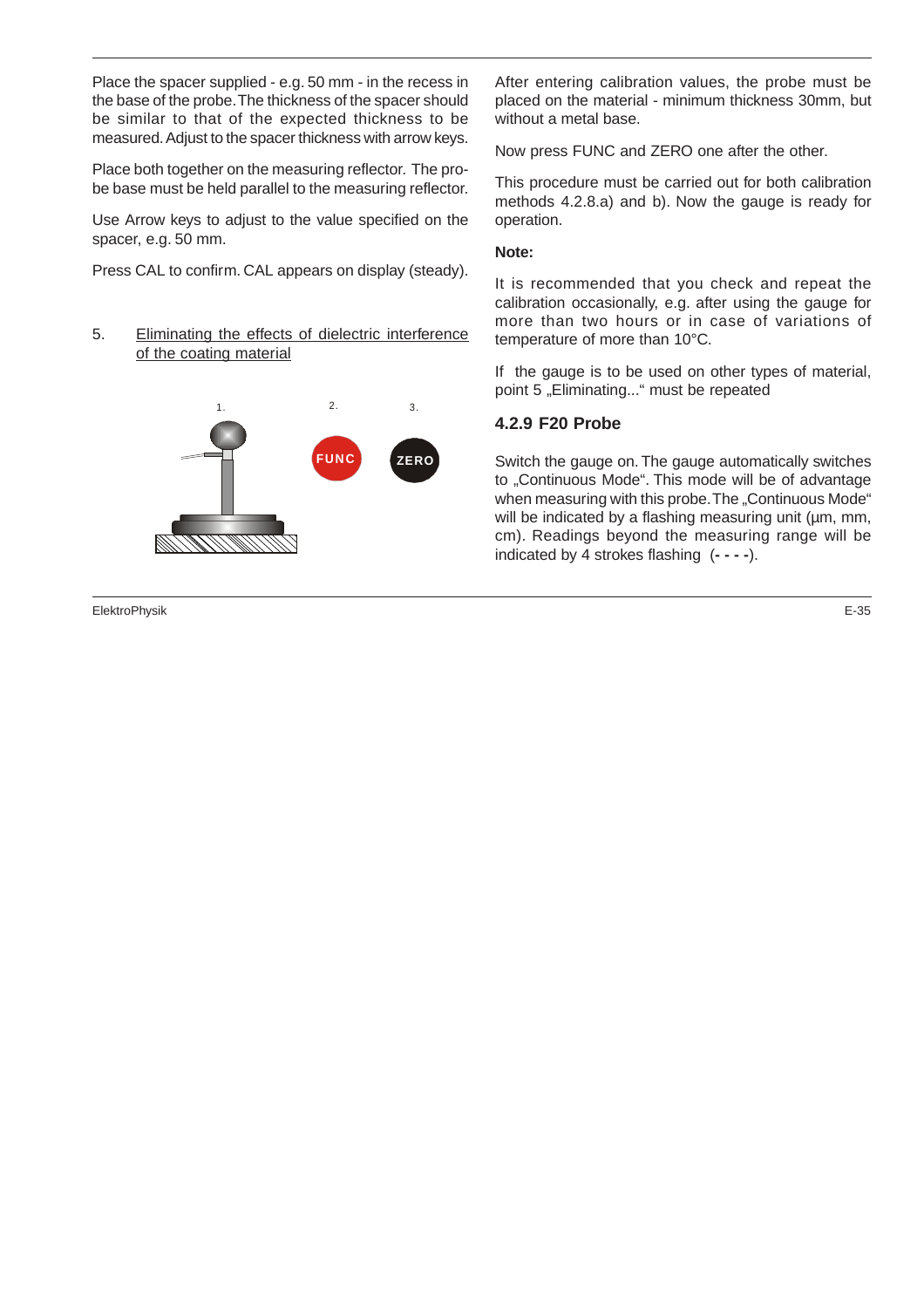Hold the probe in the air and pres FUNC followed by ZERO. The probe will be drift and temperature compensated.

Please follow the instructions as described under 4.1 'General Remarks on Calibration' and 4.2 'Special Hints for Calibration'.

Place the probe on the sample to be measured. If necessary, store reading into the statistics memory by pressing UP Arrow key (see section 2.5.5 and 2.5.6).

**Note:** If the display backlight function is enabled in continuous mode, battery consumption is higher.

## **4.2.10 F50 Probe**

Switch the gauge on. The gauge automatically switches to "Continuous Mode". This mode will be of advantage when measuring with this probe. The "Continuous Mode" will be indicated by a flashing measuring unit (um, mm, cm). Readings beyond the measuring range will be indicated by 4 strokes flashing (**- - - -**).

Notes on calibration and measurement using F50 probe: Use the calibration and measurement routines of this instruction manual. In addition, the following remarks should be observed:

The position of the probe influences the measuring result. The infinite value automatically taken by the instrument or probe must be taken from the same angle to the measuring object as the reading which is to be taken later on. Further, the probe must be moved at a constant speed towards the measuring object.

In order to avoid hysteresis errors, after each measurement, the probe must be held away from the measuring object ensuring a minimum distance of 0.3m away from any metal parts.



E-36 ElektroPhysik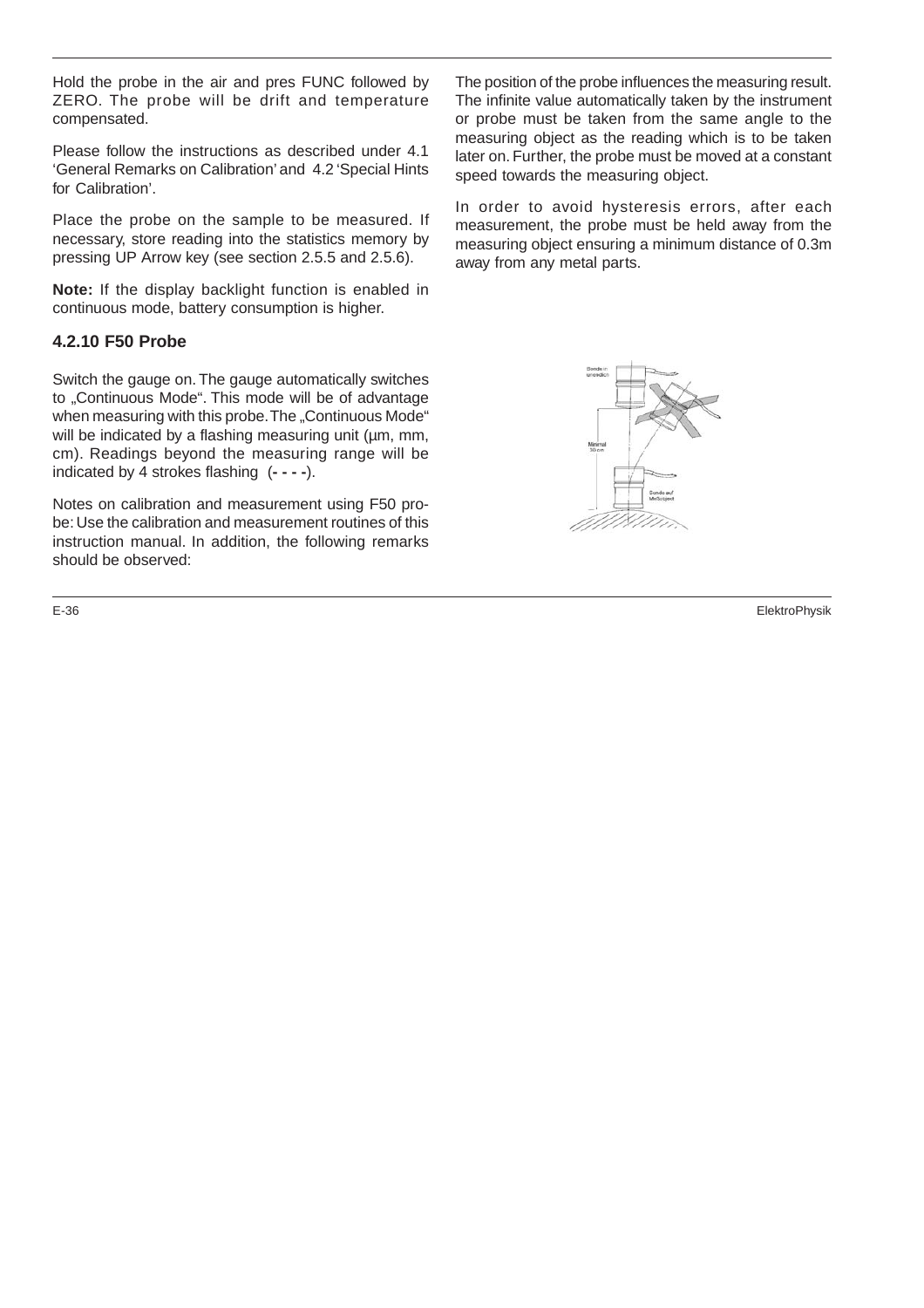#### **Note:**

The magnetic field created by the measuring probe might interfere with or even destroy electronic or medical equipment or gauges in the vicinity. To avoid such interference, it is recommended to keep a distance of at least 1m away from such instruments or any magnetic data carrier.

## **4.2.11 Tube probes F1.6/90, F2/90, N1.6/90 and N2/90**

In single measurement mode, proceed as normal for calibration and measurement. In continuous measurement mode, the use of tube probes requires a slightly different procedure:

Calibration should be carried out in single measurement mode according to sections 4.4.2.2-4.2.4. For F1.6/90 and F2/90 probes, you can also proceed according to 4.2.5.

In the continous measuring mode, you can enter the current reading into the statistics memory by pressing -key or by operating the foot-switch (optional).

You can switch from single measurement mode to continuous mode by pressing "FUNC" and "CONTINUE".

ElektroPhysik E-37

## **4.2.12 Chrome Coatings on Copper**

Applicable to probe N08C. Requires to use a special calibration foil.

- 1. The two-point calibration method described in 4.2.3 must be used.
- 2. Use the special calibration foil marked 'Chrome on Cu'.

## **4.2.13 CN02 Probe**

The CN02 is a flat probe for use on even surfaces.Only one-point calibration using one calibration foil is required.

To measure the thickness of copper laminates or copper foil:

- 1. Press CAL to initialise calibration. The LC display will show CAL (flashing) and MEAN (steady). MEAN indicates that the mean value of the readings will be shown on the display.
- 2. Place the metalic calibration foil on an insulating piece of minimum 10mm thickness, apply the probe and raise it after the bleep.The thickness of the foil should be roughly equivalent to the estimated sample thickness. Apply the probe to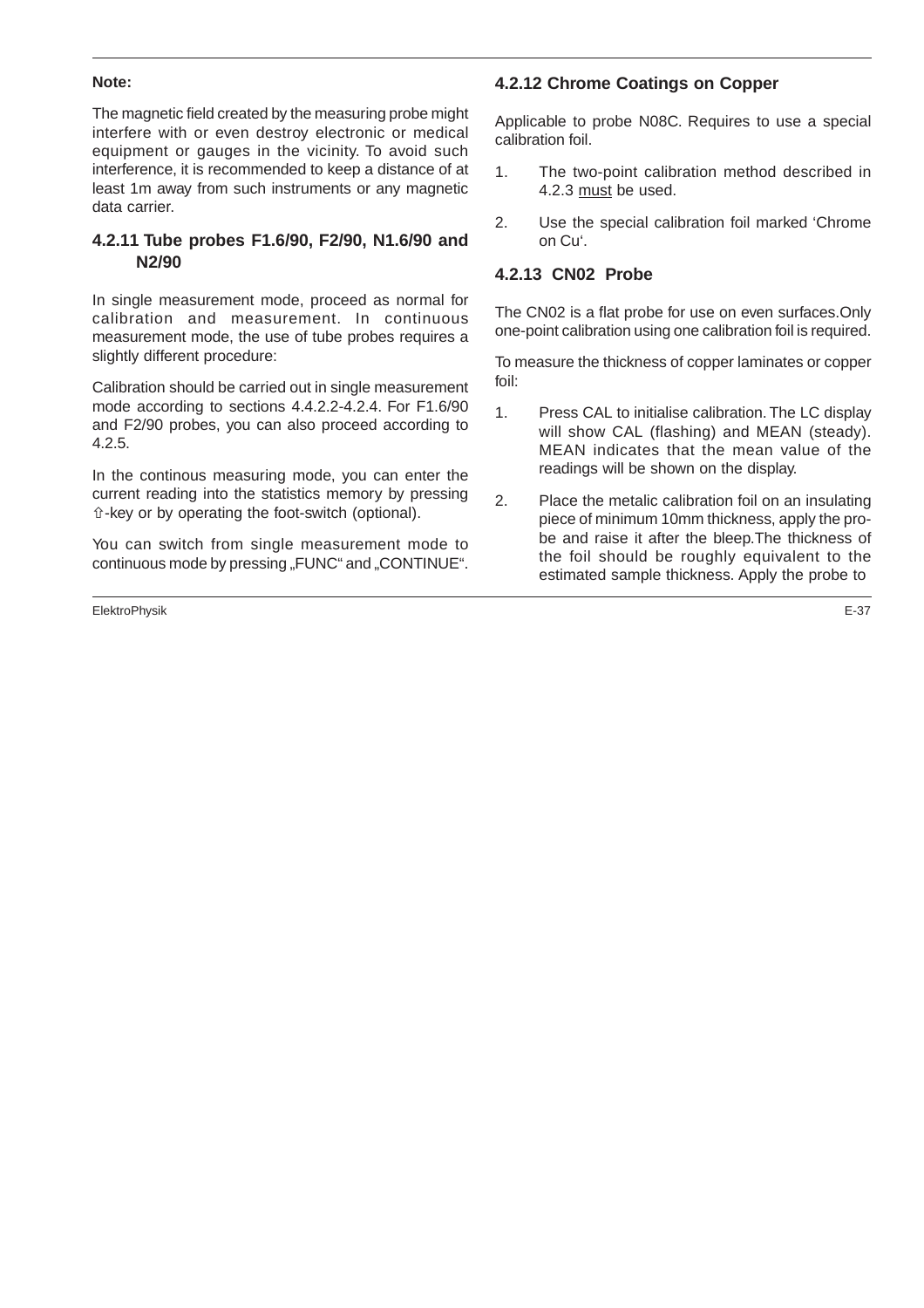the metallic calibration foil several times. The display always shows the mean value calculated from the previous readings.

- 3. Use Arrow keys to adjust to the foil thickness.
- 4. Press CAL. 'CAL' appears (steady).
- 5. Place the probe to the layer to be measured. Wait for the bleep and raise the probe.

## Important:

Measurements on double-sided laminated PC boards will require calibration using a double sided laminated copper standard.

## **4.2.14 Recalibration in an APPL-memory Line**

(See also APPL-BATCH diagram in section 3.1.)

If recalibration is carried out for an APPL memory line, all stored values and statistical data are retained. The new values will simply be added to the old ones. It is up to the operator to decide if two different calibrations are permissible for one series of measurements. This method can be used to store a series of measurements in various BATCH groups of any one APPL memory line in succession, even if these have different calibrations.

Important note:

Only the last recalibration will become valid. Any previous calibration within the same APPL-memory line will become invalid.

## **4.2.15 Shot-blasted Surfaces**

The physical nature of shot-blasted surfaces results in coating thickness readings that are too high. The mean thickness over the peaks can be determined as follows (note that the statistics program is of great benefit in this procedure):

## **Method A (Rz > 20µm)**

- 1. The gauge should be calibrated according to 4.2.2 or 4.2.3. Use a smooth calibration sample with the same curvature radius and the same substrate as the later measuring sample.
- 2. Now take approx. 10 readings on the uncoated, shot-blasted sample to produce the mean value  $\overline{\chi}_0$ .
- 3. After this take approx. 10 further readings on the coated, shot blasted test sample to produce the mean value  $\bar{x}_m$ .

E-38 ElektroPhysik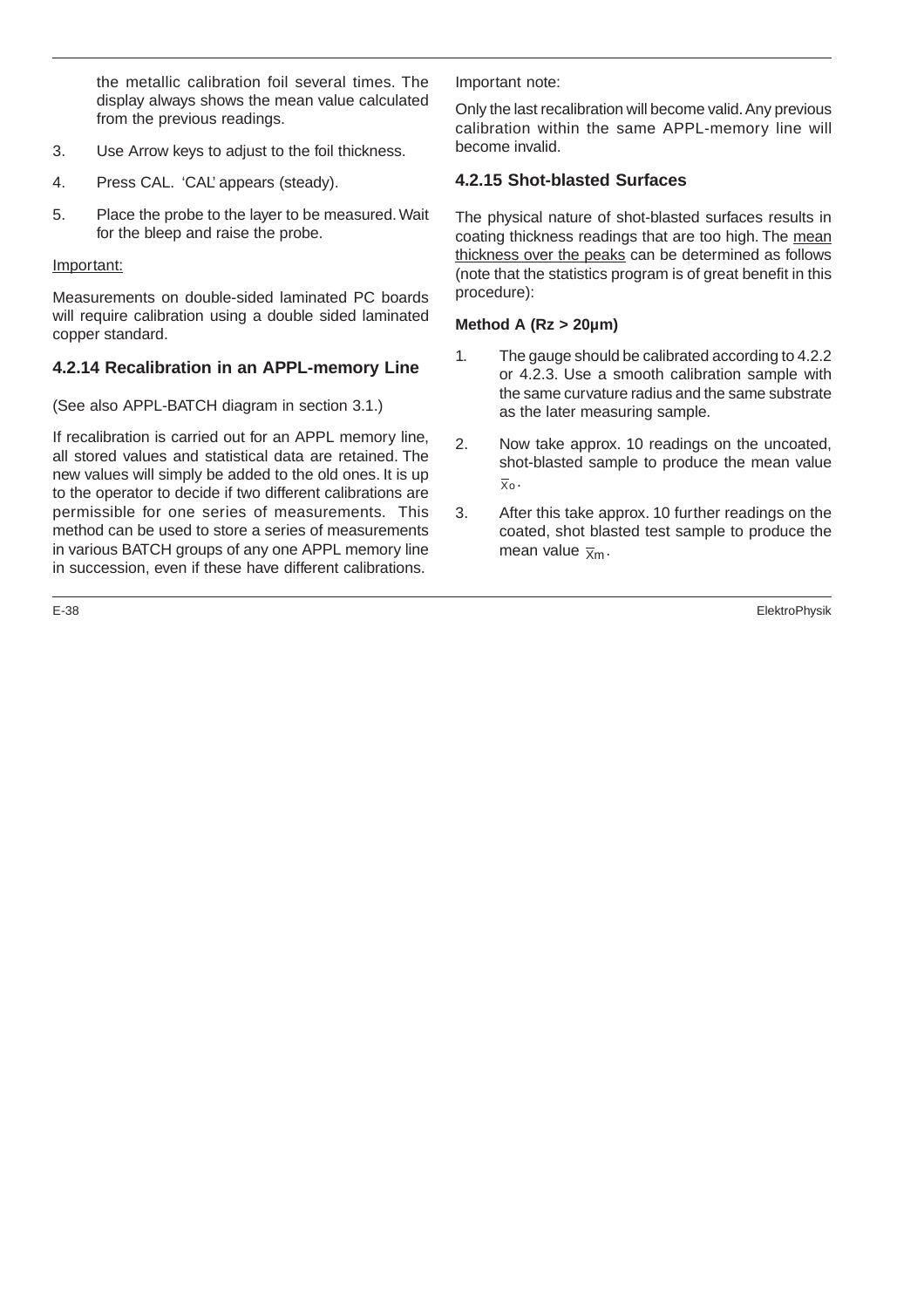4. The difference between the two mean values is the mean coating thickness  $\bar{x}_{\text{eff}}$  over the peaks. The greater standard deviation s of the two values  $\overline{x}$ <sub>m</sub> and  $\overline{x}$ <sub>o</sub> should also be taken into consideration:

#### $\overline{X}$ eff = ( $\overline{X}$ m –  $\overline{X}$ o) ± s

#### **Method B (Rz < 20µm)**

- 1. Carry out a zero calibration of 10 readings on a shot-blasted, uncoated sample. Then carry out a foil calibration on the uncoated substrate. The foil set should consist of a number of individual foils of max. 50 microns thickness each and should roughly correspond to the estimated coating thickness.
- 2. The coating thickness can be read directly from display and should be averaged from 5...10 single measurements. The statistics function is useful here.

### **Method C: Calibration with two different calibration foils.**

This method also gives reliable results. Simply follow the two-point calibration method using two foils as described in section 4.2.4.

ElektroPhysik E-39

For a maximum approach to the respective nature of surface, the foil value can be reached by using several foils - 50µm each.The mean coating thickness should be calculated from 5...10 readings. The statistics programme is very useful here.

#### **Note:**

For coatings thicker than 300 µm, the influence of roughness generally is of no importance and it will not be necessary to apply above calibration methods.

## **4.2.16 Adjusting to Basic Calibration**

In certain cases it can be of assistance or even imperative to reset the basic probe calibration e.g.

- · if the probe tip is worn
- for special applications

The basic calibration can be adjusted to your specific requirements. Please contact ElektroPhysik for more detailed information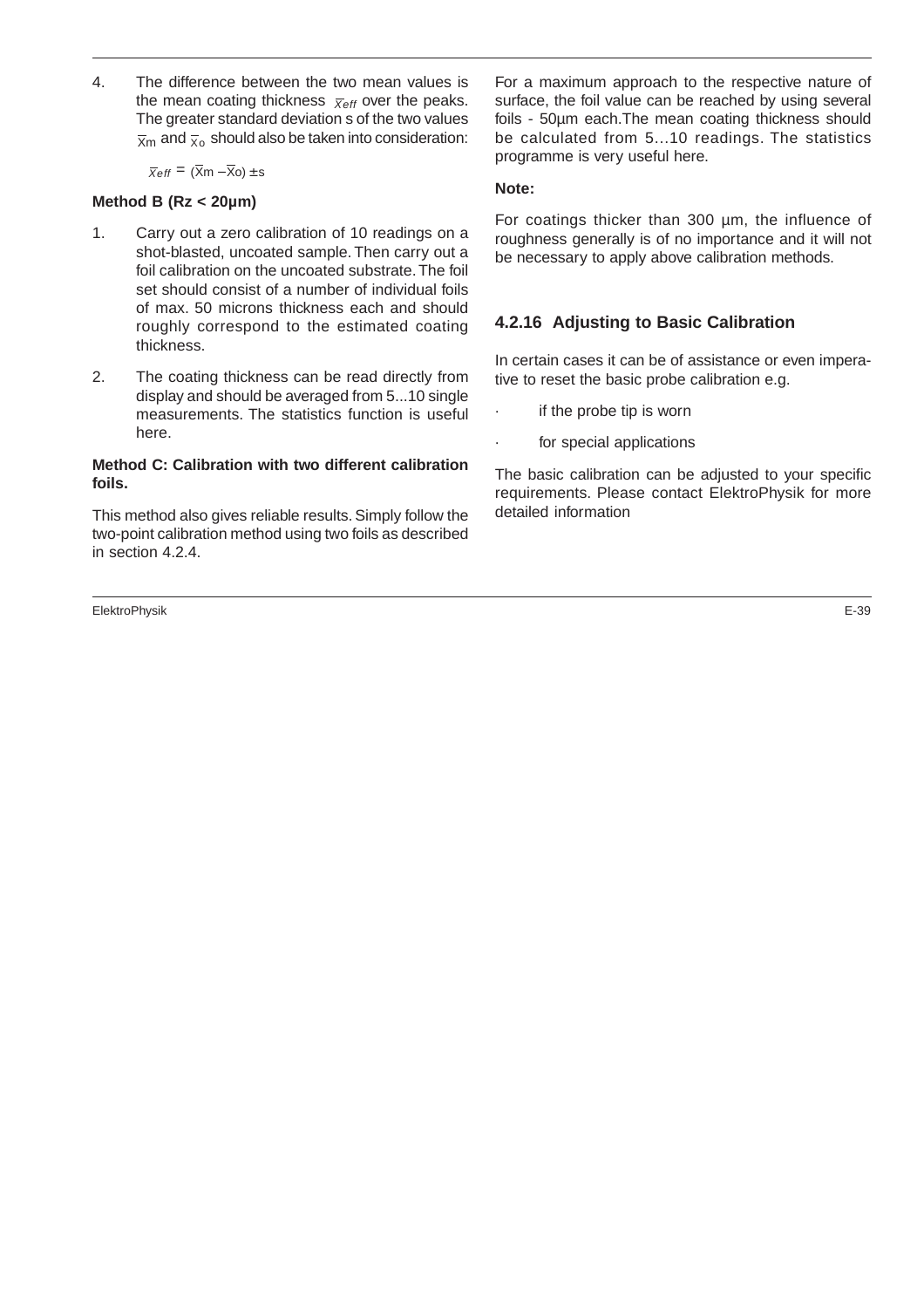## **4.3 General Remarks on Measurement**

After careful calibration has been made, all subsequent measurements will lie within the guaranteed measuring tolerance (see technical data).

Strong magnetic fields near generators or live rails with strong currents can affect the reading.

When using the statistics programme for obtaining a mean value it is advisable to place the probe several times at a typical measuring spot. Any false readings or outliers can be removed immediately by pressing CLEAR.

The final reading derives from the statistical calculation and from the guaranteed tolerance levels of the gauge.

| <b>Coating Thickness</b> | $\mathbf{D} = \overline{\mathbf{x}} + \mathbf{s} + \mathbf{u}$ |  |  |  |  |
|--------------------------|----------------------------------------------------------------|--|--|--|--|
| Example:                 |                                                                |  |  |  |  |
| Readings:                | 150 µm, 156µm, 153 µm                                          |  |  |  |  |
| Mean value:              | $\overline{X}$ = 153 µm                                        |  |  |  |  |
| Standard deviation:      | $s = \pm 3$ µm                                                 |  |  |  |  |
| Measuring uncertainty:   | $u = \pm (1\% \text{ of reading } t + 1 \mu\text{m})^*$        |  |  |  |  |

\* referred to the supplied standards under laboratory conditions

D = 
$$
153\mu m \pm 3\mu m \pm (1,53\mu m + 1\mu m)
$$

 $= 153 \mu m \pm 5.5 \mu m$ 

## **4.4 Using the Foot-Operated Switch**

In continuous mode, readings are logged to statistics memory by pressing  $(\hat{u})$ -arrow key or by operating the foot-switch. Data can also be printed-out on an optional printer or transferred to a PC via an interface. The footswitch is especially helpful if the operator needs both hands for measurement, as when using the probes for internal tube measurement.

E-40 ElektroPhysik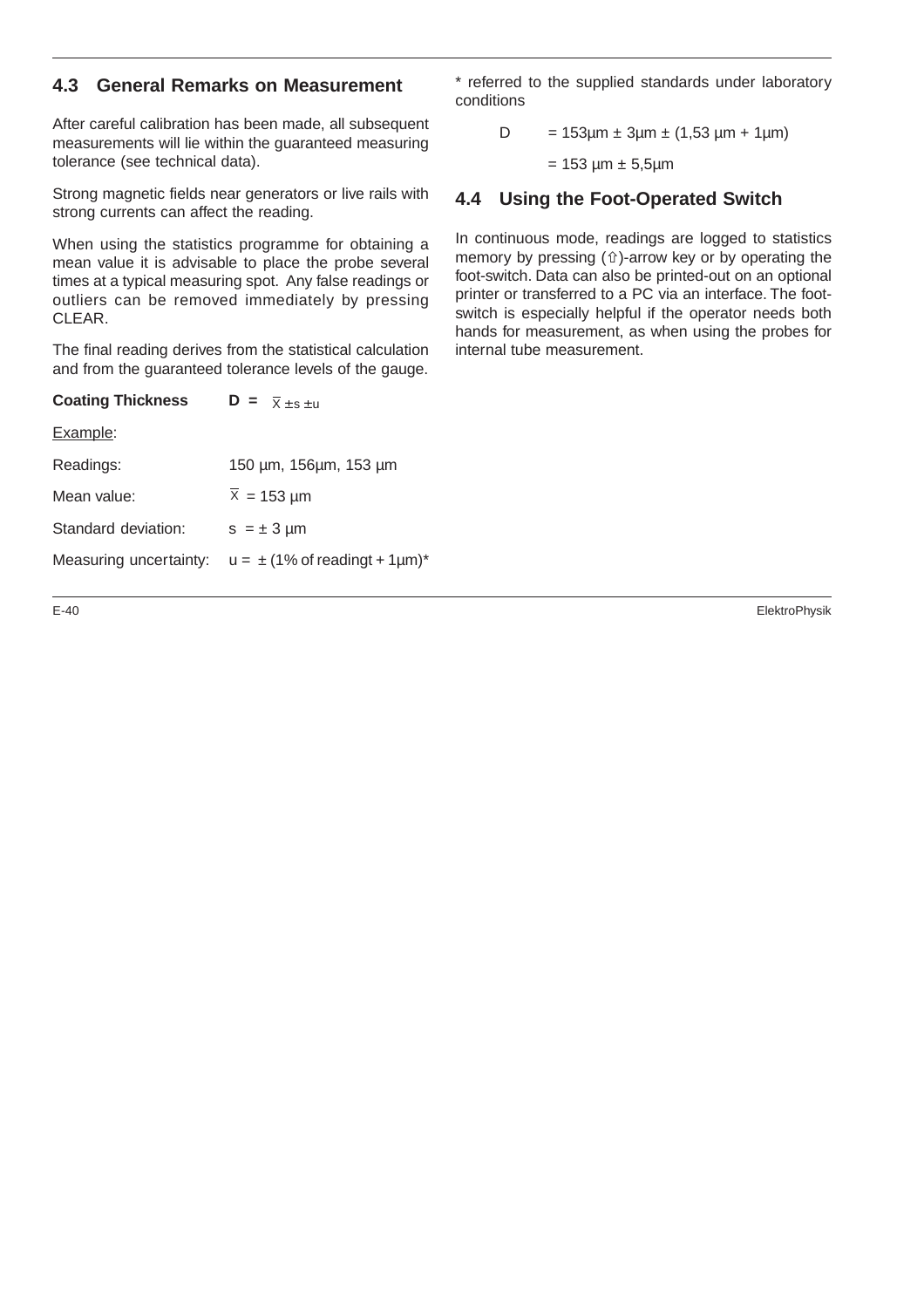# **5. Offset Function**

The OFFSET function enables a constant value to be added to or subtracted from a measured value.

Offset can be used in both DIRECT and APPL-BATCH mode. In APPL-BATCH mode OFFSET is stored in an APPL memory.

- 1. Press FUNC followed by OFFSET-key. The word OFFSET will flash on the LC display with either 0.0 or 0.00 or the last OFFSET value.
- 2. Adjust to the new OFFSET value with one of the arrow keys. Hold down the arrow key for fast setting.
- 3. Press OFFSET again. OFFSET (not flashing) will appear on the display. This fixed value will now be added to or subtracted from the measured value.

# **6. Limit Function**

Limits can be entered in DIRECT mode and in a selected APPL-BATCH memory at any time, i.e. before, during and after a series of measurements. There are three practical uses for limits.

1. Any reading which falls outside the set tolerance limits will be registered by a warning bleep and sub-sequently marked in the print-out:

**<**: reading below LO limit

**>**: reading above HI limit

- 2. The gauge will produce an analog bar graph of readings, based on the mean value derived from the set limits. Set limit symbols:
	- σ reading above upper limit (HI)
	- ν reading within tolerance limits
	- τ reading below lower limit (LO)

ElektroPhysik E-41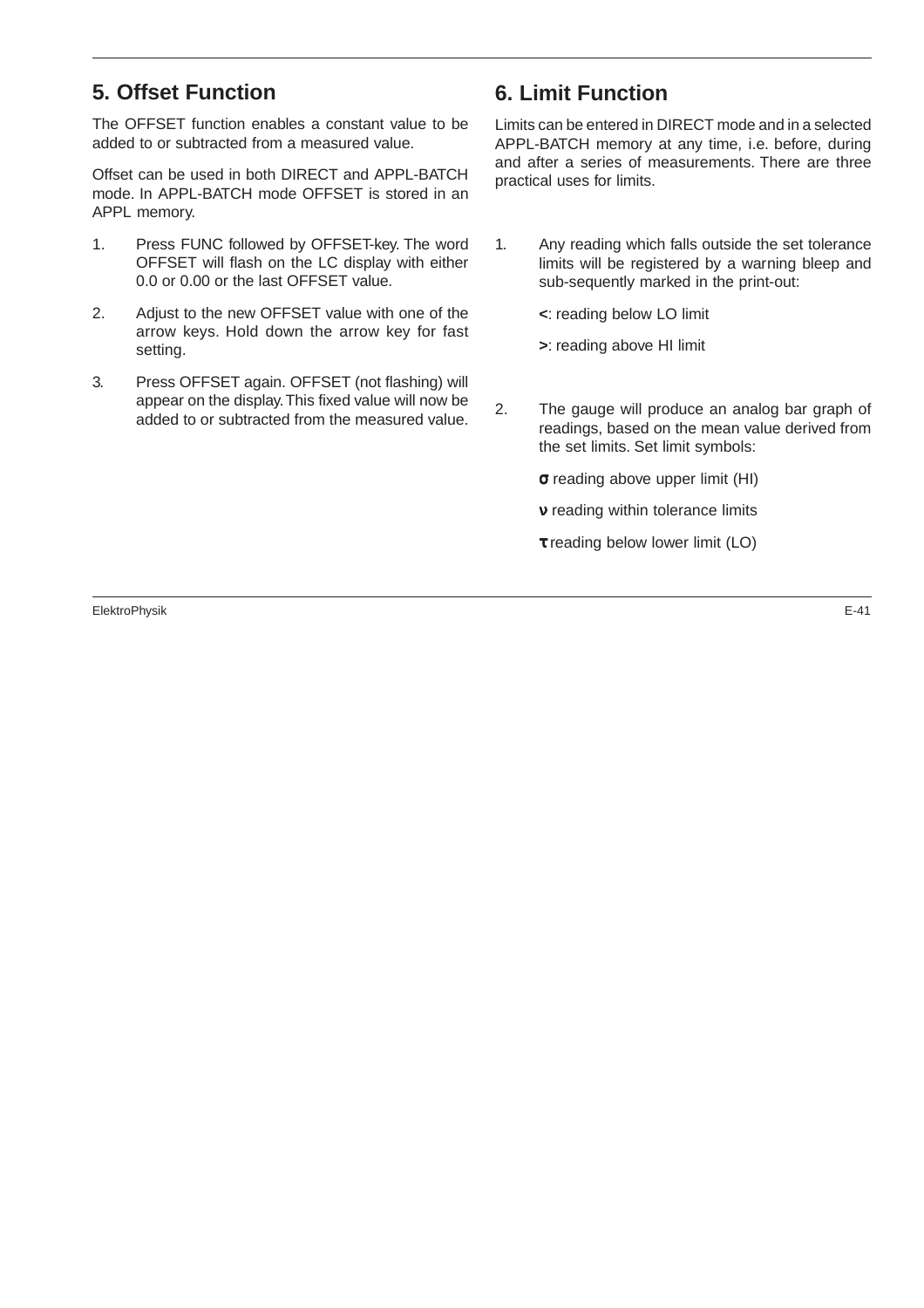3. The histogram will be calculated and printed out within the upper (HI) and lower (LO) tolerance limits.

For metrological reasons, there is a restriction on how close the upper and lower set limits can be to each other. Over the full measuring range the minimum permissible distance between upper and lower limits depends on the probe type in use. (e.g. 5µm for the F3 probe). Any attempt to set too small a range will result in the gauge shifting automatically to the minimum permissible range.

- 1. Press LIMIT; either 0.0 or 0.00 or the previous lower limit and the flashing LIMIT LO will be displayed. Now select the new lower limit with one of the arrow keys. Hold down the key for fast setting.
- 2. Press LIMIT again, the display will show either the previous upper limit or the lower limit plus the smallest permissible range. Select the upper limit with one of the arrow keys. Hold down the key for fast setting.
- 3. Press LIMIT again. The word LIMIT (not flashing) appears on display.

# **7. Measurement Using Statistics**

For both gauges, MiniTest 3100 and MiniTest 4100, two different statistical programs are available: single value statistics and block value statistics (DIN 50982).

Within the APPL-BATCH memory system, MiniTest 3100 calculates statistics from a maximum of 100 series of readings while MiniTest 4100 is able to calculate statistics from as much as 500 measuring series. In total, a maximum of 10,000 single values can be stored.

#### **Single value statistics**

All readings of a measuring series are automatically stored for statistical evaluation. From each measuring series, the following statistical values are calculated or printed out:

| n-values              |      | number of single readings |
|-----------------------|------|---------------------------|
| mean $(\overline{x})$ | - 11 | mean value                |
| $st.d.$ $(s)$         |      | standard deviation        |
| kvar                  |      | variation coefficient     |
|                       |      | maximum reading           |

E-42 ElektroPhysik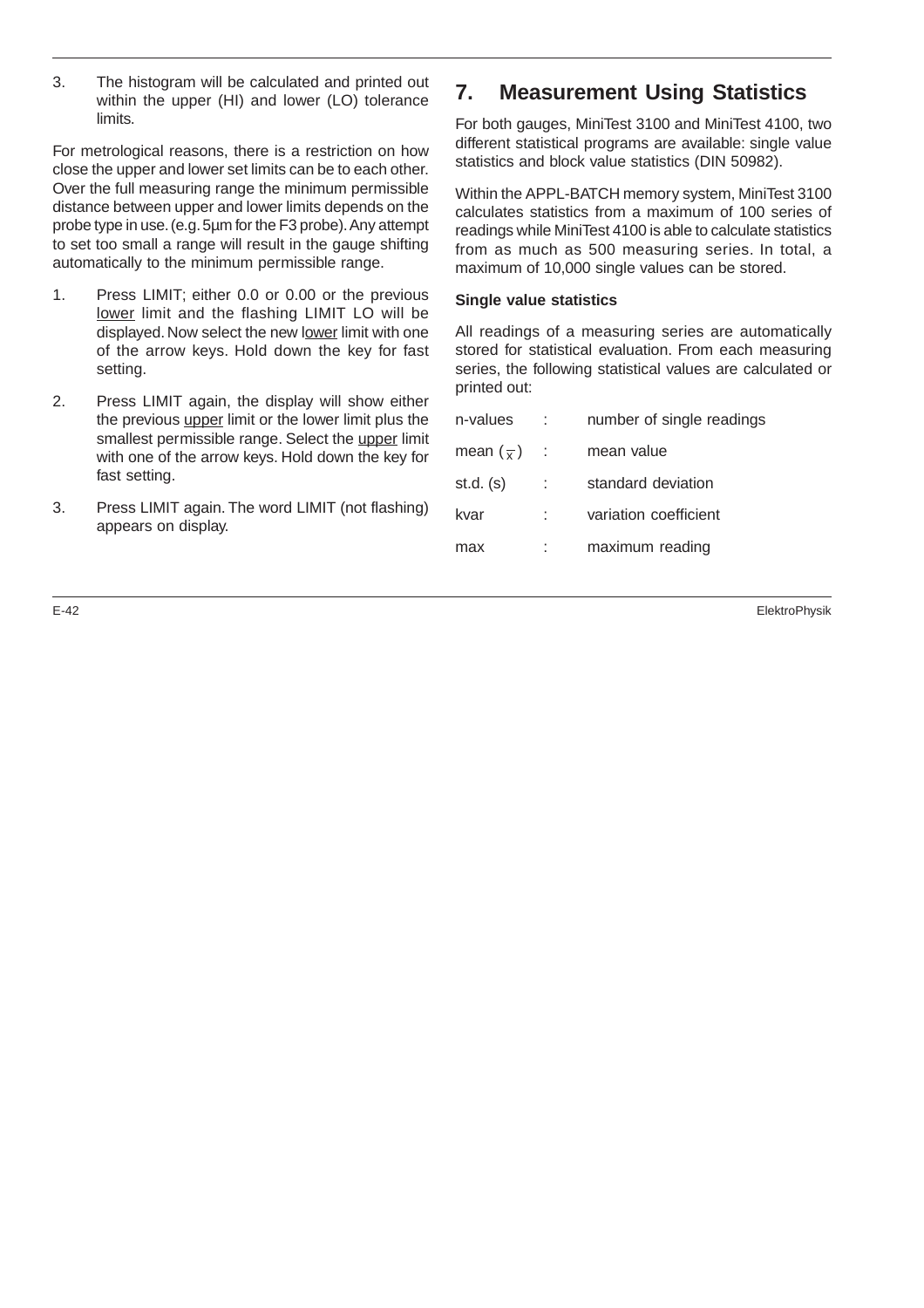| Сp |  | process capability index |  |
|----|--|--------------------------|--|
|    |  |                          |  |

| cpk |  | process capability index |  |
|-----|--|--------------------------|--|
|-----|--|--------------------------|--|

## **Block value statistics** (also refer to 2.5.4)

Block value statistics are only available in APPL-BATCH mode. In DIRECT mode, only the single value statistics can be calculated. In this mode, the readings of a series are logged in blocks. The size of a block is alterable via PC and optional software. Default: 5 readings = 1 block. The statistics are calculated from the mean value  $(\overline{x})$  of a block. The analysis of any one series appears on the display and on the print-out as follows:

| N-Groups               | ÷ | number of blocks or groups         |
|------------------------|---|------------------------------------|
| MEAN $(\frac{=}{x})$ : |   | mean of mean values                |
| ST.D(s)                |   | standard deviation (mean value)    |
| <b>KVAR</b>            |   | variation coefficient (mean value) |
| MAX                    |   | max, mean value of all blocks      |
| MIN                    |   | min. mean value of all blocks      |
|                        |   |                                    |

ElektroPhysik E-43

.

## **Please note:**

During measurement, a double bleep sounds after five readings have been taken. This also applies to the DIRECT mode, even though the block value statistics does not function in this mode.

At least 2 single readings or 2 block values are required to produce a statistical analysis, which will consist of the 6 (8) values listed above; the last two (cp) and (cpk), require the input of tolerance limits.

## **7.1 Statistical Terms**

## **Mean value** :  $(\overline{x})$

The sum of single readings divided by the number of readings.

$$
\overline{x} = \frac{\Sigma x}{n}
$$

**Standard Deviation s** (STD. DEV.):

The sample standard deviation is a statistic that measures how "spread out" the sample is around the sample mean. The sample standard deviation increases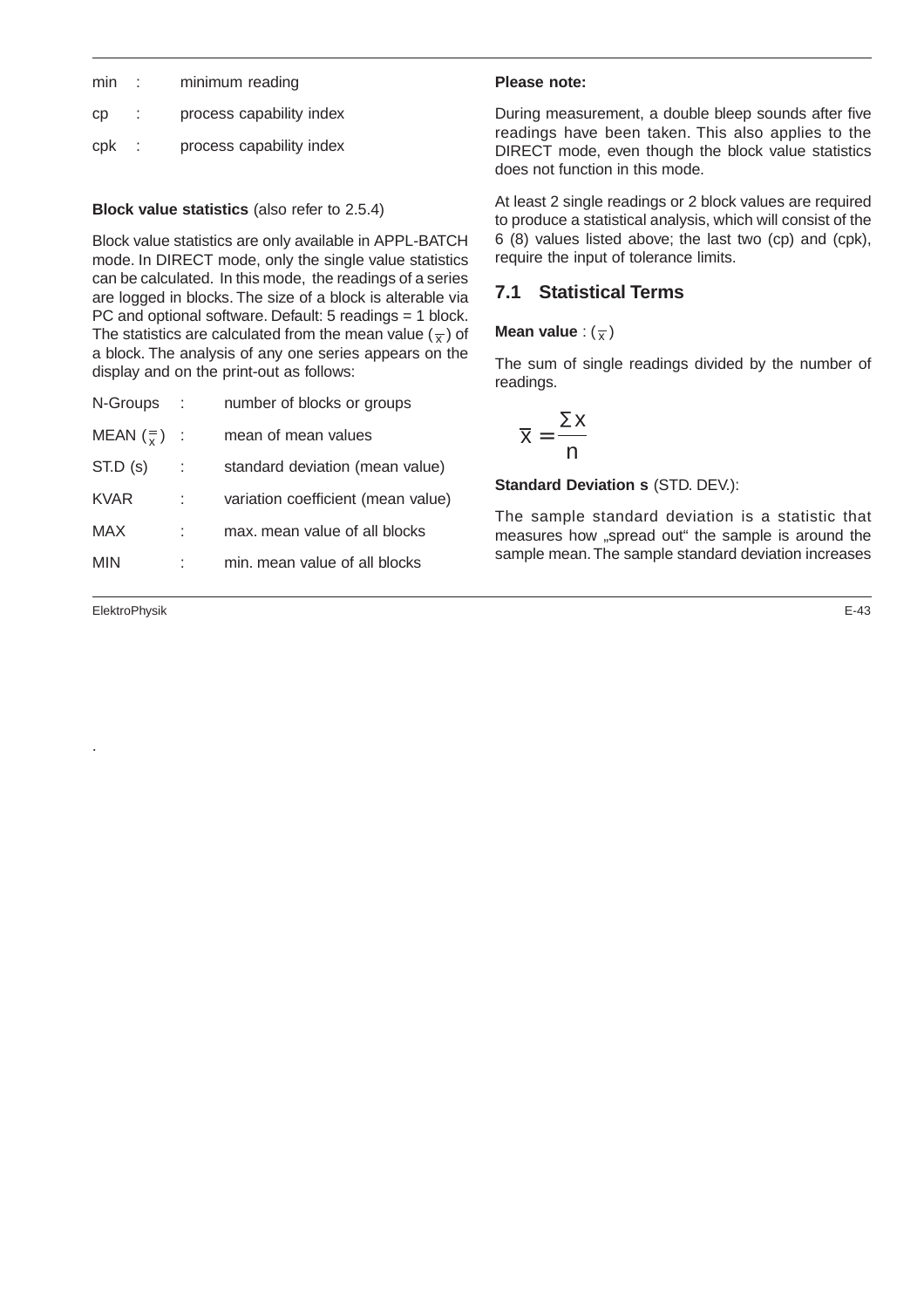with increasing spread out. The standard deviation of a set of numbers is the root mean square of the variance  $S<sup>2</sup>$ .

The variance of a list is the square of the standard deviation of the list, that is, the average of the squares of the deviations of the numbers in the list from their mean divided by the (number of readings - 1).

Variance

$$
s^{2} = \frac{\Sigma(x - \overline{x})^{2}}{n - 1}
$$

Standard deviation  $s = \sqrt{s}$ 

#### **Variation coefficient Kvar**

The variation coefficient "Kvar" is the Standard Deviation of a set of samples divided by its Mean. The result is expressed as a percentage.

$$
K \text{ var} = \frac{s}{\overline{x}} \times 100\%
$$

#### **Process capability index cp**

The cp index is a measure of the spread of the readings as related to the specification limits. Only the spread is of importance here. The cp index is calculated as follows:

$$
Cp = \frac{USL - LSL}{6s}
$$
  
USL = upper specification limit  
LSL = lower specification limit

#### **Process capability index cpk**

In addition to the spread, the **cpk** index also takes into account the location of midpoint as related to the specification limits.

$$
CpkI = \frac{\overline{x} - LSL}{3s}
$$

$$
Cpku = \frac{USL - \overline{x}}{3s}
$$

 $Cpk = Min \{ Cpkl, Cpku \}$ 

E-44 ElektroPhysik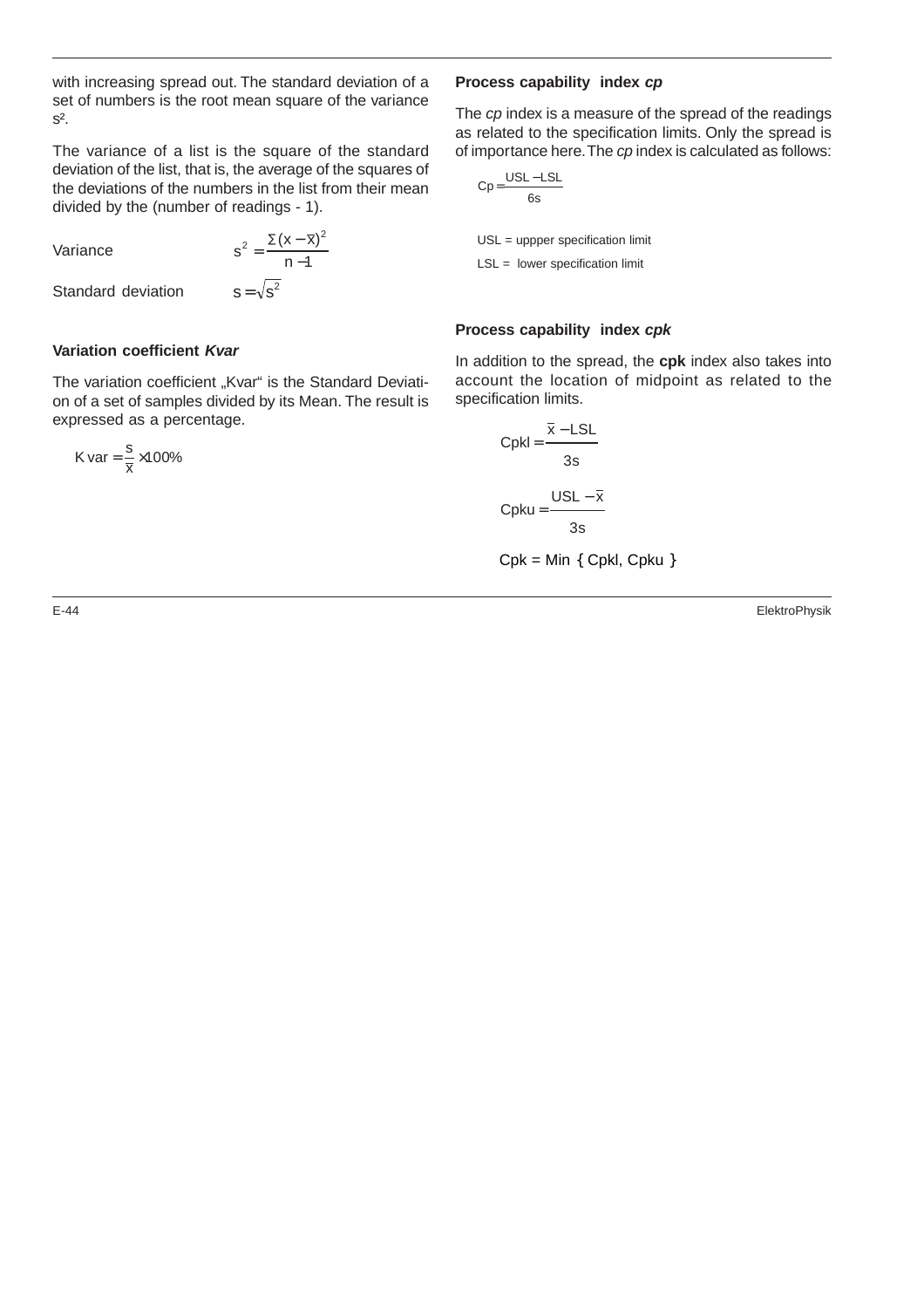## **7.2 Storing a Measuring Series with Statistics Calculation**

## **In DIRECT mode (Press FUNC, then DIRECT-key):**

- 1. Switch on and take readings. All readings will be automatically logged to the statistics program.
- 2. Remember to check whether calibration is required and/or if any redundant statistical values need to be erased. To recalibrate, simply overwrite the old calibration
- 3. To delete "old" statistics, press FUNC followed by CLEAR/STATS-key.
- 4. To continue a series of measurements in DIRECT mode after the gauge has been switched off, simply switch the gauge on again and continue your series of measurements.

## **In APPL-BATCH Mode:**

If necessary, press APPL-key to activate APPL-BATCH mode.The number of the previously activated APPL-BATCH memory appears. If necessary, select new APPL-BATCH memory (section 3.4).

ElektroPhysik E-45

- 1. To delete a measuring series including statistics press FUNC followed by CLEAR/STATS-key.
- 2. If necessary, enter new calibration values and tolerance limits ( sections 4.2.1-13, 5 and 6). All further readings will be automatically stored into the statistics program.
- 3. To continue a series of measurements in APPL-BATCH mode after the gauge has been switched off, simply switch the gauge on again and continue your series of measurements.

## **7.3 Deleting Outliers or Erratic Readings**

Deletion must take place immediately after an outlier or erratic reading has been taken (see also section 9). Press CLEAR once. A bleep confirms that the value has been deleted.

## **7.4 Storage Capacity Overflow**

If the storage capacity is exceeded, statistics will not be updated, although measurement can continue. If the memory is full, subsequent readings will be omitted from the statistics. They will be marked with the error message E11 (shortly appears).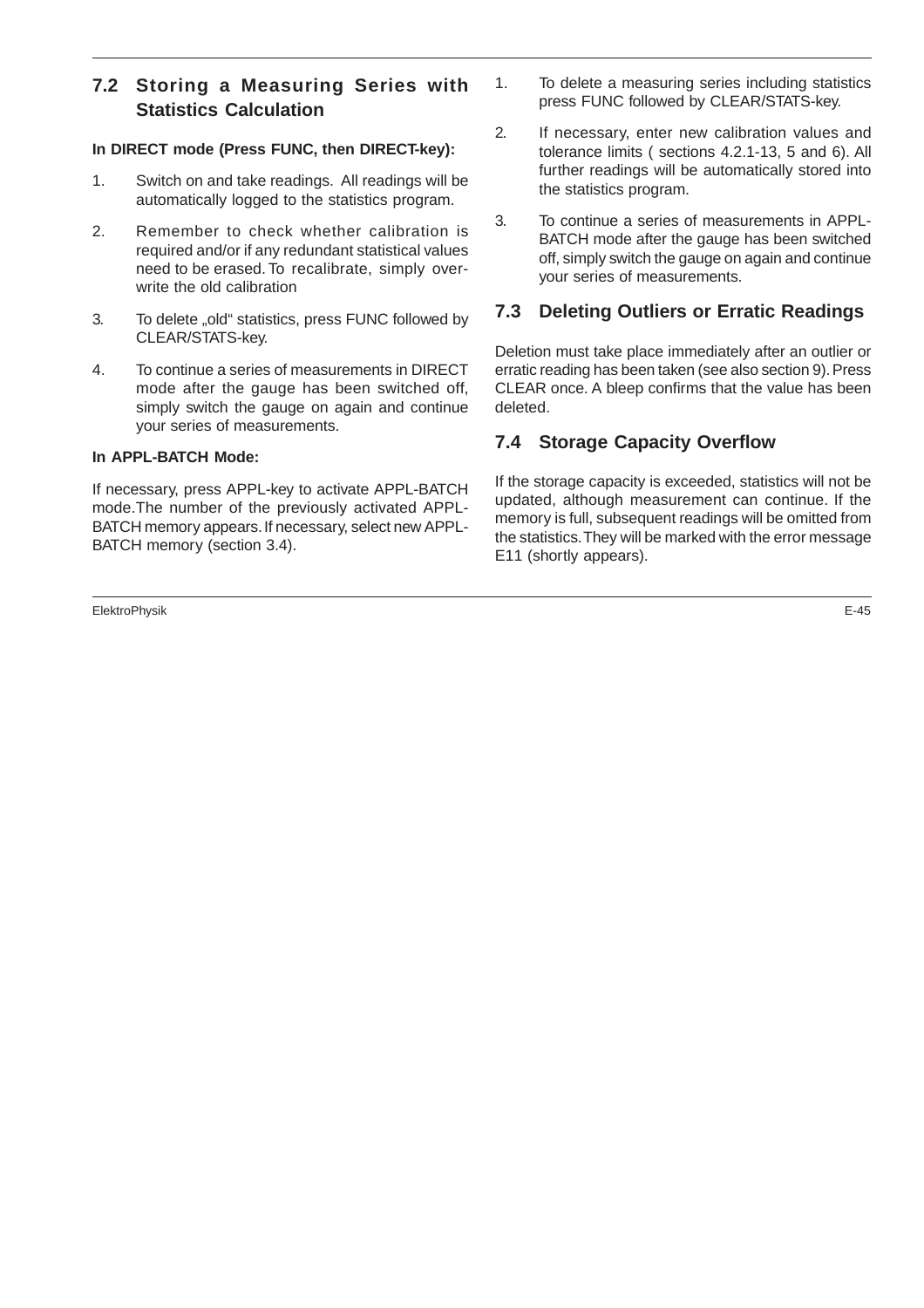## **7.5 Display and Print-out of the Statistics of one measuring series**

## **7.5.1 Single value statistics**

In Single Value Statistics mode (see section 2.5.4) you can print-out or display statistics as follows:

1. Showing statistics on display (without printer)

Each time STATS is pressed the statistical values will appear in the order: N (number of values), MEAN, ST.D., Kvar, MAX, MIN, Cp, Cpk.

2. Printing individual statistical values

If a MiniPrint printer is connected the statistical values can be printed out or transferred via a serial interface to a PC. Each time STATS is pressed the statistical values will be printed/transferred in the order: N (number of values), MEAN, ST.D., Kvar, MAX, MIN, Cp, Cpk.

3. Complete print-out of statistical values with histogram option

> Press PRINT once. If a printer is connected, the single value statistics will be printed out together with date, time and probe type used.

If tolerance limtis have been entered a histogram will also be printed out.

## **Please note:**

The MiniTest print-out of single-value statistics is headed STATISTICS. To cancel printing, switch off the MiniPrint printer. The statistical values can be viewed at any time, even while a series of measurements is being taken

## **7.5.2 Block-value statistics**

In block-value statistics mode (see also section 2.5.4) statistics can be displayed or printed out as below. (It is also possible to display and print out single-value statistics in this mode.)

1. Showing single-value statistics on display

Each time STATS is pressed the statistical values will appear in the order: N (number of values), MEAN, ST.D., Kvar, MAX, MIN, Cp, Cpk.

2. Printing single-value statistics

If a MiniPrint printer is connected the statistical values can be printed out or transferred via a serial interface to a PC. Each time STATS is pressed the statistical values will be printed or transferred.

E-46 ElektroPhysik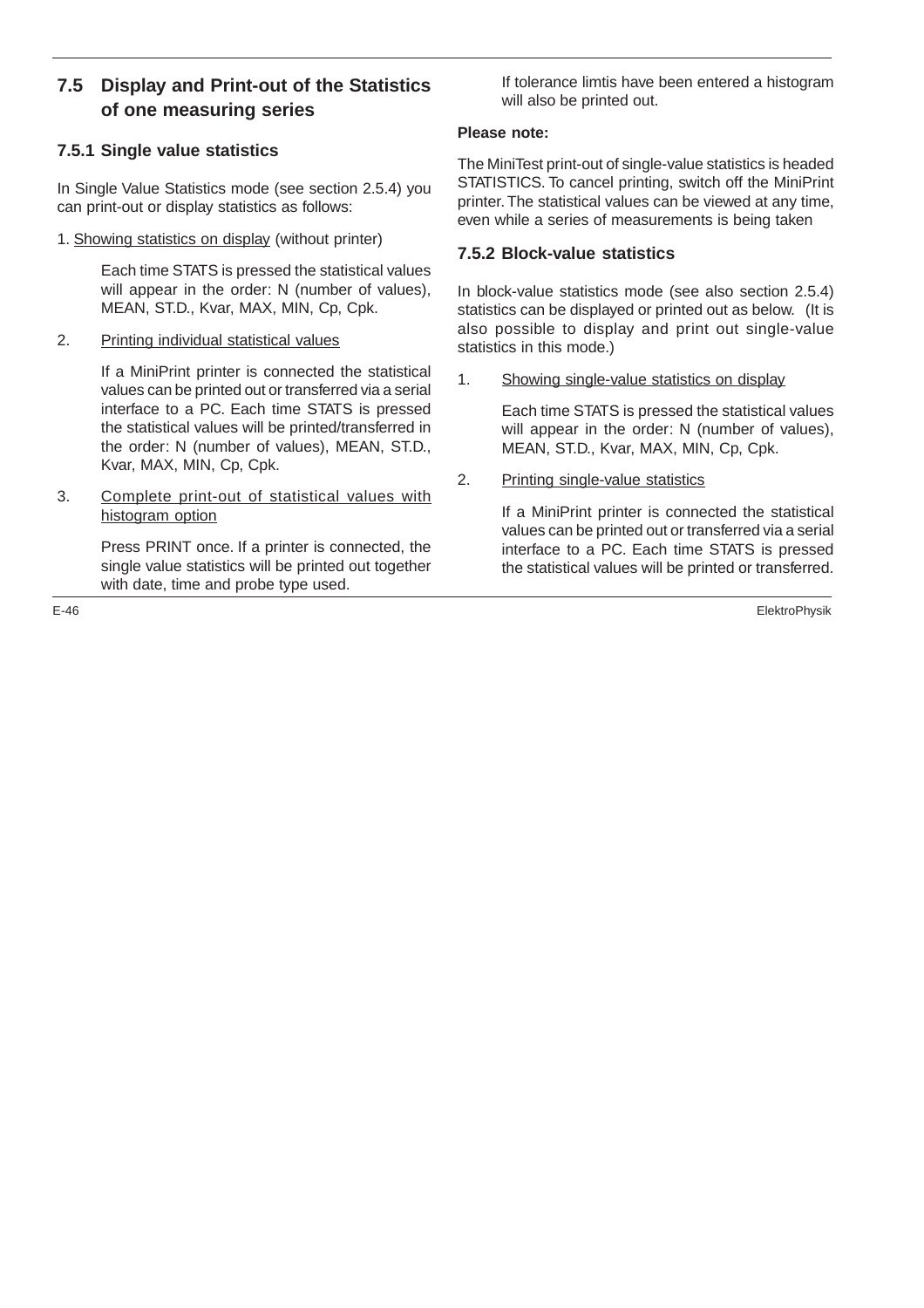3. Showing block-value statistics on display (without printer)

> Press PRINT-key once. Block value statistics are displayed for about 1 sec each in the following order: N (Groups), MEAN, ST.D., Kvar, MAX, MIN, Cp, Cpk.

4. Showing block-value statistics with complete printout of statistics with histogram option

> Press PRINT-key once. If a printer is connected, the block-value statistics will be displayed for about 1 second each. At the same time, the block-value statistics will be printed out together with date, time and the probe used.

> If tolerance limtis have been entered a histogram will also be printed out.

#### **Please note:**

The MiniTest print-out of block-value statistics is headed BLOCK-STATISTICS. To cancel printing, switch off the MiniPrint printer. The statistical values can be viewed at any time, even while a series of measurements is being taken.

ElektroPhysik E-47

## **7.6 Printing Statistics and Readings of a Measuring Series**

## **7.6.1 Single value statistics**

In single-value statistics mode (see also section 2.5.4) all individual readings of a series and the accompanying statistics can be displayed and printed out as follows:

Press FUNC and PRINT ALL.

If a printer is connected the following will be printed out:

- all readings of a series
- the 6 (8) single-statistics values and
- a histogram

#### **Please note:**

- 1. Pressing FUNC followed by PRINT-ALL-key prints all readings, statistics and histogram.
- 2. Pressing PRINT-key only prints statistics and histogram.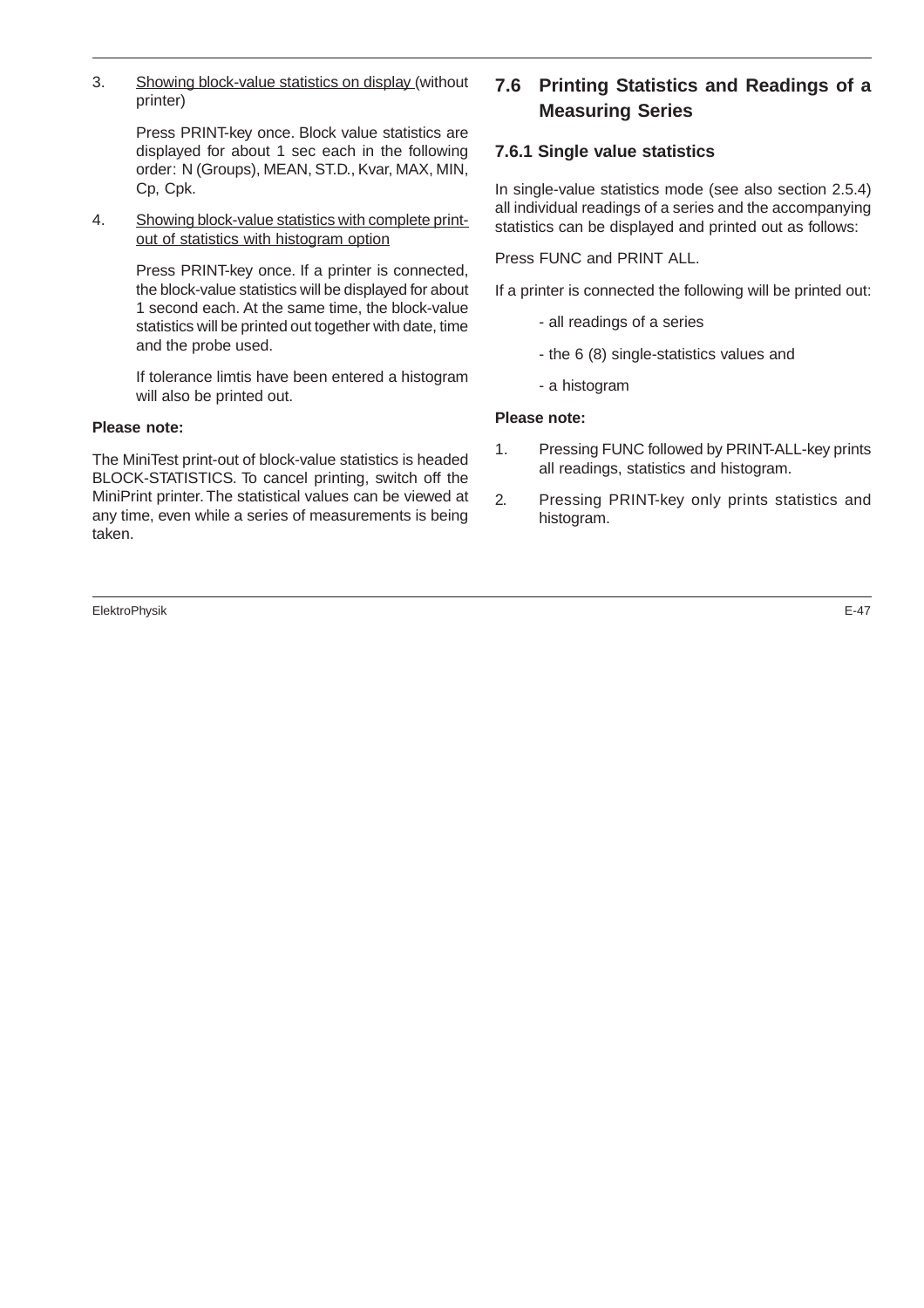- 3. The histogram will only be printed out if tolerance limits have been set (see section 6).
- 4. To cancel printing switch off MiniPrint.
- 5. Readings are shown on display as rounded values. The class intervals, however are not calculated on the basis of rounded values.

## **7.6.2 Block-value statistics**

In block-value statistics mode (see also section 2.5.4) the corresponding statistical values and all individual readings of a series can be displayed and printed out as follows:

1. Showing block-value statistics (without printer)

Press FUNC and PRINT-ALL. The 6 (8) blockstatistics values will appear for just over a second at a time in the order N (groups), MEAN, ST.D., Kvar, MAX, MIN, Cp, Cpk.

2. Print-out of all readings of a series, the statistics of each block and all block-value statistics.

> Press FUNC and PRINT-ALL. If a printer is connected the following will be printed out:

- all readings of a series of measurements
- MFAN and St.D.
- 6 (8) block statistics values
- histogram (in APPL-BATCH mode if limits have been set)

## **Please note:**

- 1. Pressing FUNC followed by PRINT-ALL-key prints all readings, statistics and histogram.
- 2. Pressing PRINT-key only prints statistics and histogram.
- 3. The histogram will only be printed out if tolerance limits have been set (see section 6).
- 4. To cancel printing switch off MiniPrint.
- 5. Readings are shown on display as rounded values. The class intervals, however are not calculated on the basis of rounded values.

E-48 ElektroPhysik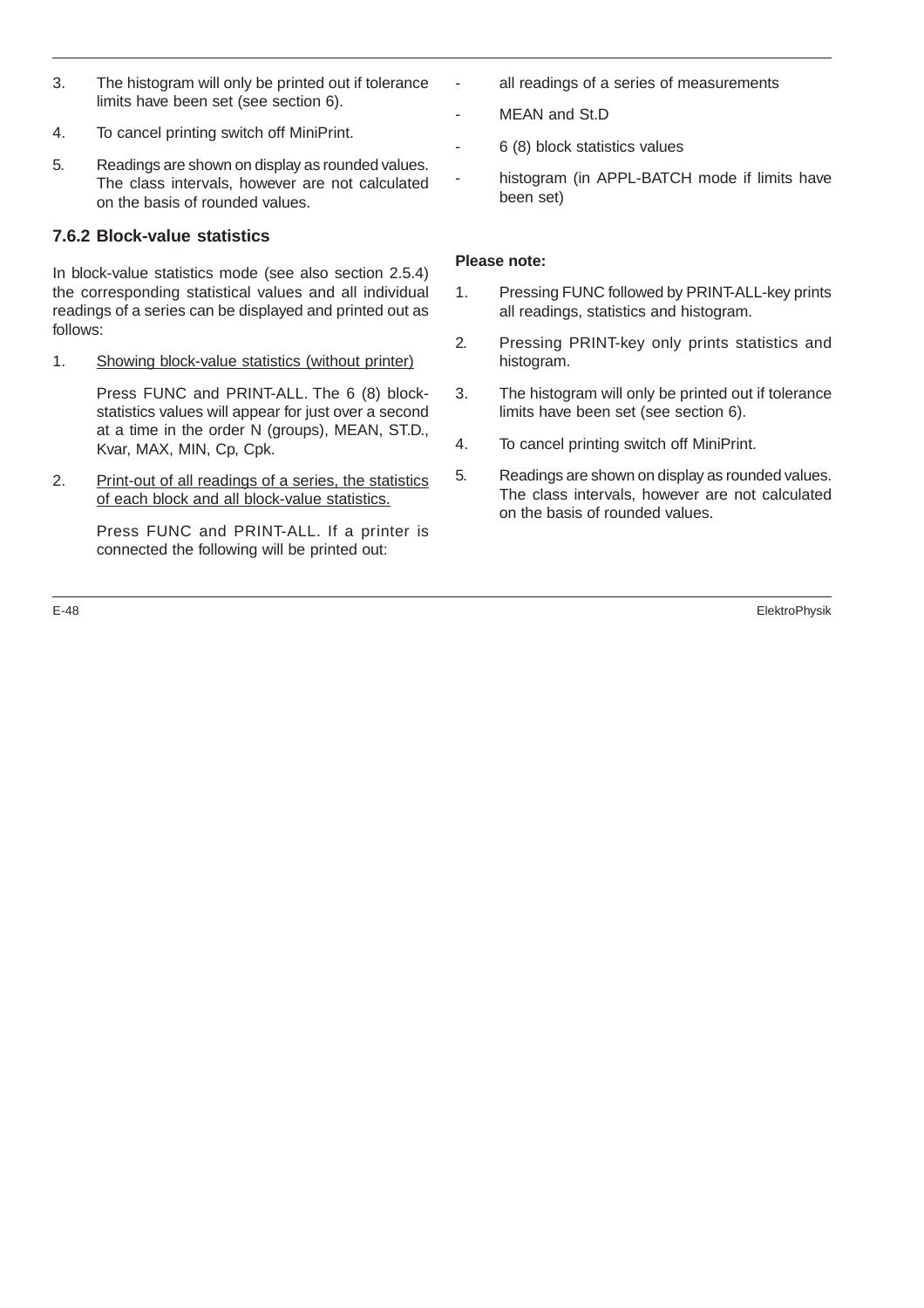## **Table of Single-value and Block-value Statistics**

| Key                                              | <b>Single Value Statistics</b>                              |                                                                                                  | <b>Block Value Statistics</b>                                                              |                                                                                                                                       |
|--------------------------------------------------|-------------------------------------------------------------|--------------------------------------------------------------------------------------------------|--------------------------------------------------------------------------------------------|---------------------------------------------------------------------------------------------------------------------------------------|
|                                                  | Print-out<br>Display                                        |                                                                                                  | Display                                                                                    | Print-out                                                                                                                             |
| <b>STATS</b><br>DIRECT and<br>APPL-BATCH<br>mode | Single value<br>statistics each<br>time you press<br>STATS. | Single value<br>statistics each time<br>you press STATS.                                         | Single value<br>statistics each<br>time you press<br>STATS.                                | Single value<br>statistics each time<br>you press STATS.                                                                              |
| <b>PRINT</b><br>APPL-BATCH<br>mode               |                                                             | Single value<br>statistics including<br>date, time and<br>histogram (if limits<br>have been set) | <b>Block value</b><br>statistics are<br>continuously<br>displayed for 1<br>sec. at a time. | Block value<br>statistics incl. date,<br>time and histogram<br>(if limits have been<br>set)                                           |
| <b>PRINT ALL</b><br>APPL-BATCH<br>mode           |                                                             |                                                                                                  | <b>Block value</b><br>statistics are<br>continuously<br>displayed for 1<br>sec. at a time. | All readings of a<br>measuring series,<br>block value<br>statistics incl. date,<br>time and histogram<br>(if limits have been<br>set) |

ElektroPhysik E-49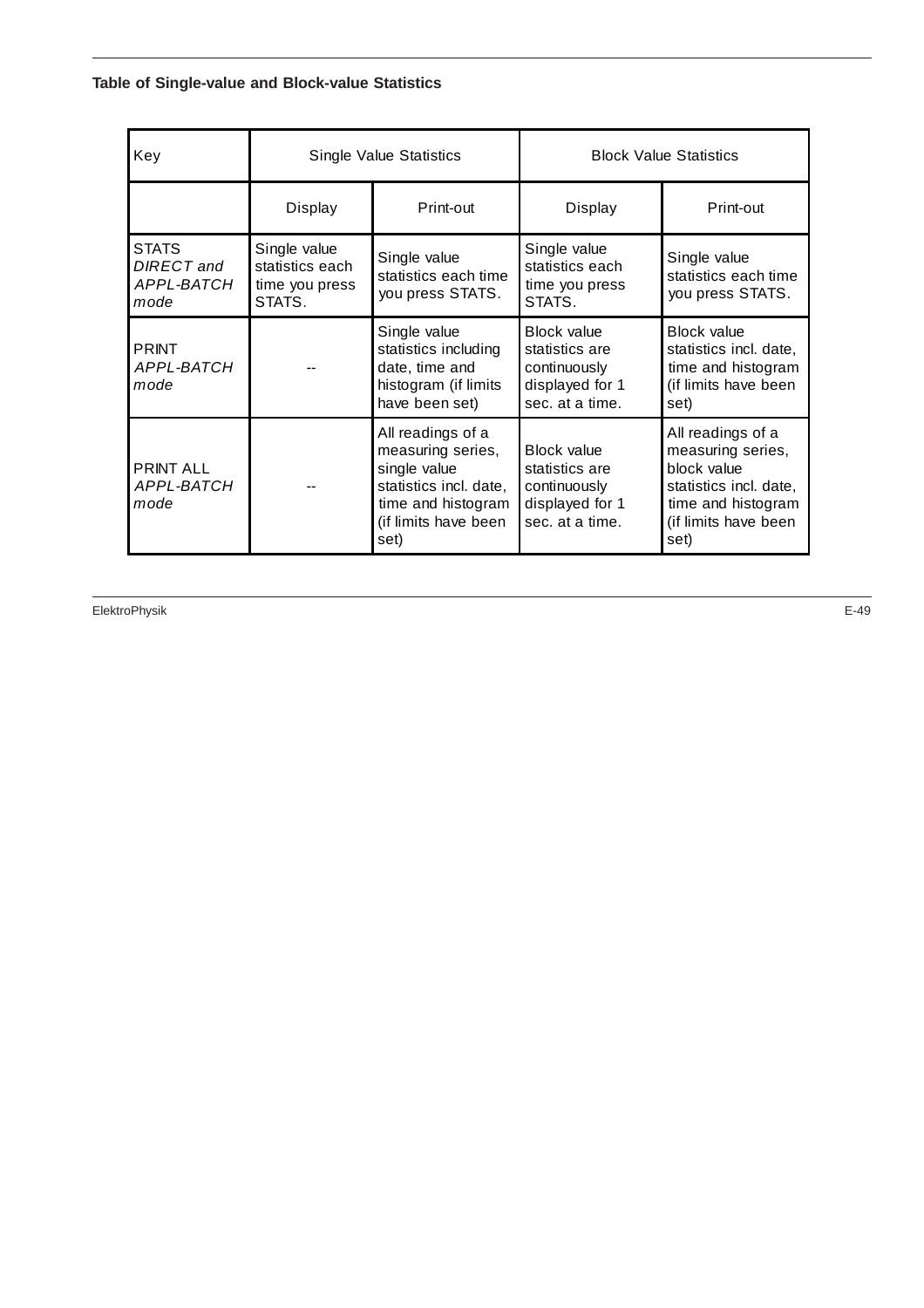**Print-out of Single-value Statistics**



## **7.7 BATCH 99 Function: Complete Statistics without Single Readings**

This function (only available with MiniTest 4100) calculates a complete statistics from all BATCH memories of a certain APPL-line. The statistics includes no single values.

Press PRINT-key. If a printer is connected, the following data will be printed out:

- 6 (8) statistical values
- histogram (if limits have been set in BATCH 9)

If no printer is connected, above data will only be shown on display (at a higher display rate).

## **7.8 BATCH 99 Function: Complete Statistics including Single Readings**

Press PRINT-key. If a printer is connected, the following data will be printed out:

E-50 ElektroPhysik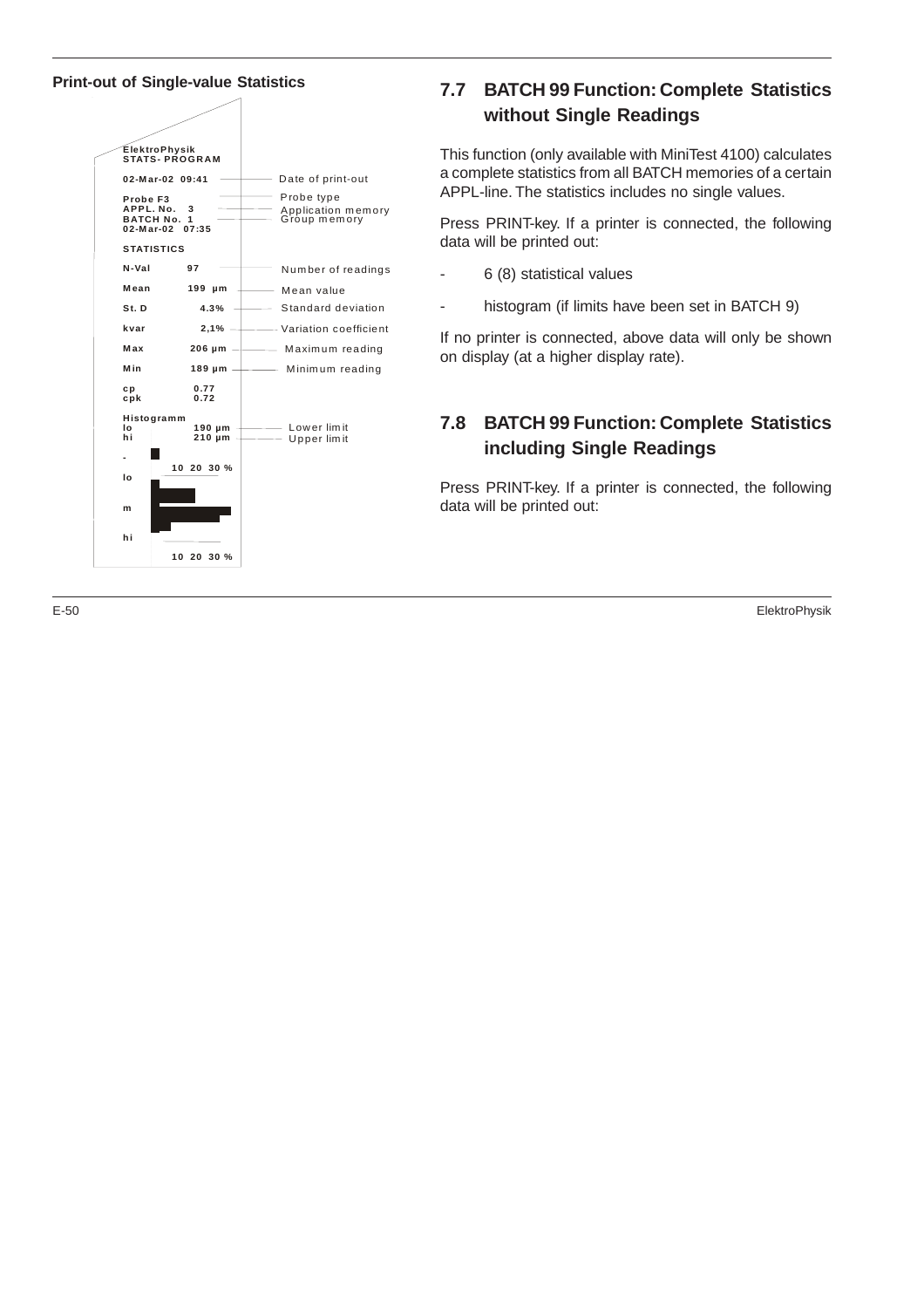- all readings of all BATCH memories  $(=$  group memories) of a certain APPL-memory (application memory)
- 6 (8) statistical values calculated from all BATCH memories of one APPL-memory.
- histogram (if limits have been set in BATCH 99)

If no printer is connected, above data will only be shown on display (at a higher display rate).

#### **Please note:**

- 1. Pressing FUNC followed by PRINT-ALL-key prints all readings, statistics and histogram.
- 2. Pressing PRINT-key only prints statistics and histogram.
- 3. The histogram will only be printed out if tolerance limits have been set (see section 6).
- 4. To cancel printing switch off MiniPrint.
- 5. Readings are shown on display as rounded values. The class intervals, however are not calculated on the basis of rounded values.

ElektroPhysik E-51

## **8. Printing out APPL-BATCH Directory and Number of Readings**

- 1. Switch off MiniTest and switch on MiniPrint.
- 2. Press APPL-key and hold down while pressing ON-key. Keep both keys pressed down until a bleep sounds.

MiniPrint prints out a directory with the following details:

- APPL-BATCH memory occupancy
- Probe type used for creating the individual APPL memories
- Number of readings stored in the individual BATCH memories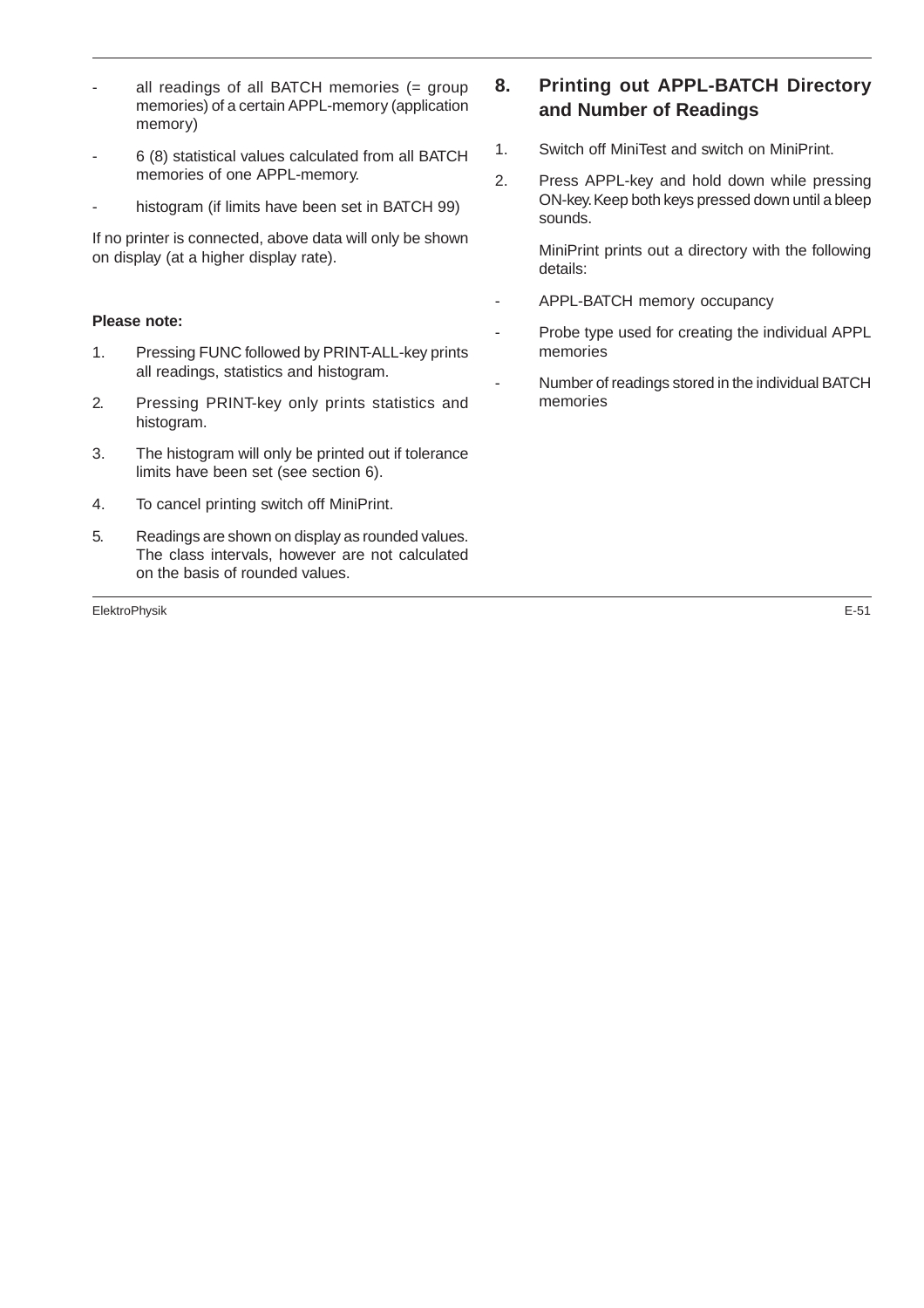## **Directory Print-out**

| <b>ElektroPhysik</b><br>MiniTest 4100<br>Vers. 1.06                                              | Software Release Ref. number                                                                                              |
|--------------------------------------------------------------------------------------------------|---------------------------------------------------------------------------------------------------------------------------|
| <b>APPL-BATCH</b><br><b>DIRECTORY</b>                                                            | APPL-BATCH<br>Directory                                                                                                   |
| APPL. No. 1<br>Probe N2 -<br>Code A2                                                             | Application memory # 1<br>- Probe used<br>Probe related code                                                              |
| BATCH No. 2<br>Number<br>6<br>BATCH NO. 5<br>Number 5<br>APPL. No.<br>4<br>Probe F06.<br>Code AO | — BATCH memory # 2 with<br>-6 readings<br>— BATCH memory # 5 with<br>5 readings<br>Application memory # 4<br>- Probe used |
| <b>BATCH No.</b><br>1<br>Number<br>5<br>BATCH No. 98<br>Number<br>17                             |                                                                                                                           |
| End                                                                                              | End of<br>APPL-BATCH<br>memory                                                                                            |

# **9. Delete Functions**

## **9.1 Delete the Last Reading**



Press CLEAR once immediately after the reading to be deleted has been taken. A bleep confirms the reading has been deleted.

## **9.2 Delete Statistics in DIRECT Mode**



Press FUNC and CLEAR STATS simultaneously. A short bleep confims deletion.

E-52 ElektroPhysik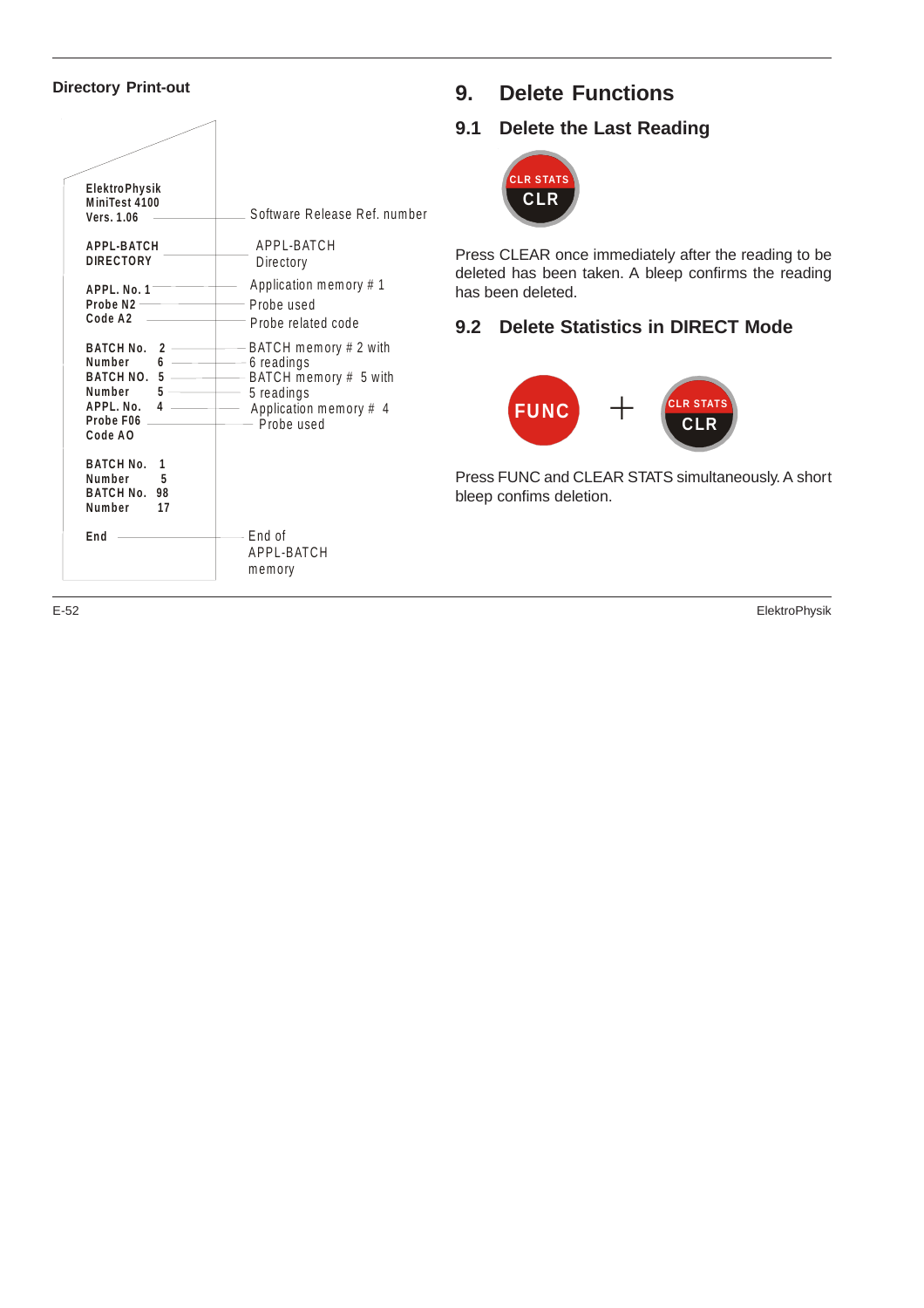## **9.3 Delete a Series of Measurements incl. Statistics within an APPL-BATCH Memory**

Example: APPL-BATCH memory <3:2>.



(This action does not delete calibration values)

- 1. Press BATCH and use arrow keys to select a BATCH number (see section 3.5).
- 2. Press BATCH to confirm.
- 3. Press FUNC and CLR STATS. A short bleep confirms deletion.

ElektroPhysik E-53

## **9.4 Delete a Series of Measurements incl. Statistics within one APPL-BATCH Memory**

Example: APPL-BATCH memory <3:2>.



(This action does not delete calibration values)

- 1. Press BATCH and use arrow keys to select a BATCH number (see section 3.5).
- 2. Press CLEAR-key. A short bleep confirms deletion.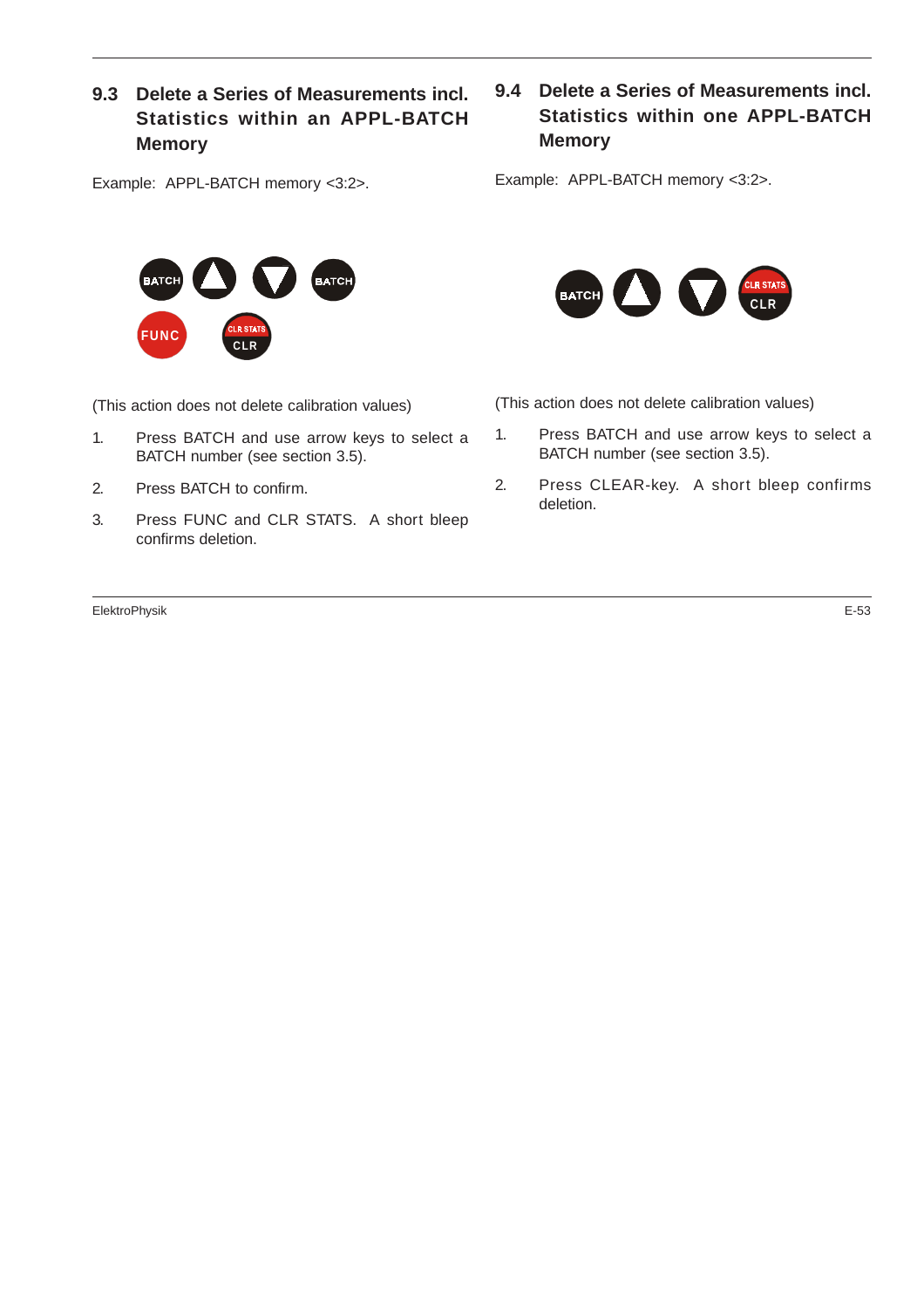## **9.5 Delete Limits of an APPL-BATCH Memory**

Example: APPL-BATCH memory <2:3>.



- 1. Press BATCH and use arrow keys to select a BATCH number (see section 3.5). LIMIT appears.
- 2. Press LIMIT-key. LIMIT flashes.
- 3. Press CLR-key. The display will be cleared. A short bleep confirms deletion.

## **9.6 Delete all Series of Measurements incl. Statistics, Limits and Calibration Values of an APPL memory**

Example: In memory 2:1; 2:2; 2:3, ...2:98 (10)



- 1. Press APPL-key. Use arrow keys to select an APPL memory (see section 3.4). <2:5> appears, for instance.
- 2. Press CLR-key. 3 short bleeps sound. To cancel deletion press APPL-key.
- 3. To complete deletion, press CLR. A long bleep confirms deletion. An APPL number flashing indicates a free application memory.

E-54 ElektroPhysik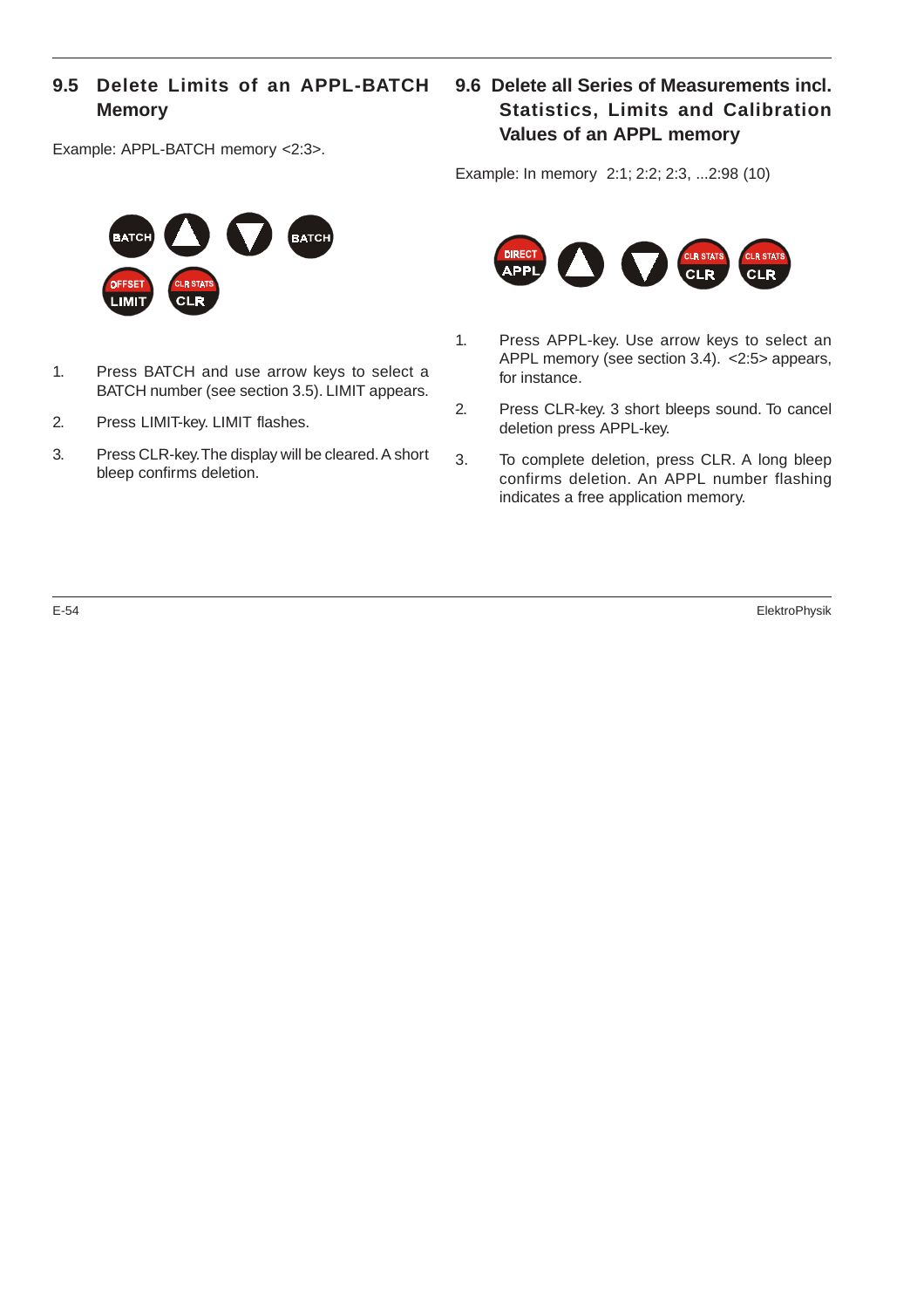## **9.7 Total Reset**

A Total Reset deletes all measuring series including readings, calibration, limits and statistical values in all APPL-BATCH memories.



- 1. Switch the gauge off.
- 2. Press CLEAR, FUNC and ON subsequently and keep pressed down. A long bleep confirms deletion of all values.

## **10. Using the Gauge without Probe**

Certain gauge functions can be activated without a probe being connected. These are as follows:

- 1. Defining the initialising function and standard gauge settings.
- 2. Print-out of statistics and readings.
- 3. Selecting APPL-BATCH memories.
- 4.. Gauge control via a PC (see section 13.)

ElektroPhysik E-55

# **11. MiniPrint 4100 Data Printer**

The MiniPrint 4100 provides immediate or later print-out of single readings, statistics, histogram and directory.

- 1. Simply connect the printer laterally to the MiniTest gauge without using a cable.
- 2. Switch on the MiniTest gague.
- 3. Switch on the MiniPrint 4100 data printer.

For further details please refer to separate operating instructions supplied with the MiniPrint 4100 data printer.

# **12. Connecting a PC**

MINITEST 3100 and 4100 are equipped with a combination interface which can accommodate a MiniPrint 4100 data printer or a Mitutoyo miniprocessor. In addition, they have a two-way RS232C interface. The connecting cable and the data transfer program can be used to transfer all readings and statistics to a PC for further processing. The data transfer procedure is the same as that for data print-out.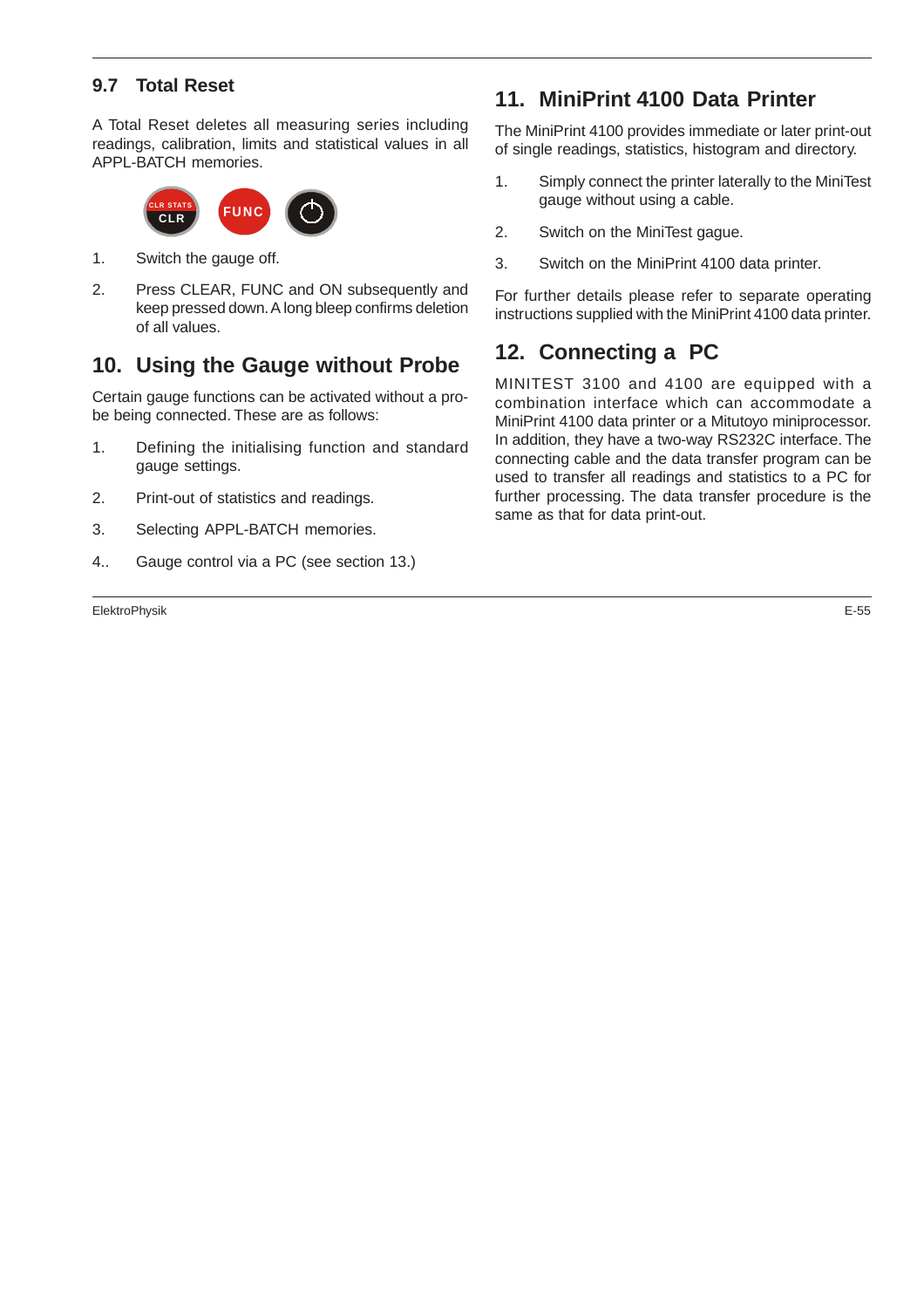## **Note on the Mitutoyo miniprocessor DP1-HS:**

As the Mitutoyo miniprocessor DP1-HS works on his own statistics function, the MiniTest statistics cannot be printed out with this miniprocessor. For that reason, the statistics provided by the Mitutoyo DP1-HS is different from the MiniTest statistics program.

# **13. Gauge Control via PC**

The two-way interface can be used to control the MiniTest gauge functions via a PC keyboard and a PC program. The option of program control enables the gauge to be used both for semi-automatic and fully automatic operation.For further details consult our special leaflet (interface description).

## **14. Combination Interface for footoperated Switch, Bleeper or Lamp**

This optional interface makes available an external trigger mechanism which enters readings in continuous mode into the statistics program by a foot-operated switch as well as a reading confirmed signal for a bleeper or a lamp. Length of reading confirmed signal - 0.2 sec.

# **15. Interface Descriptions for MiniTest and MiniPrint**

Available on request.

## **16. Useful Accessories**

- Various probes
	- Belt-case
		- Transparent case protection case
		- Twin case for gauge and printer
	- MiniPrint 4100 portable data printer
	- PC connecting cable
	- · Program disk: processes MiniTest readings and statistics. For IBM PC or compatible.
	- High-precision stand for measurement on small parts.
		- Mains adapter 230V AC / 12V DC or 110V AC/ 12V DC
		- Accu battery including charger 230V AC or 110V AC

E-56 ElektroPhysik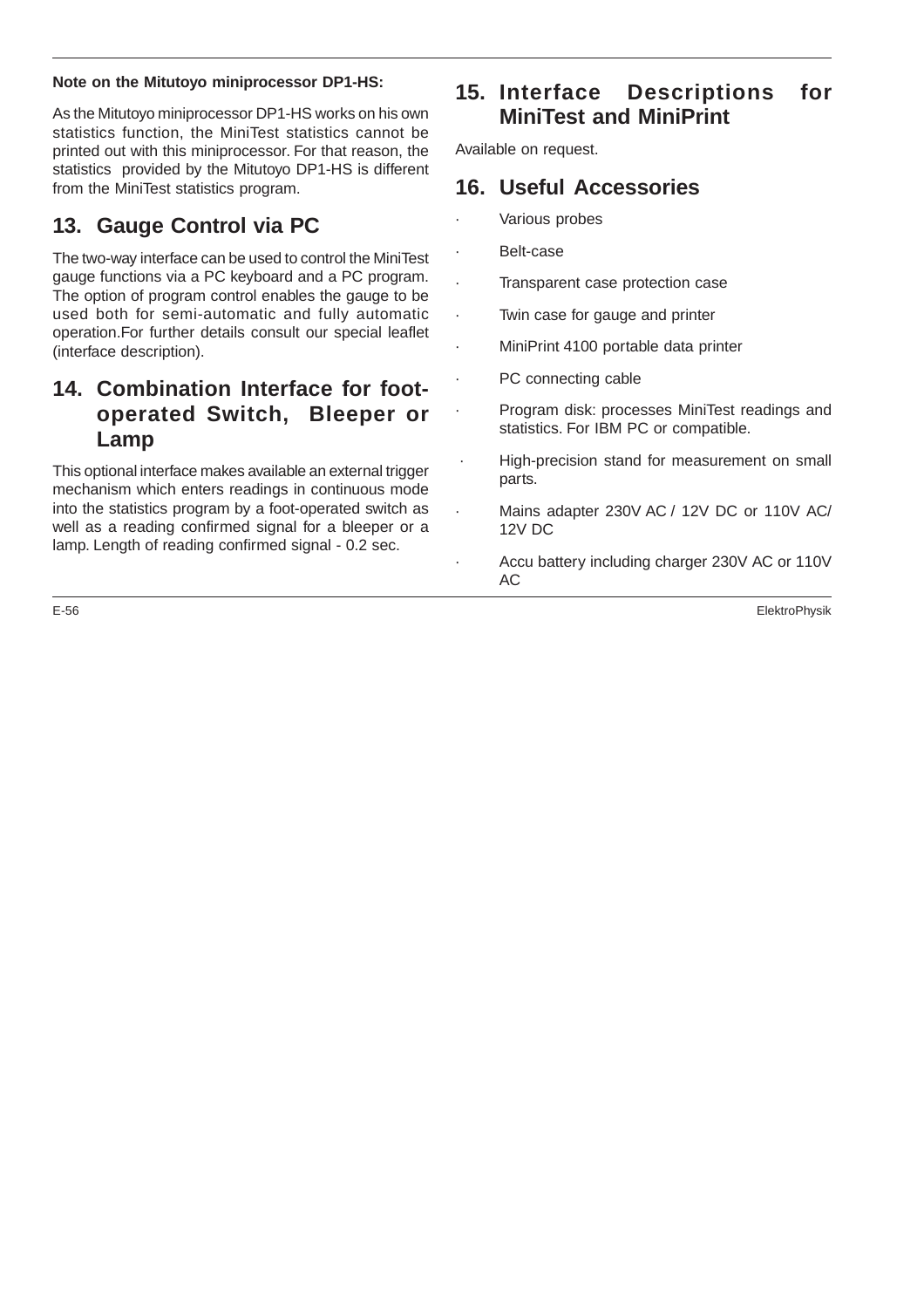# **17. Maintenance and Maintenance Contracts**

The MiniTest needs an occasional battery change but is otherwise maintenance-free. It is extremely robust, but, as with any measuring apparatus, it should be handled with care.

Used batteries must be removed from the gauge without delay. The accumulator batteries in the MiniPrint printer need regular recharging.

If the customer takes out a **maintenance contract** the gauge and all supplementary hardware will be serviced annually. We will gladly supply an estimate for maintenance agreement with further details of the service guarantee.

# **18. After-Sales Service**

Please send a damaged or defective gauge to us directly or forward it via your dealer. Please enclose a brief error description.

# **19. Trouble Shooting**

The following list of error messages explains how to identify and eliminate faults. " $E''$  ( $E = error$ ).

## **Faults that cause the gauge to switch off:**

- E 1 : Probe type incompatible
- E 2 : Probe not connected. This message only appears when no probe is connected after a Total Reset.
- E 3 : Probe defective. This message only appears immediately after the gauge is switched on or if the probe becomes detached from the socket while in use.
- E 4 : Probe is giving unreliable readings (e.g. as a result of strong fluctuations in the magnetic field or readings taken on soft coatings).
- E 5 : Probe was held too near to metal when switched on.
- E 6 : Low battery.

ElektroPhysik E-57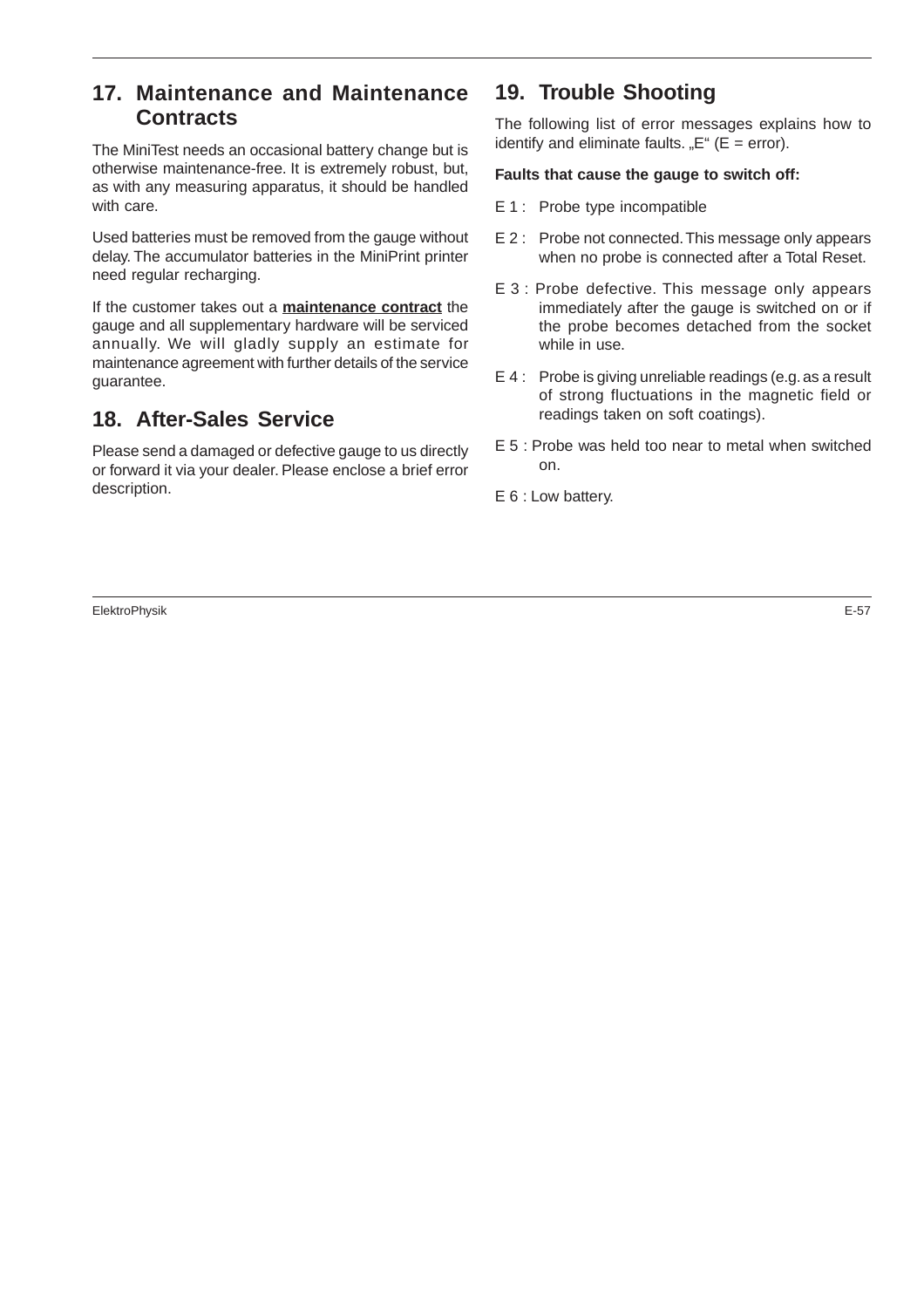#### **Error messages displayed for about 1.5.secs:**

E 11 : Memory full.

- E 12 : Zero calibration not possible.
- E 13 : CTC calibration not possible.
- E 14 : 2-point calibration (using 2 calibration foils) not possible.
- E 15 : 1-point calibration after CTC calibration not possible.

## **The following errors can be remedied by a Total Reset:**

- The gauge does not switch off automatically
- Readings are no longer registered.
- None or several of the keys work
- Illogical readings

#### **Total Reset**:

- 1. Switch the gauge off.
- 2. Press FUNC and CLEAR and keep pressed down while pressing ON.

A long bleep confirms that all readings and calibration values have been deleted

If you cannot switch the gauge off via key operation, remove batteries to perform Total Reset.

# **20. EC Declaration of Conformity**

We declare that the gauges MiniTest 3100 and MiniTest 4100 as well as the data printer MiniPrint 4100 are in correspondence with the safety requirements of the EMC directive 89/336/EWG, which is applied through the German law for electromagnetic conformity (EMVG) dated 9.11.1992

E-58 ElektroPhysik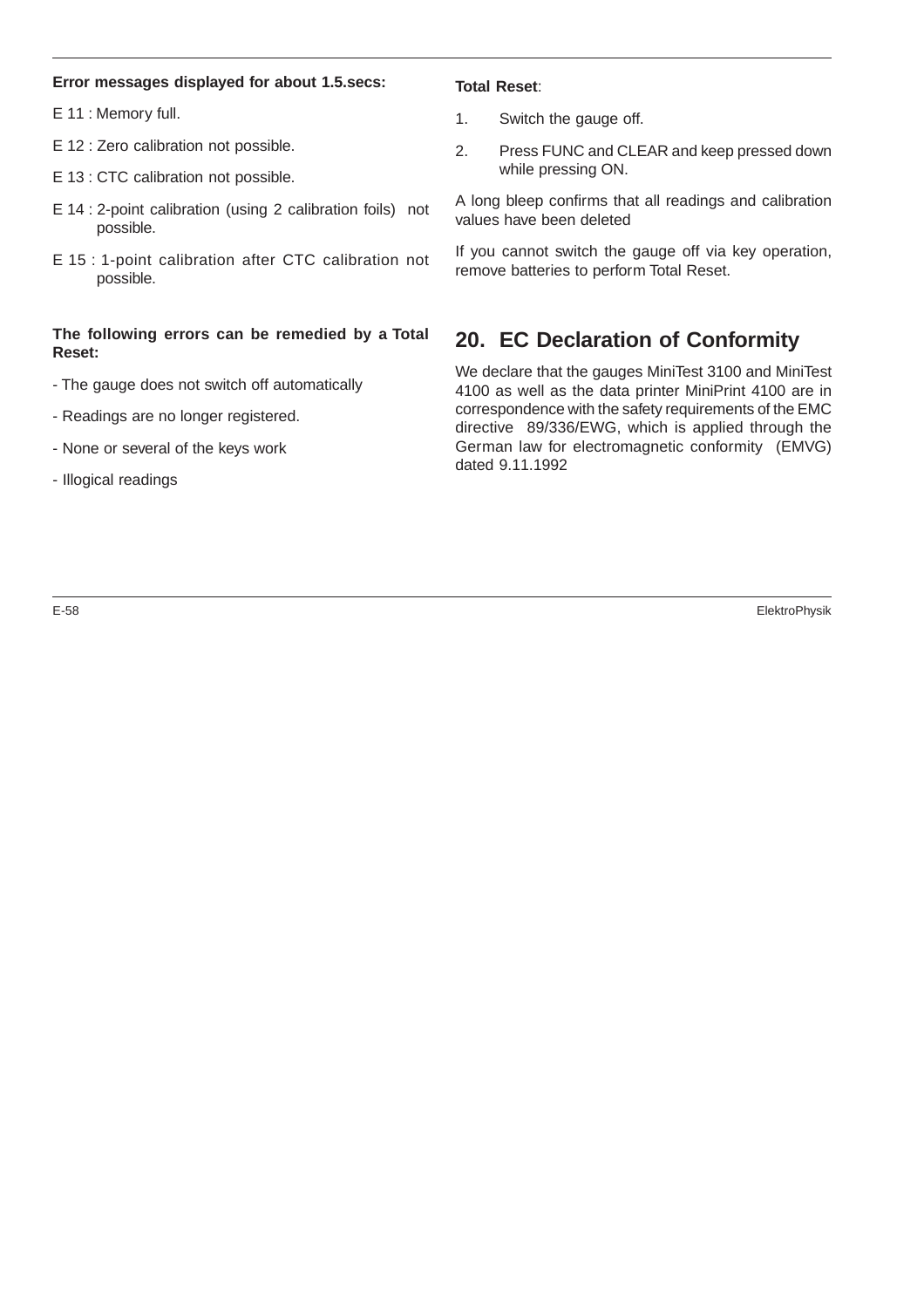# **21. Measuring Example**

Chose probe according to your application, e.g. F3. For calibration please use an uncoated sample of the same material and geometry as the later measuring object. To check whether gauge and probe work within the specified tolerances, please use the ferrous zero plate supplied with the probe.

- 1. Insert and screw in probe.
- 2. Press ON. 'FERROUS' flashes.
- 3. Carry out one-point calibration (zeroing): Press ZERO. 'ZERO' flashes.
- 4. Apply the probe serveral times to the zero plate.
- 5. Press ZERO. 'ZERO' appears on display.
- 6. Now start measurement: Take a calibration foil, lay it on the zero plate and place the probe on it several times.The gauge will now display the calibration foil thickness, taking into account gauge tolerances.
- 7. For two-point calibration press CAL. 'CAL' appears on display.

ElektroPhysik E-59

- 8. Place one of the enclosed calibration foils on the zero plate and apply the probe several times.
- 9. Adjust to the thickness of the foil with the arrow keys.
- 10. Press CAL. 'ZERO' and 'CAL' appear on display along with 'um' or 'mm'.
- 11. Now take readings on your measuring sample.

#### **Calibration and Measurement in APPL-BATCH mode:**

- 12. Press APPL-key. APPL flashes and a one- or twodigit number is displayed.
- 13. If a one-digit number flashes press APPL-key. Note the flashing number. APPL stops flashing.
- 14. If neither of the numbers flashes, Press  $\hat{u}$ -key until one of the numbers starts flahsing, then press APPL. Note the flahsing number. APPL stops flahsing.
- 15. Perform calibration according to section 4.
- 16. You have now reached the first free memory of the APPL memory line which can be identified by the number you have noted (see also section 3.1 The Structure of APPL-BATCH System).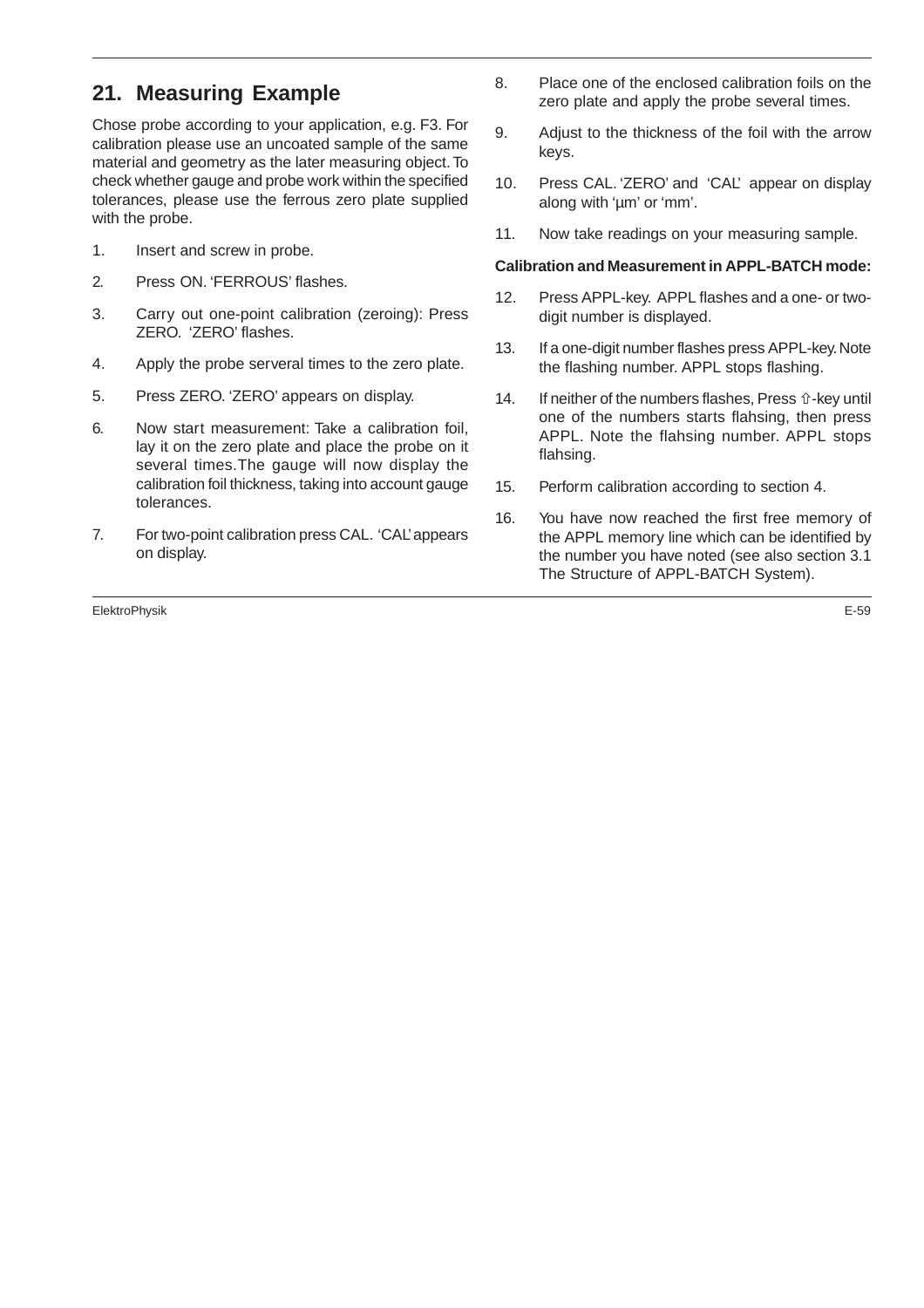- 17. Take readings (see also section 7. Measurement Using Statistics).
- 18. Press STATS-key. "N" appears specifiying the number of reading.
- 19. Press STATS-key repeatedly to scroll through the statistical values.

End of Example.

E-60 ElektroPhysik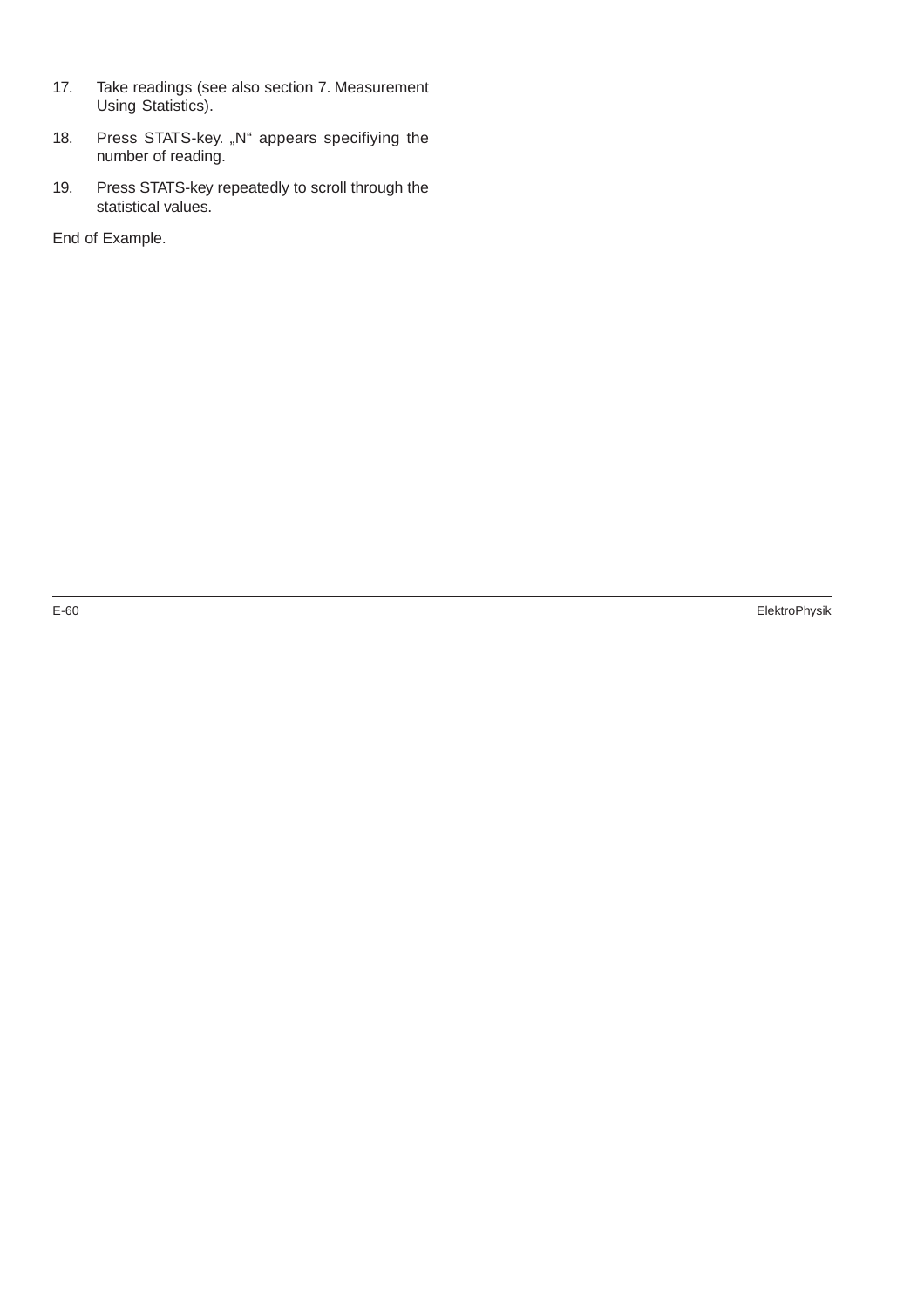# **22. Technical Data**

| Probe                                          | Measuring<br>range | Low range<br>sensitivity | Measuring accuracy related<br>to the supplied standards<br>and under laboratory<br>conditions | Min. curvature<br>radius (convex/<br>concave) | Min.<br>measuring<br>area | Min.<br>substrate<br>thickness | Probe<br>dimensions<br>in mm |
|------------------------------------------------|--------------------|--------------------------|-----------------------------------------------------------------------------------------------|-----------------------------------------------|---------------------------|--------------------------------|------------------------------|
| F <sub>05</sub>                                | $0500$ µm          | $0,1 \mu m$              | $\pm$ (1% of reading + 0,7 µm)                                                                | $0,75$ mm / 5 mm                              | Ø3mm<br>(using stand)     | $0.1$ mm                       | Ø 12 x 49                    |
| F <sub>1.6</sub>                               | $01600 \mu m$      | $0,1 \mu m$              | $\pm$ (1% of reading + 1 µm)                                                                  | 1,5 mm / 10 mm                                | $\varnothing$ 5 mm        | $0.5$ mm                       | Ø 15 x 62                    |
| F <sub>3</sub>                                 | $03000$ µm         | $0,2 \mu m$              | $\pm$ (1% of reading + 1 µm)                                                                  | 1,5 mm / 10 mm                                | $Ø5$ mm                   | $0.5$ mm                       | Ø 15 x 62                    |
| F <sub>1.6</sub> /90<br>Internal<br>tube probe | $01600 \mu m$      | $0,1 \mu m$              | $\pm$ (1% of reading + 1 µm)                                                                  | flat / 6 mm                                   | $Ø5$ mm                   | $0.5$ mm                       | 8 x 11 x 180                 |
| F1.6P<br>Powder<br>probe                       | $01600 \mu m$      | $0,1 \mu m$              | $\pm$ (3% of reading + 1 µm)                                                                  | flat surfaces only                            | Ø 30 mm                   | F 0,5 mm<br>N 0,5 mm           | Ø 21 x 89                    |
| F2/90<br>Internal<br>tube probe                | $02000$ µm         | $0,2 \mu m$              | $\pm$ (1% of reading + 1 µm)                                                                  | flat / 6 mm                                   | $\varnothing$ 5 mm        | $0.5$ mm                       | 8 x 11 x 180                 |
| F <sub>10</sub>                                | $010$ mm           | $5 \mu m$                | $\pm$ (1% of reading + 10 µm)                                                                 | $5$ mm $/$ 16 mm                              | $\varnothing$ 20 mm       | $1 \text{ mm}$                 | Ø 25 x 46                    |
| F <sub>20</sub>                                | $020$ mm           | $10 \mu m$               | $\pm$ (1% of reading + 10 µm)                                                                 | 10 mm / 30 mm                                 | $Ø$ 40 mm                 | $2 \, \text{mm}$               | Ø 40 x 65                    |
| F <sub>50</sub>                                | $050$ mm           | $10 \mu m$               | $\pm$ (3% of reading +50 µm)                                                                  | 50 mm / 200 mm                                | Ø 300 mm                  | $2 \, \text{mm}$               | Ø45 x 70                     |

## **F Probes (Magnetic Induction) - Metric Table**

ElektroPhysik E-61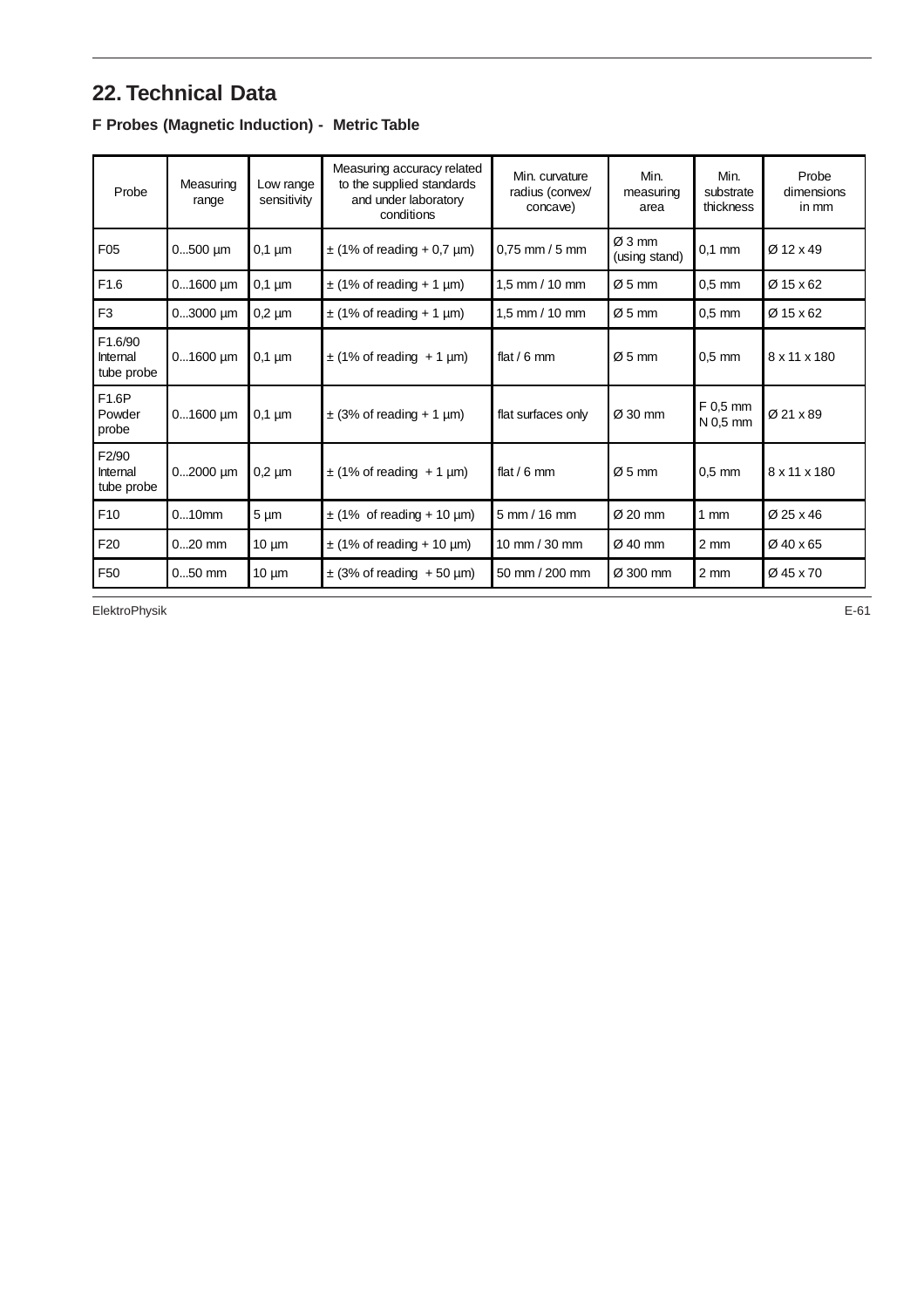# **F Probes (Magnetic Induction) - Imperial Table**

| Probe                                        | Measuring<br>range | Low range<br>sensitivity | Measuring accuracy related to<br>the supplied standards and<br>under laboratory conditions | Min. curvature radius<br>(convex/concave) | Min. measuring<br>area   | Min.<br>substrate<br>thickness | Probe dimensions                  |
|----------------------------------------------|--------------------|--------------------------|--------------------------------------------------------------------------------------------|-------------------------------------------|--------------------------|--------------------------------|-----------------------------------|
| F <sub>05</sub>                              | $020$ mils         | $0.01$ mils              | $\pm$ (1% of reading + 0.028 mils)                                                         | 0.03" / 0.20"                             | Ø 0.12"<br>(using stand) | 0.004"                         | Ø0.47" x 1.93"                    |
| F <sub>1.6</sub>                             | $060$ mils         | $0.01$ mils              | $\pm$ (1% of reading + 0.04 mils)                                                          | 0.06" / 0.40"                             | Ø 0.20"                  | 0.020"                         | Ø 0.60" x 2.44"                   |
| F1.6P                                        | $060$ mils         | $0.01$ mils              | $\pm$ (3% of reading + 0.4 mils)                                                           | flat surfaces only                        | Ø 1.20"                  | F 0.02"<br>N 0.02"             | Ø 0.83 x 3.50"                    |
| F <sub>3</sub>                               | $0120$ mils        | $0.01$ mils              | $\pm$ (1% of reading + 0.04 mils)                                                          | 0.06''/0.4''                              | Ø 0.20"                  | 20 mils                        | Ø0.60" x 2.44"                    |
| F1.6/90<br>Internal<br>tube probe            | $060$ mils         | $0.01$ mils              | $\pm$ (1% of reading + 0.04 mils)                                                          | flat $/ 0.24"$                            | Ø 0.02"                  | 0.020"                         | $0.32" \times 0.43" \times 7.09"$ |
| F <sub>2</sub> /90<br>Internal<br>tube probe | $080$ mils         | $0.01$ mils              | $\pm$ (1% of reading + 0.04 mils)                                                          | flat $/ 0.24"$                            | Ø 0.02"                  | 0.020"                         | $0.32" \times 0.43" \times 7.09"$ |
| F <sub>10</sub>                              | $0400$ mils        | $0.5$ mils               | $\pm$ (1% of reading + 1 mils)                                                             | 0.20" / 0.63"                             | Ø0.80"                   | 0.04"                          | Ø0.98" x 1.81"                    |
| F <sub>20</sub>                              | $0800$ mils        | 1 mils                   | $\pm$ (1% of reading + 1 mils)                                                             | 0.40" / 1.2"                              | Ø 1.60"                  | 0.08"                          | Ø 1.57" x 2.55"                   |
| F <sub>50</sub>                              | $02$ inches        | 1 mils                   | $\pm$ (3% of reading + 2 mils)                                                             | 2" / 7.9"                                 | 12" x 12"                | 0.08"                          | Ø 1.77" x 2.75"                   |

E-62 ElektroPhysik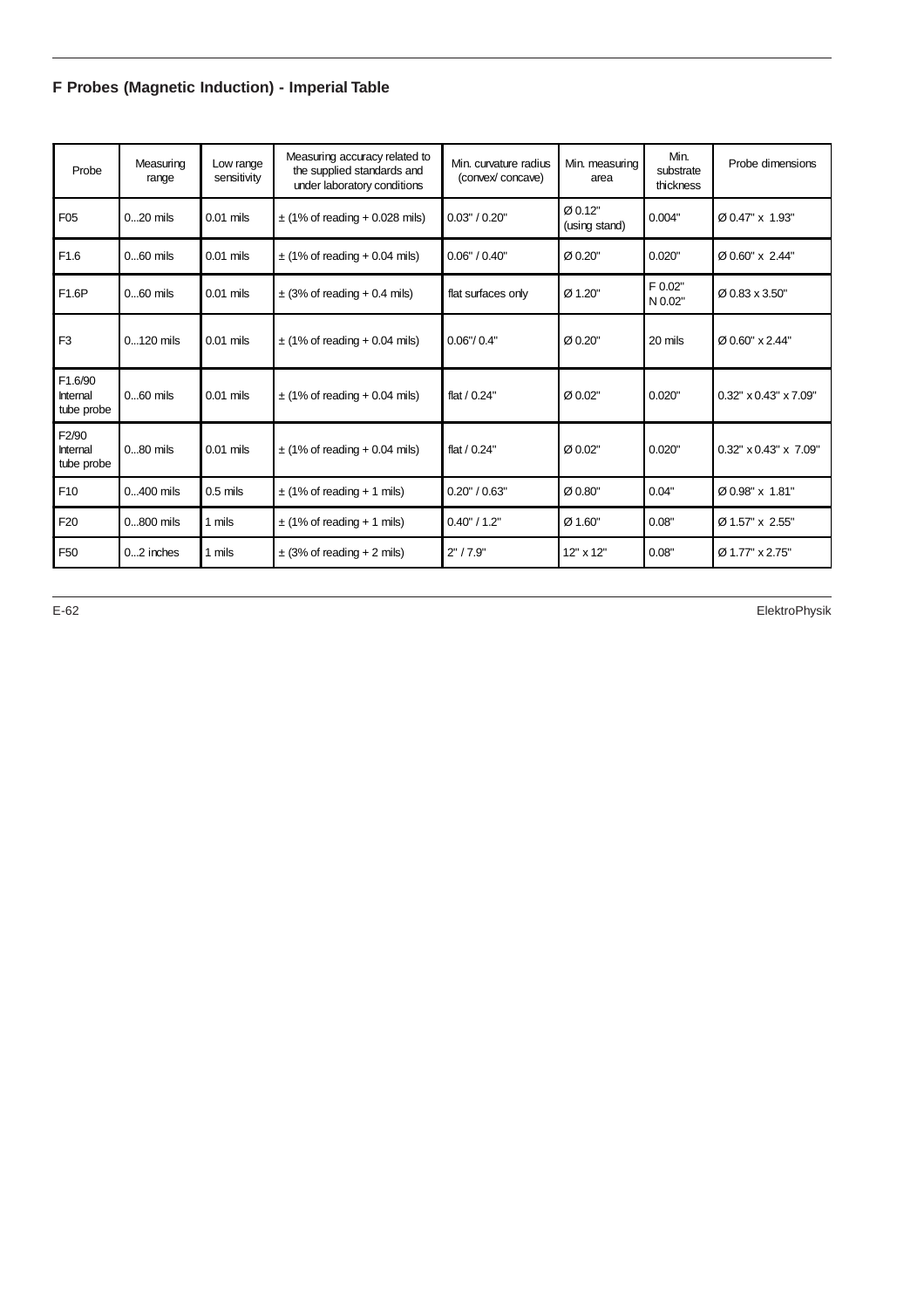**N Probes (Eddy Currents Probe) - Metric Table**

| Probe                                                     | Measuring<br>range | Low<br>range<br>sensitivity | Measuring accuracy related to<br>the supplied standards and<br>under laboratory conditions | Min. curvature<br>radius (convex/<br>concave) | Min.<br>measuring<br>area | Min.<br>substrate<br>thickness | Probe<br>dimensions<br>in mm |
|-----------------------------------------------------------|--------------------|-----------------------------|--------------------------------------------------------------------------------------------|-----------------------------------------------|---------------------------|--------------------------------|------------------------------|
| <b>N.08Cr</b>                                             | $080 \mu m$        | $0,1 \mu m$                 | $\pm$ (1% of reading + 1 µm)                                                               | 2,5 mm / 10 mm                                | $Ø5$ mm                   | $\geq$ 100 µm<br>(Cu on steel) | Ø16 x 70                     |
| N <sub>02</sub>                                           | $0200$ $\mu$ m     | $0,1 \mu m$                 | $\pm$ (1% of reading+ 0,5 µm)                                                              | $1 \text{ mm} / 5 \text{ mm}$                 | $\varnothing$ 0.2 mm      | $50 \mu m$                     | $Ø$ 16 x 70                  |
| N <sub>1.6</sub>                                          | $01600$ $\mu$ m    | $0,1 \mu m$                 | $\pm$ (1% of reading + 1 µm)                                                               | $1.5$ mm / 10 mm                              | $\varnothing$ 5 mm        | $50 \mu m$                     | Ø15 x 62                     |
| N <sub>1.6</sub> /90<br>Internal tube<br>probe            | $01600$ $\mu$ m    | $0,1 \mu m$                 | $\pm$ (1% of reading + 1 µm)                                                               | flat $/6$ mm                                  | $\varnothing$ 5 mm        | $50 \mu m$                     | 8 x 11 x 180                 |
| N2/90<br>Internal tube<br>probe                           | $02000$ $\mu$ m    | $0,2 \mu m$                 | $\pm$ (1% of reading + 1 µm)                                                               | flat $/6$ mm                                  | $\varnothing$ 5 mm        | $50 \mu m$                     | 8 x 11 x 180                 |
| N <sub>10</sub>                                           | $010$ mm           | $10 \mu m$                  | $\pm$ (1% of reading + 25 µm)                                                              | 25 mm / 100 mm                                | $\varnothing$ 50 mm       | $50 \mu m$                     | $\varnothing$ 60 x 50        |
| N <sub>20</sub>                                           | $020$ mm           | $10 \mu m$                  | $\pm$ (1% of reading + 50 µm)                                                              | 25 mm / 100 mm                                | Ø 70 mm                   | $50 \mu m$                     | Ø65 x 75                     |
| N <sub>100</sub>                                          | $0100$ mm          | $100 \mu m$                 | $\pm$ (3% of reading + 0,3 mm)                                                             | $100 \text{ mm}$ / eben                       | $\varnothing$ 200 mm      | $50 \mu m$                     | Ø126 x 155                   |
| <b>CN02</b><br>Cu coatings<br>on insulating<br>substrates | 10 $200 \mu m$     | $0,2 \mu m$                 | $\pm$ (3% of reading + 1 µm)                                                               | flat surfaces only                            | $Ø7$ mm                   | any substrate<br>thickness     | $Ø$ 17 $\times$ 80           |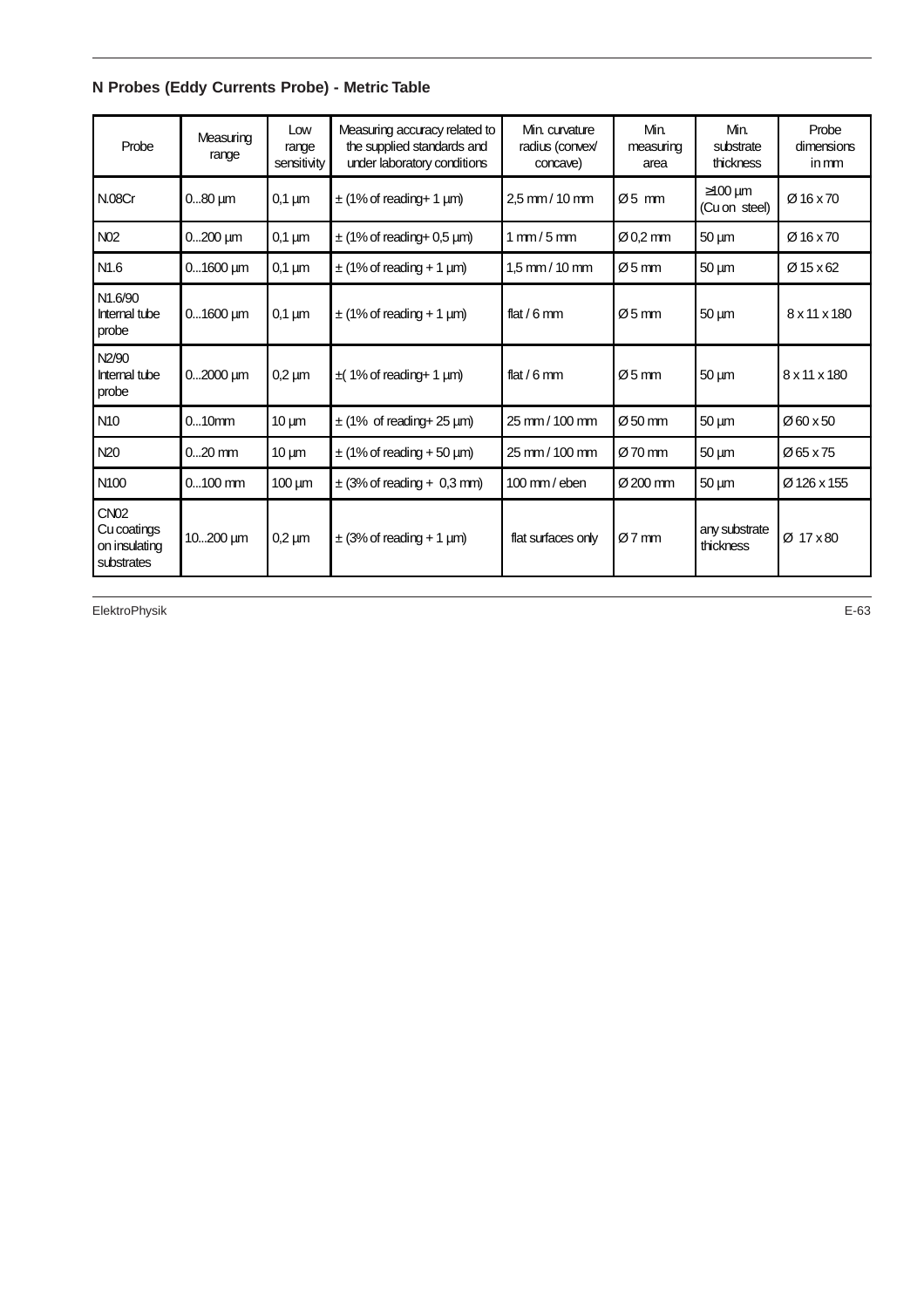|  |  | N Probes (Eddy Currents Probe) - Imperial Table |  |
|--|--|-------------------------------------------------|--|
|  |  |                                                 |  |

| Probe                                               | Measuring<br>range | Low range<br>sensitivity | Measuring accuracy related to the<br>supplied standards and under<br>laboratory conditions | Min. curvature<br>radius (convex/<br>concave) | Min.<br>measuring<br>area | Min. substrate<br>thickness    | Probe dimensions                  |
|-----------------------------------------------------|--------------------|--------------------------|--------------------------------------------------------------------------------------------|-----------------------------------------------|---------------------------|--------------------------------|-----------------------------------|
| <b>N.08 Cr</b>                                      | $03$ mils          | $0.01$ mils              | $\pm$ (1% of reading + 0.04 mils)                                                          | 0.1" / 0.40"                                  | Ø 0.20"                   | $\geq 0.004"$<br>(Cu on steel) | $Ø$ 0.63" x 2.75"                 |
| N <sub>02</sub>                                     | $08$ mils          | $0.01$ mils              | $\pm$ (1% of reading + 0.20 mils)                                                          | 0.04" / 0.20"                                 | Ø 0.008"                  | 0.002"                         | Ø 0.63" x 2.75"                   |
| N <sub>1.6</sub>                                    | $060$ mils         | $0.01$ mils              | $\pm$ (1% of reading + 0.04 mils)                                                          | 0.06" / 0.40"                                 | Ø 0.20"                   | 0.002"                         | Ø 0.59" x 2.44"                   |
| N 1.6/90<br>Internal tube<br>probe                  | $060$ mils         | $0.01$ mils              | $\pm$ (1% of reading + 0.04 mils)                                                          | flat $/ 0.25"$                                | Ø 0.20"                   | 0.002"                         | $0.32" \times 0.43" \times 7.09"$ |
| N <sub>2</sub> /90<br>Internal tube<br>probe        | $080$ mils         | $0.01$ mils              | $\pm$ (1% of reading + 0.04 mils)                                                          | flat $/ 0.25"$                                | Ø 0.20"                   | 0.002"                         | $0.32" \times 0.43" \times 7.09"$ |
| N <sub>10</sub>                                     | $0400$ mils        | $0.40$ mils              | $\pm$ (1% of reading + 1 mils)                                                             | 1.0" / 3.94"                                  | Ø1.96"                    | 0.002"                         | Ø 2.36" x 1.96"                   |
| N <sub>20</sub>                                     | $0800$ mils        | $0.40$ mils              | $\pm$ (1% of reading + 2 mils)                                                             | 1.0" / 3.94"                                  | Ø 2.75"                   | 0.002"                         | Ø 2.56" x 2.95"                   |
| N100                                                | $04$ inches        | $4.0$ mils               | $\pm$ (3% of reading + 12 mils)                                                            | 3.94" / flat                                  | Ø 7.87"                   | 0.002"                         | Ø4.96" x 6.10"                    |
| CN 02<br>Cu coatings<br>on insulating<br>substrates | $0.48$ mils        | $0.01$ mils              | $\pm$ (3% of reading + 0.04 mils)                                                          | flat surfaces only                            | Ø0.28"                    | any substrate<br>thickness     | Ø 0.67" x 3.14"                   |

E-64 ElektroPhysik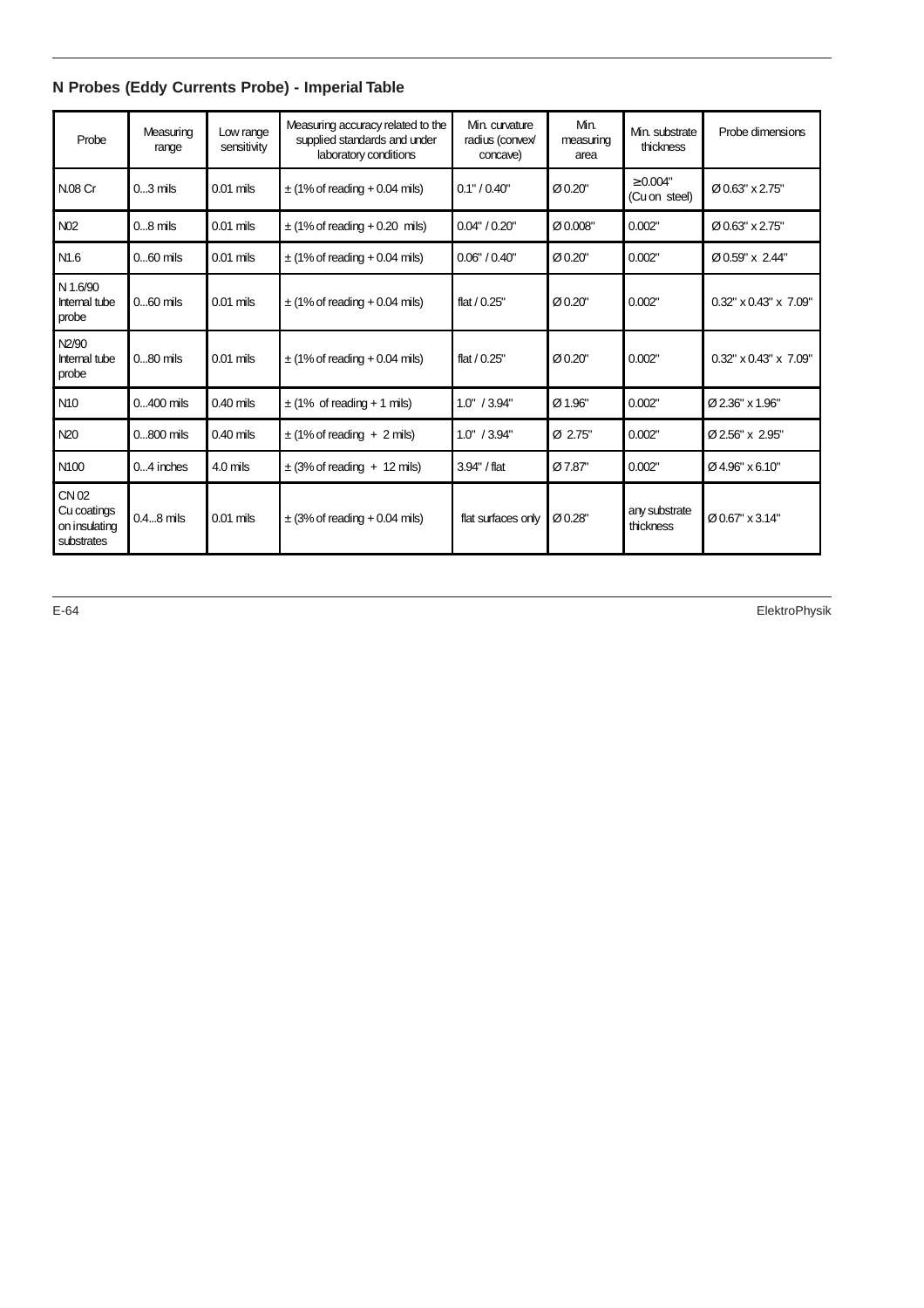# **Dual Probes (Magnetic Induction & Eddy Currents) - Metric Table**

| Probe                                 | Measuring<br>range | Low range<br>sensitivity | Measuring accuracy<br>related to the supplied<br>standards and under<br>laboratory conditions | Min. curvature<br>radius (convex/<br>concave) | Min.<br>measuring<br>area | Min.<br>substrate<br>thickness    | Probe<br>dimensions<br>in mm |
|---------------------------------------|--------------------|--------------------------|-----------------------------------------------------------------------------------------------|-----------------------------------------------|---------------------------|-----------------------------------|------------------------------|
| <b>FN1.6</b>                          | $01600$ um         | $0,1 \mu m$              | $\pm$ (1% of reading + 1 µm)                                                                  | 1,5 mm / 10 mm                                | $\varnothing$ 5 mm        | F 0,5 mm<br>$N$ 50 $\mu$ m        | Ø 15 x 62                    |
| <b>FN1.6P</b>                         | $01600 \mu m$      | $0,1 \mu m$              | $\pm$ (3% of reading + 1 µm)                                                                  | flat surfaces<br>only                         | $\varnothing$ 30 mm       | $F$ 0,5 mm<br>N <sub>0.5</sub> mm | Ø 21 x 89                    |
| FN 1.6 / 90<br>Internal<br>tube probe | $01600$ um         | $0.1 \,\mathrm{\upmu m}$ | $\pm$ (1% of reading + 1 µm)                                                                  | flat / 6 mm                                   | $\varnothing$ 5 mm        | $F$ 0,5 mm<br>$N$ 50 $\mu$ m      | 8 x 11 x 180                 |
| FN2/90<br>Internal<br>tube probe      | $02000$ um         | $0,2 \mu m$              | $\pm$ (1% of reading + 1 µm)                                                                  | flat / 6 mm                                   | $\varnothing$ 5 mm        | $0.5$ mm                          | 8 x 11 x 180                 |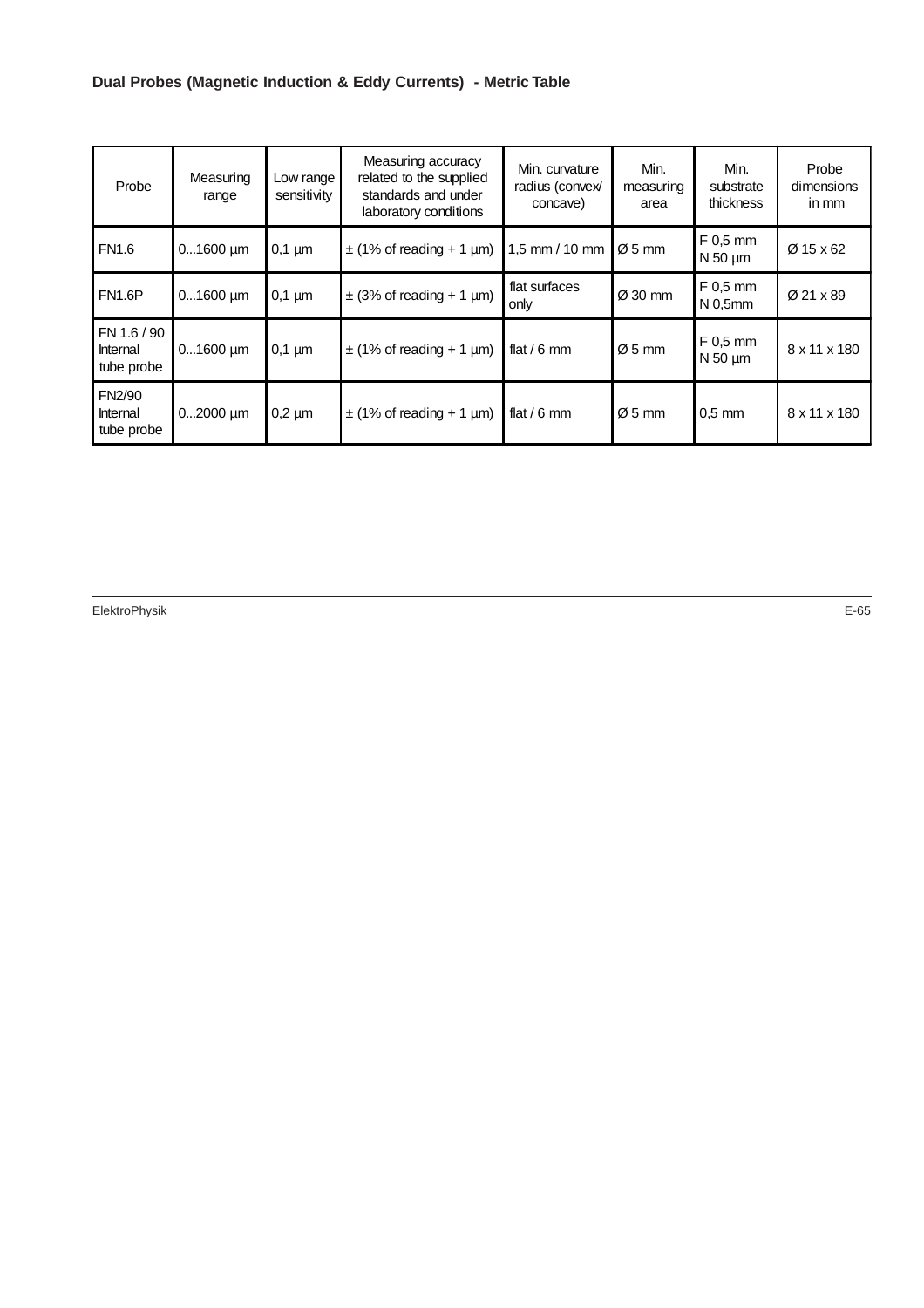# **Dual Probes (Magnetic Induction & Eddy Currents) - Imperial Table**

| Probe                               | Measuring<br>range | Low range<br>sensitivity | Measuring accuracy related<br>to the supplied standards<br>and under laboratory<br>conditions | Min. curvature<br>radius (convex/<br>concave) | Min.<br>measuring<br>area | Min.<br>substrate<br>thickness | Probe dimensions    |
|-------------------------------------|--------------------|--------------------------|-----------------------------------------------------------------------------------------------|-----------------------------------------------|---------------------------|--------------------------------|---------------------|
| FN <sub>1.6</sub>                   | $060$ mils         | $0.01$ mils              | $\pm$ (1% of reading + 0.4 mils)                                                              | 0.06" / 0.40"                                 | Ø 0.20"                   | F 0.02"<br>N 0.002"            | Ø 0.6" x 2.44"      |
| <b>FN1.6P</b>                       | $060$ mils         | $0.01$ mils              | $\pm$ (3% of reading + 0.4 mils)                                                              | flat surfaces<br>only                         | Ø 1.20"                   | F 0.02"<br>N 0.02"             | Ø 0.83" x 3.50"     |
| FN 1.6/90<br>Internal<br>tube probe | $060$ mils         | $0.01$ mils              | $\pm$ (1% of reading + 0.4 mils)                                                              | flat $/ 0.24"$                                | Ø 0.20"                   | F 0.02"<br>N 0.002"            | 32" x 0.43" x 7.09" |
| FN2/90<br>Internal<br>tube probe    | $080$ mils         | $0.01$ mils              | $\pm$ (1% of reading + 0.4 mils)                                                              | flat $/ 0.24"$                                | Ø 0.20"                   | $0.02$ "                       | 32" x 0.43" x 7.09" |

E-66 ElektroPhysik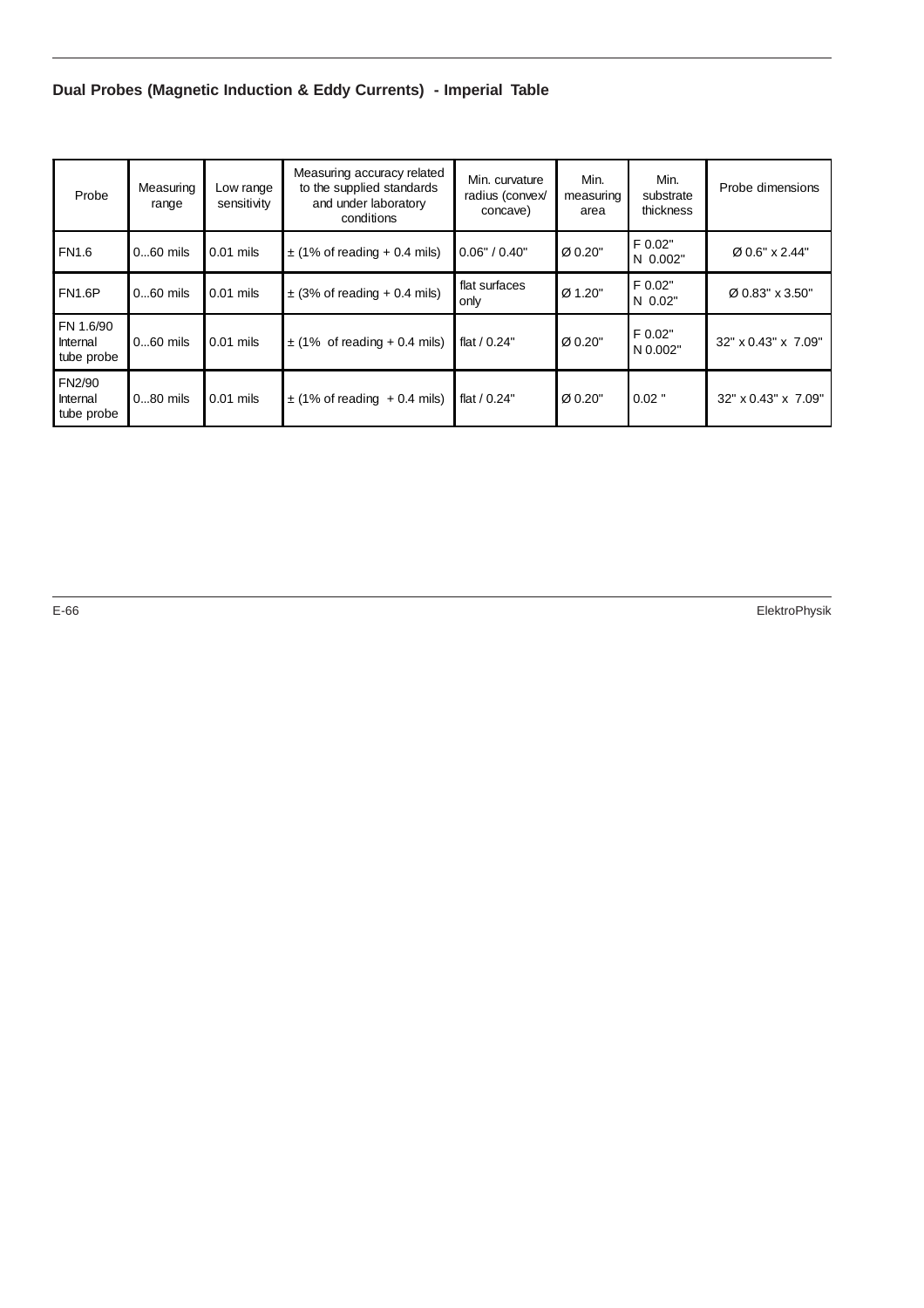#### **Further Technical Data**

| Power supply:          | 1 x 9 V Alkaline battery (mor than 10,000 measurements), Akku, mains<br>adapter                           |
|------------------------|-----------------------------------------------------------------------------------------------------------|
| Ambient temperature    | $0^\circ$ 50 $^\circ$ C                                                                                   |
| gauge:                 | 32° 122° F                                                                                                |
| Ambient temperature    | -10 $\degree$ C70 $\degree$ C, briefly to 120 $\degree$ C (High temperature probes up to 350 $\degree$ C) |
| probe:                 | 14°158°F, briefly to 248°F (High temperature probe F2 HT up to 662°F)                                     |
| Norms and standards:   | DIN EN ISO 2178, DIN EN ISO 2360, DIN EN ISO 2808, DIN 50982<br>ASTM B244, ASTM B499                      |
| Dimensions / weight of | 150 mm x 82 mm x 35 mm / 270 g                                                                            |
| gauge without probe:   | $5.9''$ x $3.2''$ x $1.4''$ / $9.5$ ozs                                                                   |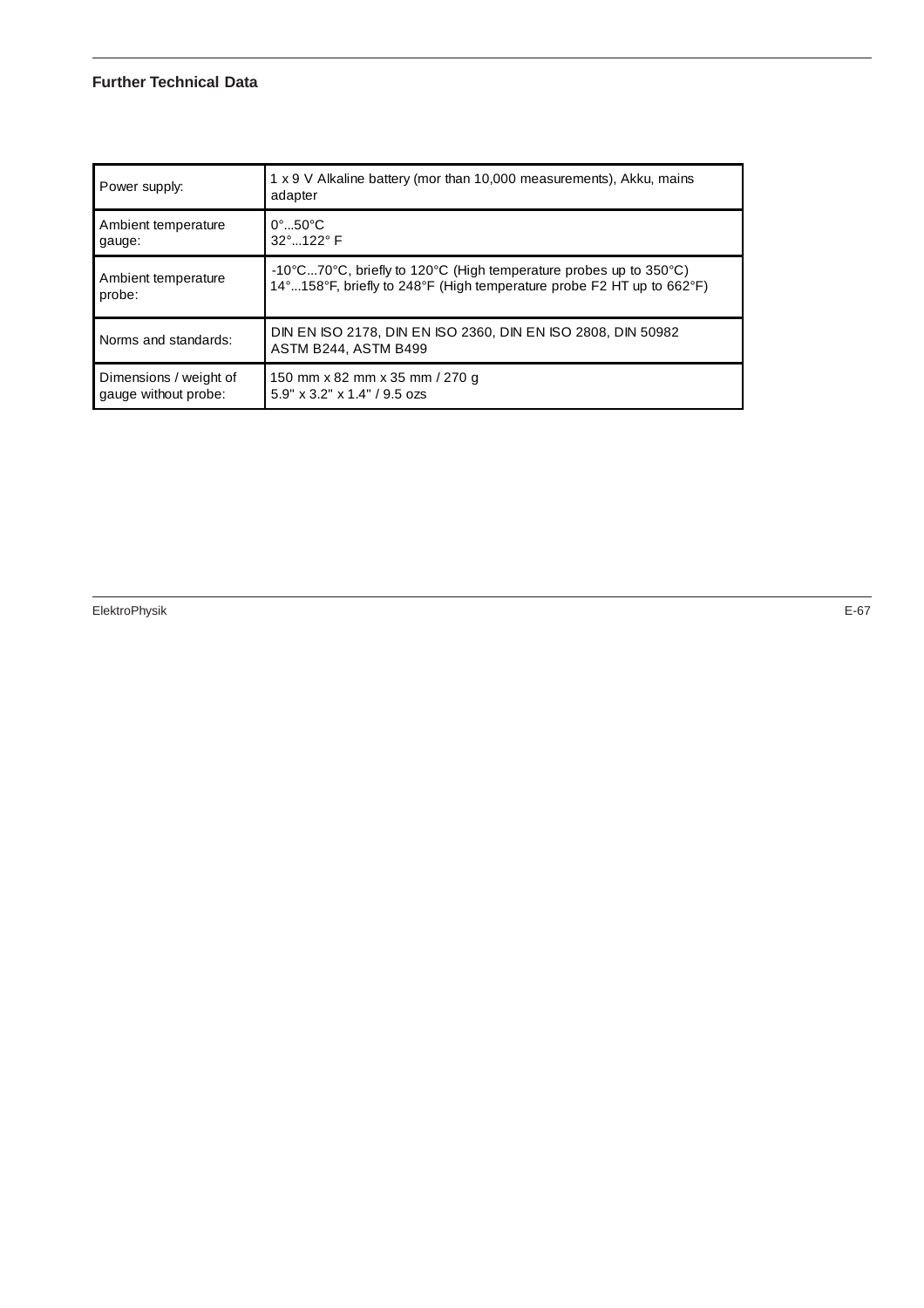# **Index**

# **A**

accumulator battery.......E-6 acoustic signal.......E-24 alkaline battery.......E-8 APPL-BATCH, structure of.......E-18 APPL-BATCH Directory.......E-10 APPL-BATCH Directory, Printing out..........E-51 APPL-BATCH memory, structure of.......E-16 APPL-BATCH mode.......E-5–E-6 APPL-memory line.......E-19 automatic switch-off mode.......E-13

# **B**

Basic Calibration.......E-39 basic calibration.......E-39 basic calibration, adjusting to..........E-39 basic settings.......E-10 BATCH 99 Function.......E-50

BATCH no. 99.......E-18 BATCH-(Group-) Memory.......E-19 battery disposal.......E-9 battery's state of charge.......E-9 block value statistics.......E-13

# **C**

CAL calibration.......E-26 calibrating.......E-34 calibration.......E-27 calibration, discontinue..........E-27 Calibration methods.......E-22 calibration methods.......E-35, E-39 calibration sample.......E-23 Calibration Through the Coating.......E-31 Calibration through the coating.......E-22 calibration through the coating.......E-31 capacity overflow.......E-45 checking accuracy.......E-24 Chrome Coatings.......E-37 CN02.......E-27, E-29, E-37 CN02-probe.......E-7 Combination Interface.......E-56 combination interface.......E-13, E-55 connecting cable.......E-5 contact pressure.......E-7

E-68 ElektroPhysik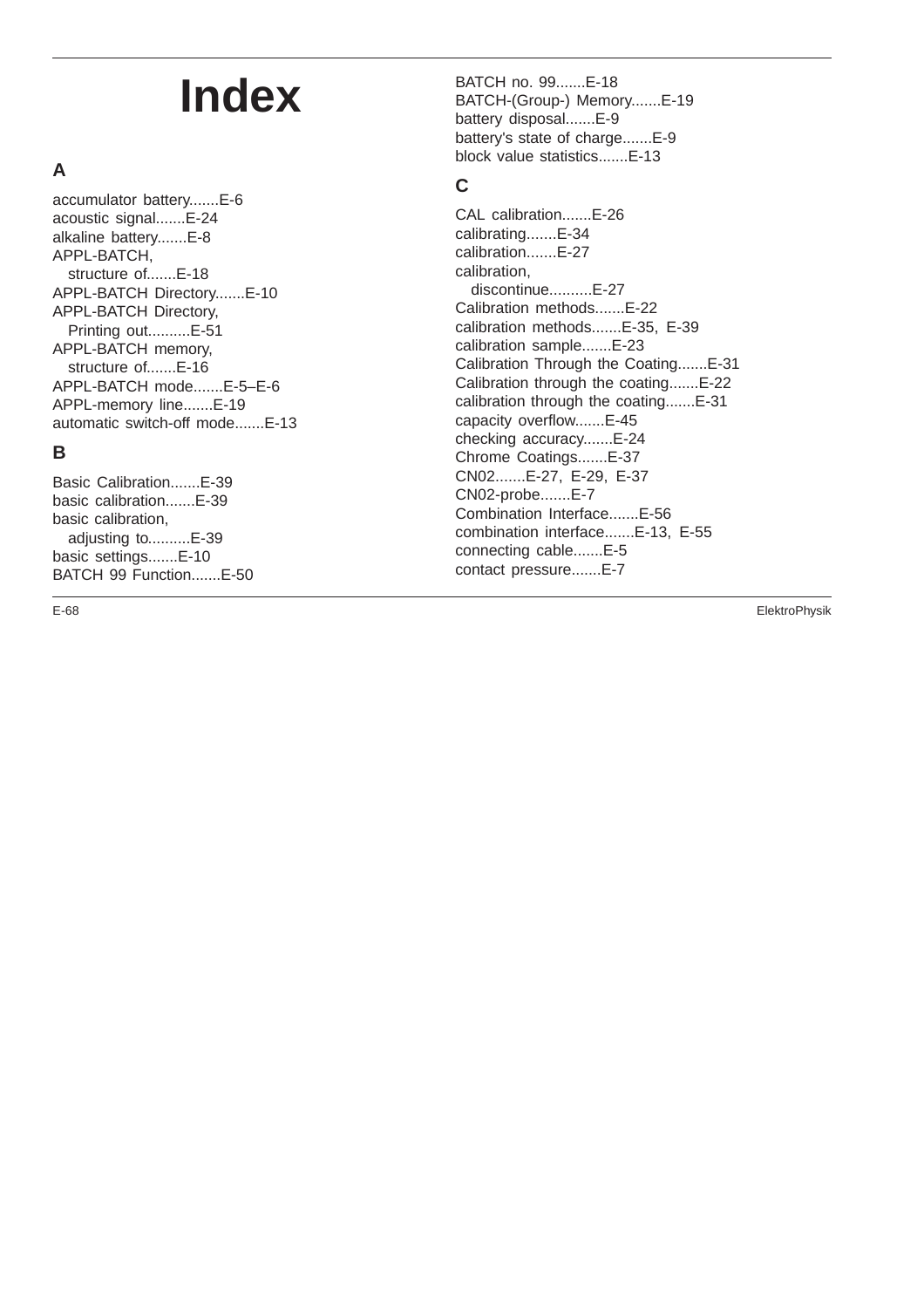continuous measurement mode.......E-15–E-17 Control via PC.......E-56 conventional steel.......E-25 cp.......E-43 creating APPL-memory.......E-20 CTC.......E-14, E-22, E-25, E-31, E-32, E-58 curvature radius.......E-23

#### **D**

data format.......E-13 Data Transfer.......E-14 data transfer.......E-5, E-6, E-55 data transfer procedure.......E-55 date and time.......E-11 default standard calibration.......E-26 default standard calibration, reactivate.......E-32 delete or select APPL-memories.......E-20 DIRECT mode.......E-5–E-6 dual probes.......E-20

#### **E**

Erratic Readings.......E-45 error message E:16.......E-20 error messages.......E-57

ElektroPhysik E-69

#### **F**

F Probe.......E-61, E-62 F probe.......E-4, E-28 F1.6/90.......E-37 F10 probe.......E-28 F2/90.......E-37 F20 probe.......E-28 F50 probe.......E-28 ferrous metal substrates.......E-8 fixed point.......E-13 flashing APPL number.......E-20 floating point.......E-13 FN dual probes.......E-32 FN probe.......E-5 free APPL address.......E-20 free BATCH number.......E-21

# **H**

high-accuracy calibration.......E-24 histogram.......E-42, E-48

## **I**

imperial.......E-13 infinite value.......E-32, E-34 Interface.......E-3, E-56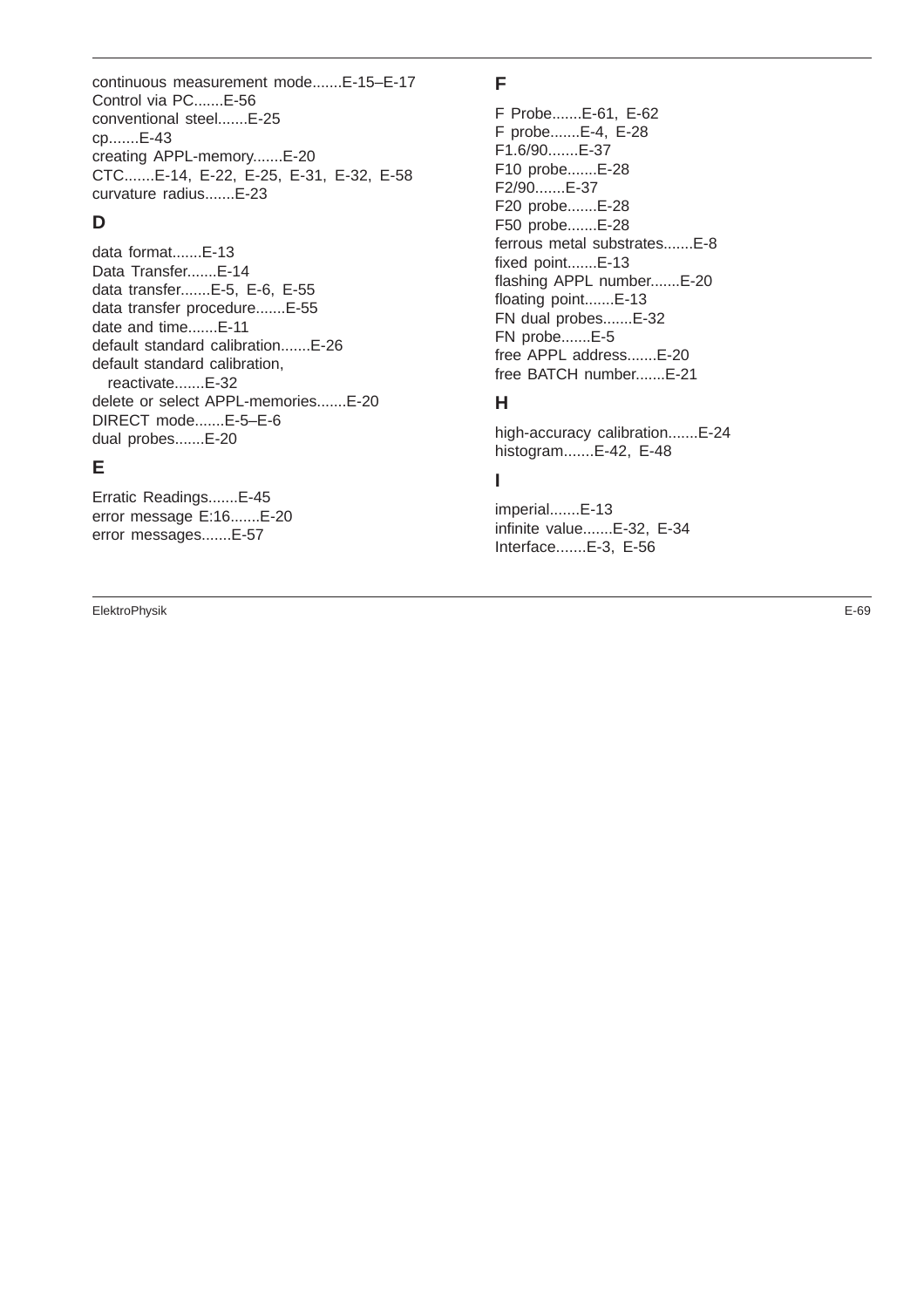interface.......E-1, E-13, E-15, E-40, E-46, E-55, E-56

## **K**

keylock.......E-14 kvar.......E-42

#### **L**

LCD backlight.......E-14 LCD Test.......E-10 licence patent.......E-31 Limit.......E-41 limits.......E-21 lower limit (LO).......E-41

#### **M**

mains adapter.......E-8 maximum reading.......E-42 MEAN ().......E-43 Mean value.......E-43 mean value.......E-42 Measurement Using Statistics.......E-42 measuring area.......E-23 measuring reflector.......E-35 measuring unit.......E-13 meauring point, cleaning.......E-24

metric.......E-13 mild steel.......E-25 MSave program.......E-5

#### **N**

N Probe.......E-63, E-64 N probe.......E-5 n probe.......E-23, E-59 N08C.......E-37 N1.6/90.......E-37 N100 probe.......E-33 N2/90.......E-37 non ferrous metal substrates.......E-8

## **O**

off-limits alarm.......E-15 Offset.......E-41 one-point calibration.......E-26 outliers, deleting..........E-45

## **P**

point of measurment.......E-23 polystyrene block.......E-32 power supply.......E-8 precision stand.......E-23 Print-out of Single-value Statistics.......E-50

E-70 ElektroPhysik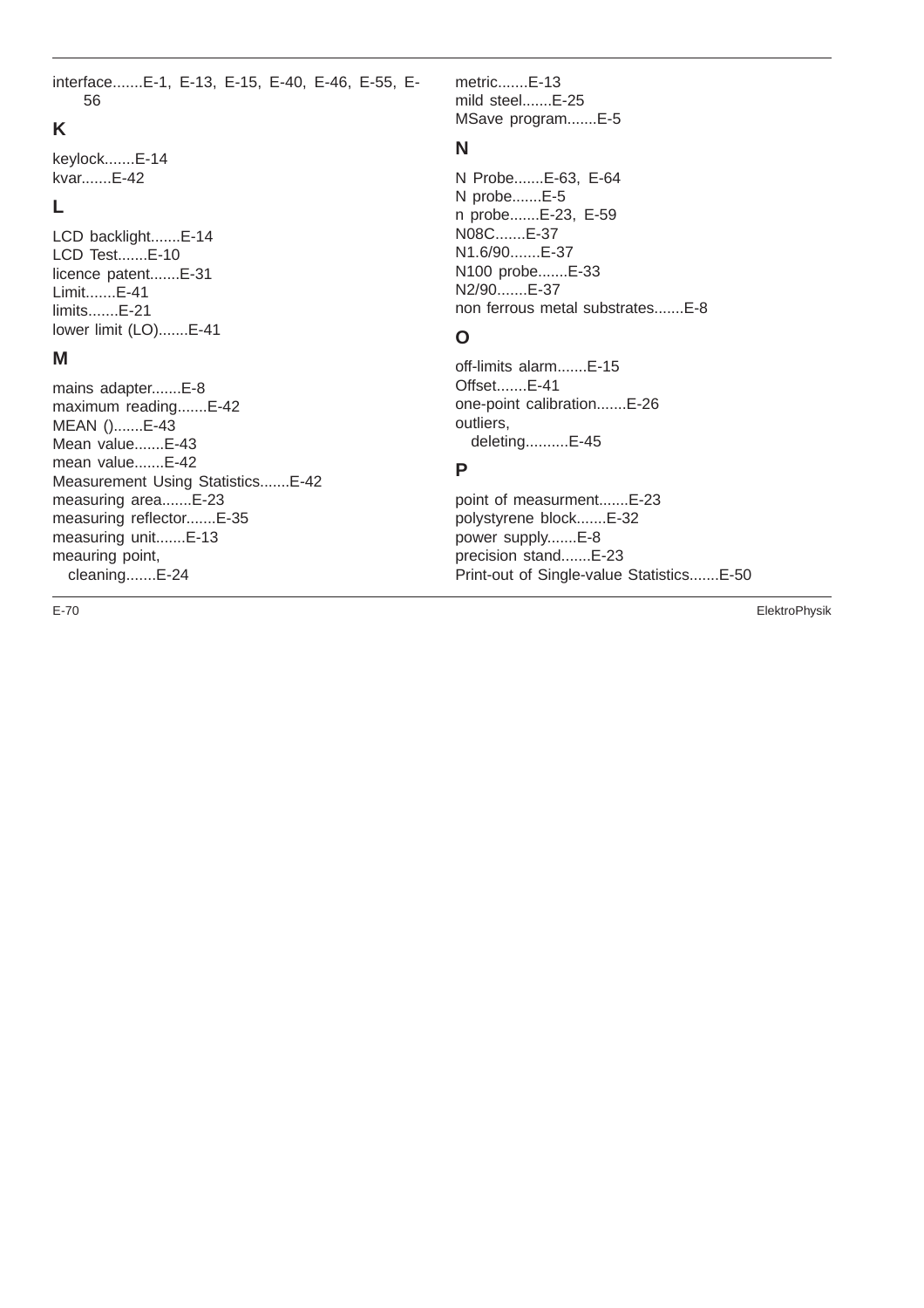probe selection.......E-9 probe sleeve.......E-7 Process capability index cp.......E-44 Process capability index cpk.......E-44 process capability index.......E-43 product sample.......E-23

## **R**

recalibrate.......E-20 replacing battery.......E-9 retain currently valid calibration.......E-20 RS232C interface.......E-55 Rz < 20µm.......E-39 Rz > 20µm.......E-38

## **S**

σ.......E-41 scroll through the memory.......E-20 Series of Measurements, Delete..........E-53 shot-blasted.......E-24 Single Measurement.......E-15 single measurement.......E-16 Single value statistics.......E-42 single value statistics.......E-13 small parts.......E-23 spacer.......E-35

st.d. (s).......E-42 stabilising of readings.......E-14 standard calibration.......E-24, E-25 standard deviation.......E-42 Standard Deviation s (STD. DEV.).......E-43 start-up functions.......E-10 state of charge.......E-9 steel substrates.......E-7 Storing Calibration Values.......E-23 substrate material properties.......E-23 substrate thickness.......E-23 supply schedule.......E-5

#### **T**

Table of Basic Settings.......E-12 Table of Single-value and Block-value statistics.......E-49 Total-Reset.......E-10 tube probe.......E-37 two-point calibration.......E-27

# **U**

uncoated sample.......E-26 upper limit (HI).......E-41

#### **V**

'V-groove.......E-7